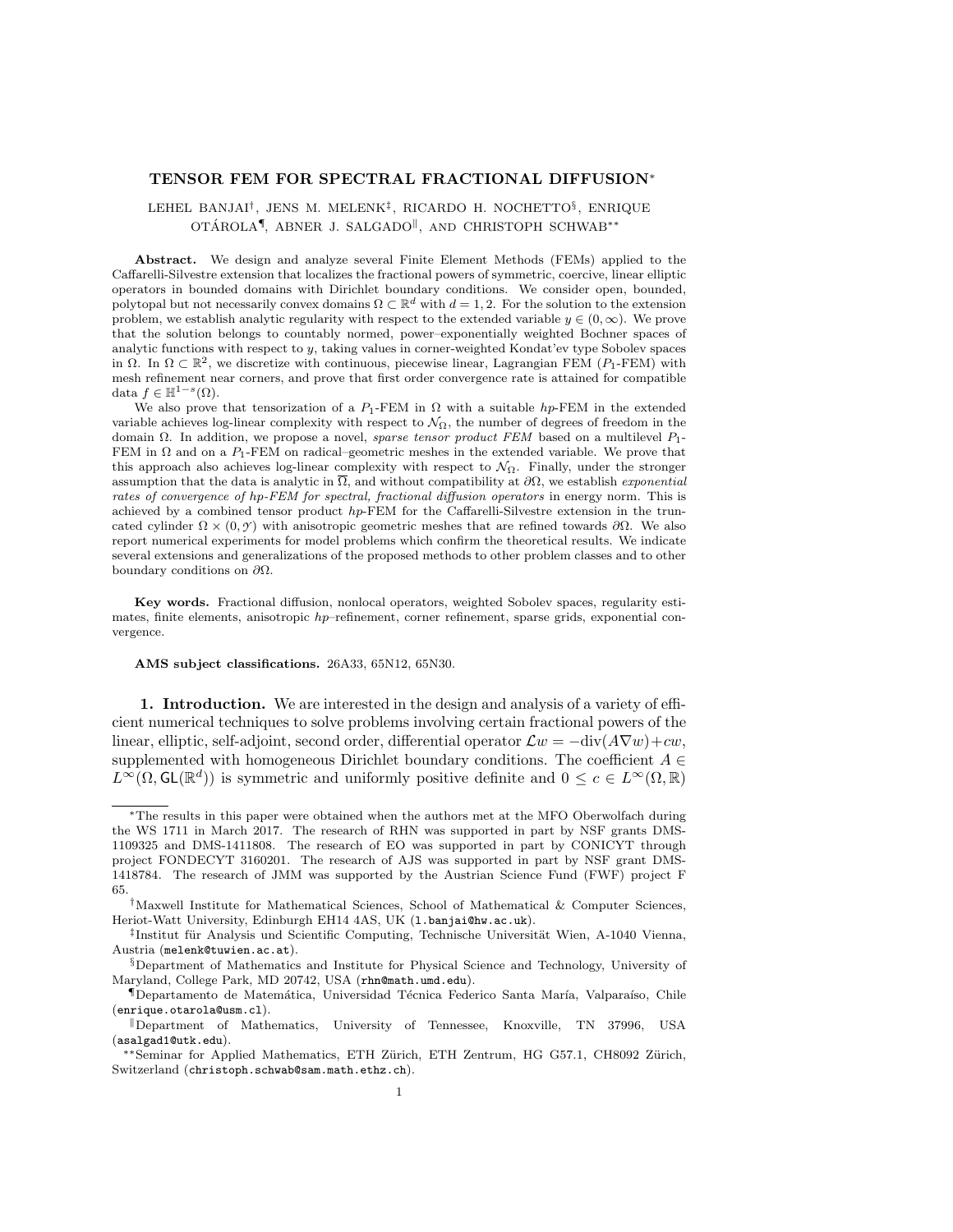(additional regularity requirements will be imposed in the course of our convergence rate analysis ahead). We denote by  $\Omega$  a bounded domain of  $\mathbb{R}^d$   $(d = 1, 2)$ , with Lipschitz boundary  $\partial\Omega$  and further properties imposed as required: the FEM convergence theory in Section [5](#page-11-0) will focus on polygonal domains  $\Omega \subset \mathbb{R}^2$ , the hp-FEM results in Section [7](#page-26-0) require analytic  $\partial Ω$ .

The Dirichlet problem for the fractional Laplacian is as follows: Given a function f and  $s \in (0, 1)$ , we seek u such that

<span id="page-1-0"></span>
$$
\mathcal{L}^s u = f \quad \text{in } \Omega \,. \tag{1.1}
$$

An essential difficulty in the analysis of [\(1.1\)](#page-1-0) and in the design of efficient numerical methods for this problem is that  $\mathcal{L}^s$  is a nonlocal operator [\[13,](#page-42-0) [14,](#page-42-1) [15,](#page-42-2) [17,](#page-42-3) [32\]](#page-42-4). In the case of the Dirichlet Laplacian  $\mathcal{L} = -\Delta$ , Caffarelli and Silvestre in [\[15\]](#page-42-2) localize it by using a nonuniformly elliptic PDE posed in one more spatial dimension. They showed that any power  $s \in (0, 1)$  of the fractional Laplacian in  $\mathbb{R}^d$  can be realized as the Dirichlet-to-Neumann map of an extension to the upper half-space  $\mathbb{R}^{d+1}_+$ . This result was extended by Cabré and Tan [\[14\]](#page-42-1) and by Stinga and Torrea [\[55\]](#page-43-0) to bounded domains  $\Omega$  and more general operators, thereby obtaining an extension posed on the semi–infinite cylinder  $\mathcal{C} := \Omega \times (0, \infty)$ ; we also refer to [\[17\]](#page-42-3). This extension is the following local boundary value problem

<span id="page-1-1"></span>
$$
\begin{cases}\n\mathfrak{L}\mathscr{U} = -\text{div}\left(y^{\alpha}A\nabla\mathscr{U}\right) + cy^{\alpha}\mathscr{U} = 0 & \text{in } \mathcal{C}, \\
\mathscr{U} = 0 & \text{on } \partial_{L}\mathcal{C}, \\
\partial_{\nu^{\alpha}}\mathscr{U} = d_{s}f & \text{on } \Omega \times \{0\},\n\end{cases}
$$
\n(1.2)

where  $\mathbf{A} = \text{diag}\{A, 1\} \in L^{\infty}(\bar{\mathcal{C}}, GL(\mathbb{R}^{d+1})), \partial_L \mathcal{C} := \partial \Omega \times (0, \infty)$  signifies the lateral boundary of C,  $d_s := 2^{1-2s}\Gamma(1-s)/\Gamma(s)$  is a positive normalization constant and the parameter  $\alpha$  is defined as  $\alpha = 1 - 2s \in (-1, 1)$  [\[15,](#page-42-2) [55\]](#page-43-0). The so–called conormal exterior derivative of  $\mathcal{U}$  at  $\Omega \times \{0\}$  is

<span id="page-1-2"></span>
$$
\partial_{\nu^{\alpha}} \mathscr{U} = -\lim_{y \to 0^{+}} y^{\alpha} \mathscr{U}_{y}.
$$
\n(1.3)

We shall refer to y as the *extended variable* and to the dimension  $d+1$  in  $\mathbb{R}^{d+1}_+$  the extended dimension of problem [\(1.2\)](#page-1-1). Throughout the text, points  $x \in \mathcal{C}$  will be written as  $x = (x', y)$  with  $x' \in \Omega$  and  $y > 0$ . The limit in [\(1.3\)](#page-1-2) must be understood in the distributional sense [\[14,](#page-42-1) [15,](#page-42-2) [55\]](#page-43-0). With the extension  $\mathscr U$  at hand, the fractional powers of  $\mathcal L$  in [\(1.1\)](#page-1-0) and the Dirichlet-to-Neumann operator of problem [\(1.2\)](#page-1-1) are related by

$$
d_s \mathcal{L}^s u = \partial_{\nu^\alpha} \mathcal{U} \quad \text{in } \Omega . \tag{1.4}
$$

In [\[41\]](#page-43-1) the extension problem [\(1.2\)](#page-1-1) was first used as a way to obtain a numerical technique to approximate the solution to [\(1.1\)](#page-1-0). A piecewise linear finite element method  $(P_1$ -FEM) was proposed and analyzed. In this work, we extend the results of [\[41\]](#page-43-1) in several directions:

- a) In Theorem [5.9,](#page-17-0) we generalize the error analysis of [\[41\]](#page-43-1), based on the localization of  $\mathcal{L}^s$  given by [\(1.2\)](#page-1-1), to nonconvex polygonal domains  $\Omega \subset \mathbb{R}^2$ , under the requirement of Lipschitz regularity in  $\Omega$  for A and c, and for  $f \in \mathbb{H}^{1-s}(\Omega)$  in [\(2.2\)](#page-3-0) ahead.
- b) In Theorem [4.7](#page-9-0) we prove, again under Lipschitz regularity in  $\Omega$  for A and c, weighted  $H^2$  (with respect to the extended variable y) regularity estimates for the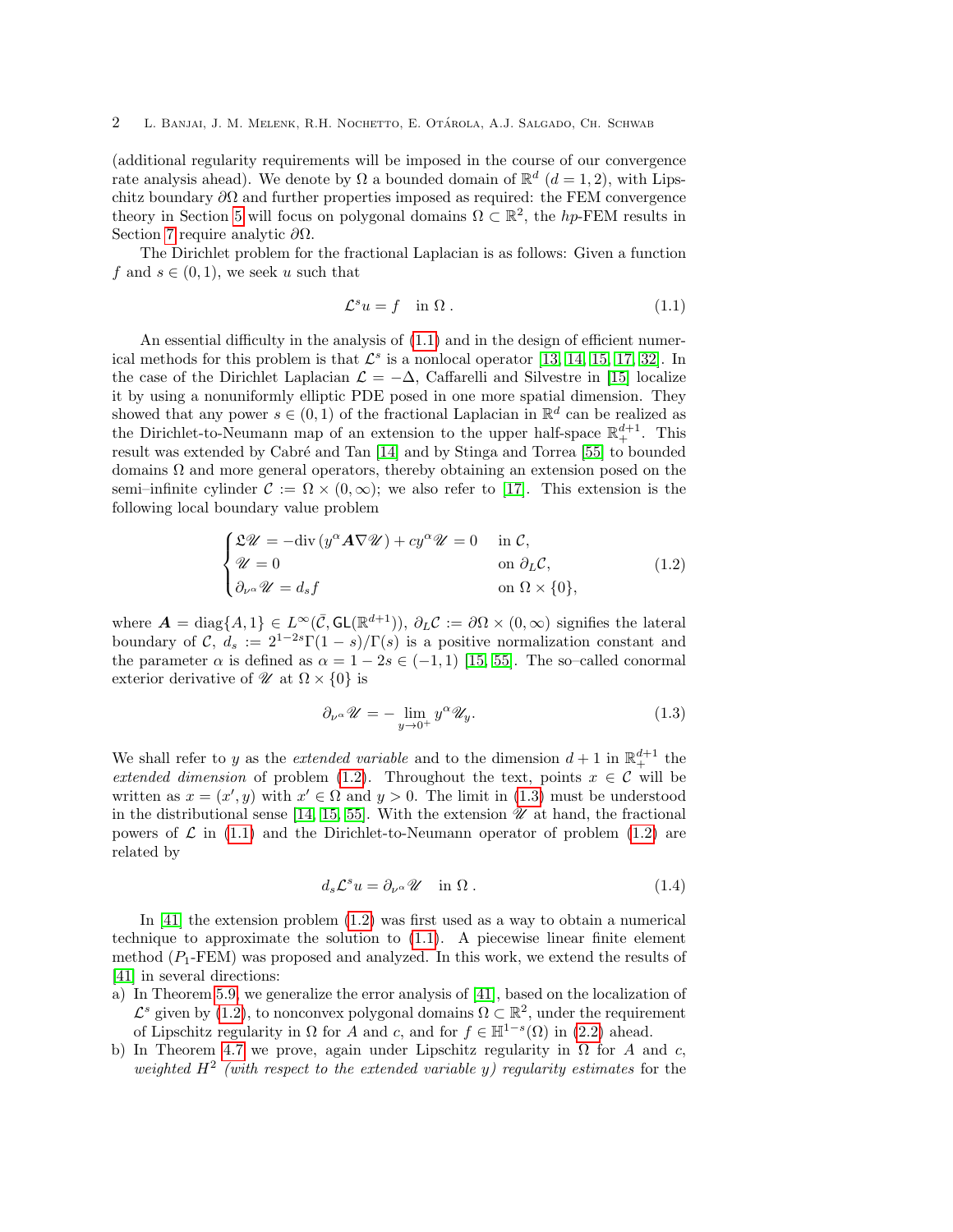solution  $\mathscr U$  of [\(1.2\)](#page-1-1). We use these to propose a novel, sparse tensor product  $P_1$ -FEM in C which is realized by invoking (in parallel)  $\mathcal{O}(\log \mathcal{N}_{\Omega})$  many instances of anisotropic tensor product  $P_1$ -FEM in C. We prove, in Theorem [5.12,](#page-19-0) that, when the base of the cylinder C is a polygonal domain  $\Omega \subset \mathbb{R}^2$ , this approach yields a method with  $\mathcal{O}(\mathcal{N}_{\Omega}\log \mathcal{N}_{\Omega})$  degrees of freedom realizing the (optimal) asymptotic convergence rate of  $\mathcal{N}_0^{-1/2}$  $\frac{1}{2}$ .

- c) We show, in Theorem [5.14,](#page-23-0) that a full tensor product approach of an  $hp$ -FEM in the extended variable y with  $P_1$ -FEM in  $\Omega$  yields the same rate. To achieve this, we establish weighted analytic regularity of  $\mathscr U$  with respect to the extended variable y, in terms of countably normed weighted Bochner-Sobolev spaces. This extends, in the case  $d = 2$ , recent work [\[33\]](#page-42-5) to a general diffusion operator  $\mathcal L$  in [\(1.1\)](#page-1-0) and to nonconvex, polygonal domains, under the requirement of Lipschitz regularity in  $\Omega$ for  $A$  and  $c$ .
- d) We propose in Section [6](#page-23-1) a novel diagonalization technique which decouples the degrees of freedom introduced by a Galerkin (semi-)discretization in the extended variable. It reduces the y-semidiscrete Caffarelli-Stinga extension to the solution of independent, singularly perturbed second order reaction-diffusion equations in  $\Omega$ . This decoupling allows us to establish exponential convergence for *analytic* data f without boundary compatibility as discussed in the following item [e\)](#page-2-0). The diagonalization also permits to block-diagonalize the stiffness matrix of the fully discrete problem with corresponding befits for the solver complexity of the linear system of equations.
- <span id="page-2-0"></span>e) We establish an exponential convergence rate [\(7.8\)](#page-28-0) of a local hp-FEM for the fractional differential operator  $\mathfrak L$  in [\(1.2\)](#page-1-1). This requires, however, the data A, c and f to be *analytic* in  $\Omega$  and the boundary  $\partial\Omega$  to be analytic as well. For brevity of exposition, we detail the mathematical argument in intervals  $\Omega \subset \mathbb{R}^1$  and in bounded domains  $\Omega \subset \mathbb{R}^2$  with analytic boundary  $\partial \Omega$ , and for constant coefficients A and c, and only outline the necessary extensions, with references, for polygons  $\Omega \subset \mathbb{R}^2$ ; see Theorems [7.3,](#page-28-1) [7.7](#page-30-0) and Remark [7.8.](#page-31-0)
- f) We present numerical experiments in each of the previous cases which illustrate our results, and indicate their sharpness.
- g) We indicate how the presently developed discretizations and error bounds extend in several directions, in particular to three dimensional polyhedral domains  $\Omega$ , to Neumann or mixed Dirichlet-Neumann boundary conditions on  $\partial\Omega$ , etc.

To close the introduction, we comment on other numerical approaches to fractional PDEs. In addition to [\[41\]](#page-43-1), numerical schemes that deal with spectral fractional powers of elliptic operators have been proposed in [\[33\]](#page-42-5) and [\[11\]](#page-42-6). The very recent work [\[33\]](#page-42-5) adopts the same Galerkin framework as [\[41\]](#page-43-1) and the present article and, independently, proposes to use high order discretizations in the extended variable to exploit analyticity. The starting point of [\[11\]](#page-42-6) is the so-called Balakrishnan formula, a contour integral representation of the inverse  $\mathcal{L}^{-s}$ . Upon discretizing the integral by a suitable quadrature formula, the numerical scheme of [\[11\]](#page-42-6) results in a collection of (decoupled) singularly perturbed reaction diffusion problems in  $\Omega$ . This connects [\[11\]](#page-42-6) with our approach in Section [7.](#page-26-0) However, the decoupled reaction diffusion problems in  $\Omega$  which arise in our approach result from a Galerkin discretization in the extended variable. For the integral definition of the fractional Laplacian in several dimensions we mention, in particular, the analysis of  $[2, 21]$  $[2, 21]$ . We refer the reader to  $[10]$  for a detailed account of all the approaches mentioned above.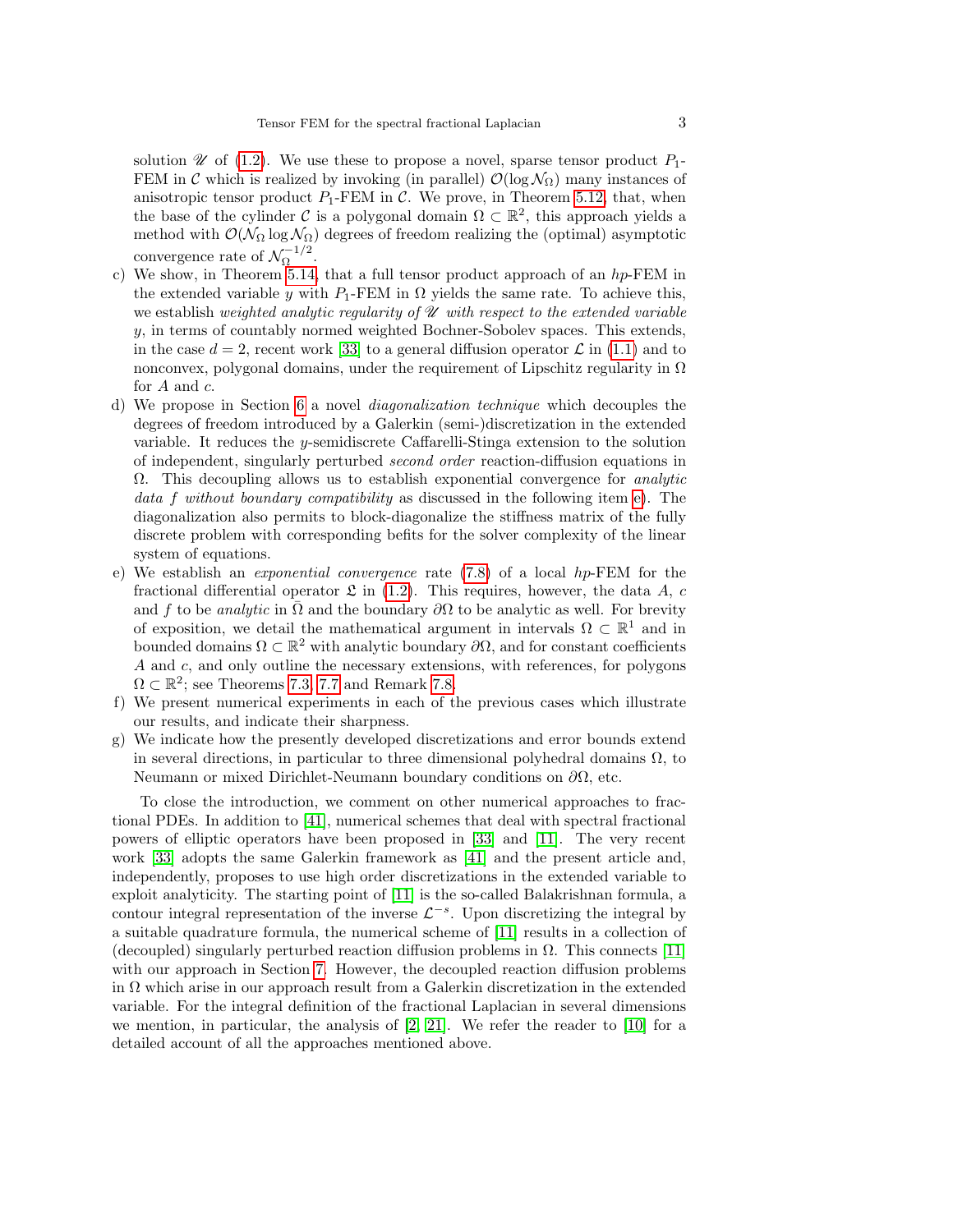**2.** Notation and preliminaries. We adopt the notation of [\[41,](#page-43-1) [45\]](#page-43-2): For  $\gamma > 0$ the truncated cylinder with base  $\Omega$  and height  $\gamma$  is  $\mathcal{C}_{\gamma} = \Omega \times (0, \gamma)$ , its lateral boundary is  $\partial_L C_{\mathcal{Y}} = \partial \Omega \times (0, \mathcal{Y})$ . If  $x \in \mathcal{C}$  we set  $x = (x', y)$  with  $x' \in \Omega$  and  $y \in (0, \infty)$ . By  $a \leq b$  we mean  $a \leq Cb$ , with a constant C that neither depends on a, b or the discretization parameters. The notation  $a \sim b$  signifies  $a \leq b \leq a$ . The value of C might change at each occurrence.

2.1. Fractional powers of elliptic operators. To define  $\mathcal{L}^s$ , as in [\[41\]](#page-43-1), we invoke spectral theory [\[9\]](#page-41-1). The operator  $\mathcal L$  induces an inner product  $a_{\Omega}(\cdot, \cdot)$  on  $H_0^1(\Omega)$ 

<span id="page-3-2"></span>
$$
a_{\Omega}(w,v) = \int_{\Omega} (A\nabla w \cdot \nabla v + c w v) \, dx', \qquad (2.1)
$$

and  $\mathcal L$  is an isomorphism  $H_0^1(\Omega) \to H^{-1}(\Omega)$  given by  $u \mapsto a_{\Omega}(u, \cdot)$ . The eigenvalue problem: Find  $(\lambda, \phi) \in \mathbb{R} \times H_0^1(\Omega) \setminus \{0\}$  such that

$$
a_{\Omega}(\phi, v) = \lambda(\phi, v)_{L^2(\Omega)} \quad \forall v \in H_0^1(\Omega)
$$

has a countable collection of solutions  $\{\lambda_k, \varphi_k\}_{k\in\mathbb{N}} \subset \mathbb{R}^+ \times H_0^1(\Omega)$ , with the real eigenvalues enumerated in increasing order, counting multiplicities, and such that  $\{\varphi_k\}_{k\in\mathbb{N}}$  is an orthonormal basis of  $L^2(\Omega)$  and an orthogonal basis of  $(H_0^1(\Omega), a_{\Omega}(\cdot, \cdot)).$ In terms of these eigenpairs, we introduce, for  $s \geq 0$ , the spaces

<span id="page-3-0"></span>
$$
\mathbb{H}^s(\Omega) = \left\{ w = \sum_{k=1}^{\infty} w_k \varphi_k : ||w||_{\mathbb{H}^s(\Omega)}^2 = \sum_{k=1}^{\infty} \lambda_k^s w_k^2 < \infty \right\}.
$$
 (2.2)

We denote by  $\mathbb{H}^{-s}(\Omega)$  the dual space of  $\mathbb{H}^{s}(\Omega)$ . The duality pairing between  $\mathbb{H}^{s}(\Omega)$ and  $\mathbb{H}^{-s}(\Omega)$  will be denoted by  $\langle \cdot, \cdot \rangle$ . Through this duality pairing, we identify elements of  $f \in \mathbb{H}^{-s}(\Omega)$  with sequences  $(f_k)_k$  with  $\sum_k f_k^2 \lambda_k^{-2s} = ||f||_{\mathbb{H}^{-s}(\Omega)}^2$ , which allows us to extend the definition of the norm in  $(2.2)$  to  $s < 0$ . We have the isometries  $||w||^2_{L^2(\Omega)} = ||w||^2_{\mathbb{H}^0}$  and  $a_{\Omega}(w, w) = ||w||^2_{\mathbb{H}^1}$ ; by (real) interpolation between  $L^2(\Omega)$ and  $H_0^1(\Omega)$ , we infer for  $s \in (0,1)$  that  $\mathbb{H}^s(\Omega) = [L^2(\Omega), H_0^1(\Omega)]_s$ .

For functions  $w = \sum_k w_k \varphi_k \in \mathbb{H}^1(\Omega)$ , the operator  $\mathcal{L} : \mathbb{H}^1(\Omega) \to \mathbb{H}^{-1}(\Omega)$  takes the form  $\mathcal{L}w = \sum_k \lambda_k w_k \varphi_k$ . For  $s \in (0,1)$  and  $w = \sum_k w_k \varphi_k \in \mathbb{H}^s(\Omega)$ , the operator  $\mathcal{L}^s : \mathbb{H}^s(\Omega) \to \mathbb{H}^{-s}(\Omega)$  is defined by

$$
\mathcal{L}^s w = \sum_{k=1}^{\infty} \lambda_k^s w_k \varphi_k.
$$
 (2.3)

2.2. The extension property. Both extensions, the one by Caffarelli–Silvestre for  $\Omega = \mathbb{R}^d$  [\[15\]](#page-42-2) and that of Cabré–Tan [\[14\]](#page-42-1) and Stinga–Torrea for  $\Omega$  bounded and general elliptic operators [\[55\]](#page-43-0) require us to deal with the nonuniformly (but local) linear, second order elliptic equation [\(1.2\)](#page-1-1). Here, Lebesgue and Sobolev spaces with the weight  $y^{\alpha}$  for  $\alpha \in (-1,1)$  [\[12,](#page-42-9) [14,](#page-42-1) [15,](#page-42-2) [17\]](#page-42-3) naturally arise. If  $D \subset \mathbb{R}^{d+1}$ , we define  $L^2(y^\alpha, D)$  as the Lebesgue space for the measure  $|y|^\alpha dx$ . We also define the weighted Sobolev space

$$
H^{1}(y^{\alpha}, D) = \{ w \in L^{2}(y^{\alpha}, D) : |\nabla w| \in L^{2}(y^{\alpha}, D) \},
$$

where  $\nabla w$  is the distributional gradient of w. We equip  $H^1(y^\alpha, D)$  with the norm

<span id="page-3-1"></span>
$$
||w||_{H^1(y^{\alpha}, D)} = \left(||w||^2_{L^2(y^{\alpha}, D)} + ||\nabla w||^2_{L^2(y^{\alpha}, D)}\right)^{\frac{1}{2}}.
$$
\n(2.4)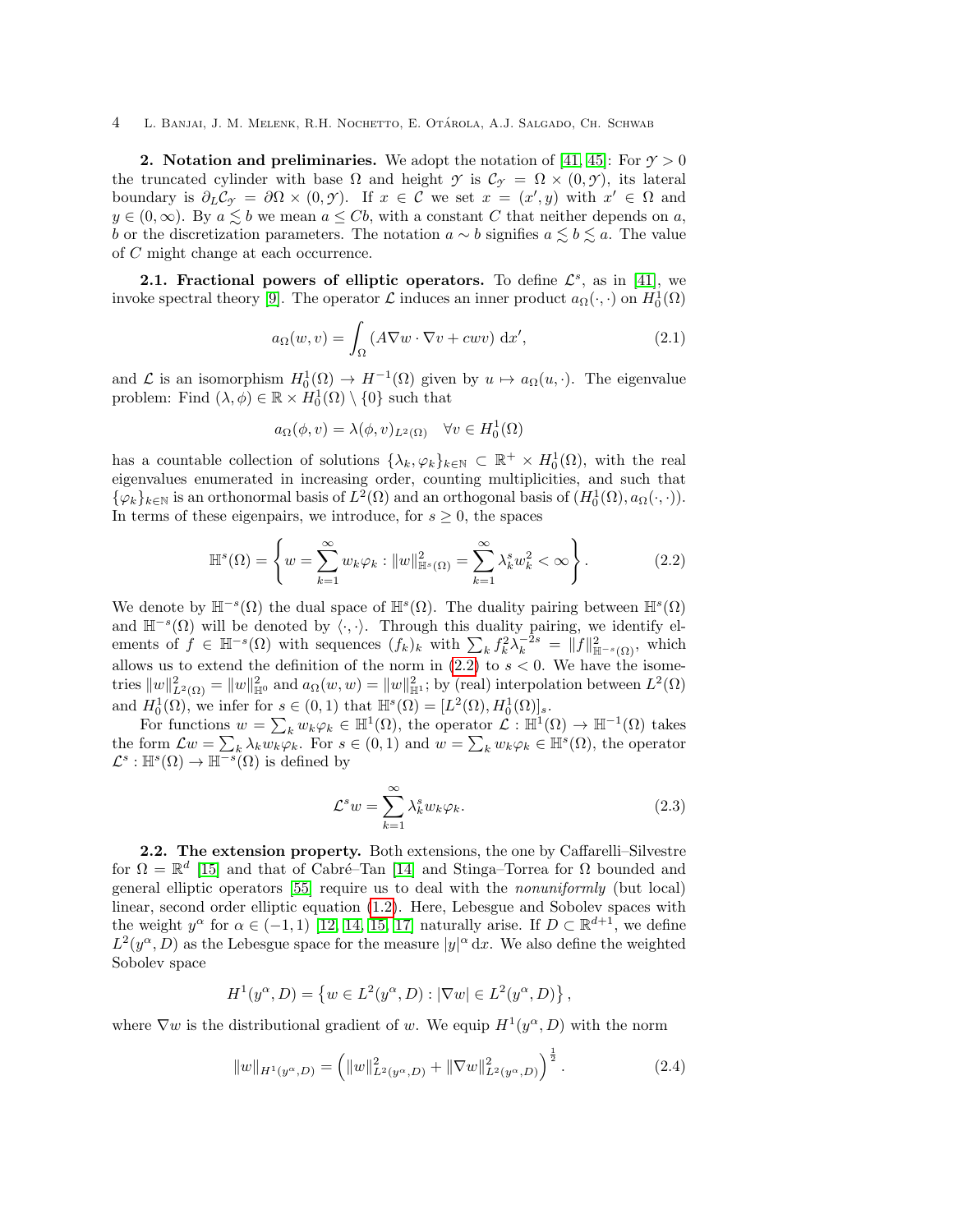In view of the fact that  $\alpha \in (-1,1)$ , the weight  $y^{\alpha}$  belongs to the Muckenhoupt class  $A_2(\mathbb{R}^{d+1})$  [\[23,](#page-42-10) [24,](#page-42-11) [27,](#page-42-12) [39,](#page-43-3) [56\]](#page-43-4). This, in particular, implies that  $H^1(y^{\alpha}, D)$  with norm [\(2.4\)](#page-3-1) is Hilbert and  $C^{\infty}(D) \cap H^1(y^{\alpha}, D)$  is dense in  $H^1(y^{\alpha}, D)$  (cf. [\[56,](#page-43-4) Proposition 2.1.2, Corollary 2.1.6], [\[31\]](#page-42-13) and [\[27,](#page-42-12) Theorem 1]).

To analyze problem [\(1.2\)](#page-1-1) we define the weighted Sobolev space

$$
\mathring{H}^1(y^\alpha, \mathcal{C}) = \{ w \in H^1(y^\alpha, \mathcal{C}) : w = 0 \text{ on } \partial_L \mathcal{C} \}.
$$
 (2.5)

As  $[41,$  inequality  $(2.21)$  shows, the following *weighted Poincaré inequality* holds:

<span id="page-4-0"></span>
$$
||w||_{L^{2}(y^{\alpha}, \mathcal{C})} \lesssim ||\nabla w||_{L^{2}(y^{\alpha}, \mathcal{C})} \quad \forall w \in \mathring{H}^{1}(y^{\alpha}, \mathcal{C}). \tag{2.6}
$$

Consequently, the seminorm on  $\mathring{H}^1(y^\alpha, \mathcal{C})$  is equivalent to [\(2.4\)](#page-3-1). For  $w \in H^1(y^\alpha, \mathcal{C})$ , tr<sub>Ω</sub> w denotes its trace onto  $\Omega \times \{0\}$  which satisfies (see [\[41,](#page-43-1) Proposition 2.5])

$$
\operatorname{tr}_{\Omega} \mathring{H}^1(y^{\alpha}, \mathcal{C}) = \mathbb{H}^s(\Omega), \qquad \|\operatorname{tr}_{\Omega} w\|_{\mathbb{H}^s(\Omega)} \le C_{\operatorname{tr}_{\Omega}} \|w\|_{\mathring{H}^1(y^{\alpha}, \mathcal{C})}. \tag{2.7}
$$

Define the bilinear form  $a_{\mathcal{C}}: \mathring{H}^1(y^{\alpha}, \mathcal{C}) \times \mathring{H}^1(y^{\alpha}, \mathcal{C}) \to \mathbb{R}$  by

$$
a_{\mathcal{C}}(v, w) = \int_{\mathcal{C}} y^{\alpha} (\mathbf{A} \nabla v \cdot \nabla w + c v w) \,dx' \,dy,\tag{2.8}
$$

and note that it is continuous and, owing to [\(2.6\)](#page-4-0), it is also coercive. Consequently, it induces an inner product on  $\mathring{H}^1(y^\alpha, \mathcal{C})$  and the *energy norm*  $\lVert \cdot \rVert_{\mathcal{C}}$ :

<span id="page-4-5"></span>
$$
||v||_{\mathcal{C}}^2 := a_{\mathcal{C}}(v, v) \sim ||\nabla v||_{L^2(y^{\alpha}, \mathcal{C})}^2.
$$
 (2.9)

Occasionally, we will restrict the integration to the truncated cylinder  $\mathcal{C}_{\gamma}$ . The corresponding bilinear form and norm are denoted by

<span id="page-4-3"></span>
$$
a_{\mathcal{C}_{\mathcal{I}}}(v, w) := \int_{\mathcal{C}_{\mathcal{I}}} y^{\alpha} (\mathbf{A} \nabla v \cdot \nabla w + c v w) \,dx' dy, \qquad ||v||_{\mathcal{C}_{\mathcal{I}}}^2 = a_{\mathcal{C}_{\mathcal{I}}}(v, v).
$$
 (2.10)

With these definitions at hand, the weak formulation of [\(1.2\)](#page-1-1) reads: Find  $\mathscr{U} \in$  $\mathring{H}^1(y^\alpha, \mathcal{C})$  such that

<span id="page-4-1"></span>
$$
a_{\mathcal{C}}(\mathcal{U}, v) = d_s \langle f, \text{tr}_{\Omega} v \rangle \qquad \forall v \in \mathring{H}^1(y^{\alpha}, \mathcal{C}). \tag{2.11}
$$

The fundamental result of Caffarelli and Silvestre [\[15\]](#page-42-2) then reads as follows (see also [\[14,](#page-42-1) Proposition 2.2] and [\[55,](#page-43-0) Theorem 1.1] for bounded domains and for general elliptic operators): given  $f \in \mathbb{H}^{-s}(\Omega)$ , let  $u \in \mathbb{H}^{s}(\Omega)$  solve [\(1.1\)](#page-1-0). If  $\mathscr{U} \in \mathring{H}^1(y^{\alpha}, \mathcal{C})$ solves [\(2.11\)](#page-4-1), then  $u = \text{tr}_{\Omega} \mathscr{U}$  and

<span id="page-4-2"></span>
$$
d_s \mathcal{L}^s u = \partial_{\nu^\alpha} \mathcal{U} \quad \text{in } \Omega. \tag{2.12}
$$

<span id="page-4-4"></span>3. A first order FEM for fractional diffusion. The first work that, in a numerical setting, exploits the identity  $(2.12)$  for the design and analysis of a finite element approximation of solutions to  $(1.1)$  is [\[41\]](#page-43-1); see also [\[45\]](#page-43-2). Let us briefly review the main results of [\[41\]](#page-43-1).

First, [\[41\]](#page-43-1) truncates C to  $\mathcal{C}_{\gamma}$  and places homogeneous Dirichlet boundary conditions on  $y = \gamma$ , thus obtaining an approximation U (which, by slight abuse of notation, is understood to coincide with its extension by zero from  $\mathcal{C}_{\gamma}$  to  $\mathcal{C}$ ). The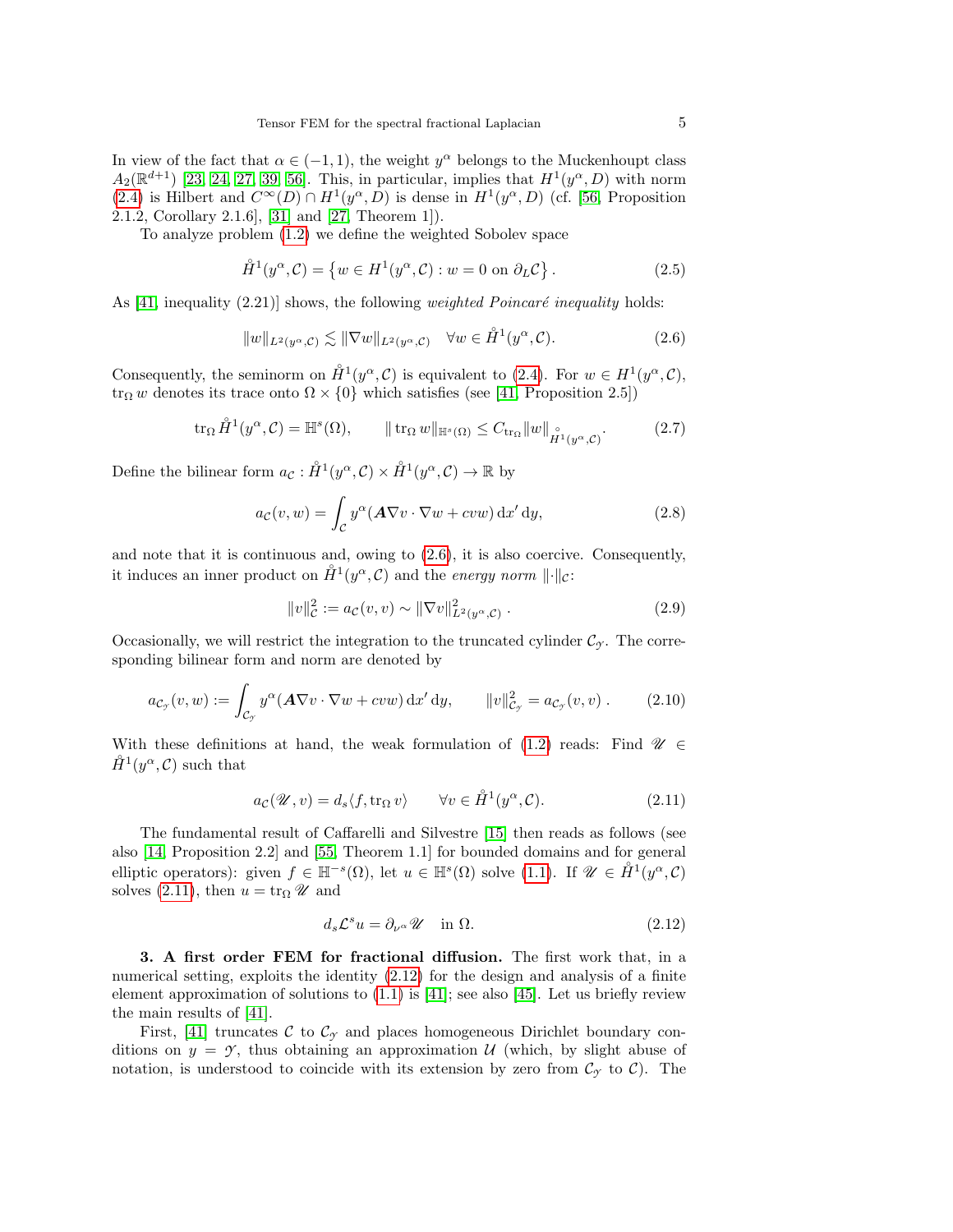error committed in this approximation is exponentially small: There holds (see [\[41,](#page-43-1) Theorem 3.5])

$$
\|\nabla(\mathscr{U}-\mathcal{U})\|_{L^2(y^{\alpha},\mathcal{C})} \lesssim e^{-\sqrt{\lambda_1}\mathscr{I}/4} \|f\|_{\mathbb{H}^{-s}(\Omega)},
$$

where  $\lambda_1 > 0$  is the first eigenvalue of the operator  $\mathcal{L}$ .

Second,  $[41]$  develops a regularity theory for  $\mathscr U$  in weighted Sobolev spaces; see Theorem [4.7](#page-9-0) below for a generalization. These results reveal that the second order regularity of  $\mathscr U$  in the extended direction is lost as  $y \downarrow 0$ . Thus, graded meshes in the extended variable  $y$  play a fundamental role. In the notation of the present work, with a mesh  $\mathcal T$  on  $\Omega$  and a mesh  $\mathcal G^M$  on  $(0, \mathcal Y)$  that is graded towards  $y = 0$ , the truncated cylinder  $\mathcal{C}_{\gamma}$  is partitioned by tensor product elements  $K \times I$  with  $K \in \mathcal{T}$  and  $I \in \mathcal{G}^M$ . On this mesh, the tensor product space  $\mathbb{V}^{1,1}_{h,M}(\mathcal{T}, \mathcal{G}^M)$  of piecewise bilinears in  $\Omega \times (0, \mathcal{Y})$  (see [\(5.1\)](#page-12-0) for the precise definition) is used in a Galerkin method. The Galerkin approximation  $\mathscr{U}_{h,M} \in \mathbb{V}_{h,M}^{1,1}(\mathcal{T}, \mathcal{G}^M)$  of U satisfies a best approximation property à la Céa. From there, upon studying piecewise polynomial interpolation in Muckenhoupt weighted Sobolev spaces [\[41,](#page-43-1) [42\]](#page-43-5) error estimates were obtained under the assumption that  $f \in \mathbb{H}^{1-s}(\Omega)$  and that  $\Omega$  is convex (see [\[41,](#page-43-1) Theorem 5.4] and [\[41,](#page-43-1) Corollary 7.11]):

THEOREM 3.1 (a priori error estimate). Let  $\mathcal{G}^M$  be suitably graded towards  $y = 0$ and  $\mathbb{V}_{h,M}^{1,1}$  be constructed with tensor product elements and  $\mathscr{U}_{h,M} \in \mathbb{V}_{h,M}^{1,1}$  denote the Galerkin approximation to U. Then, for suitable truncation parameter  $\gamma \sim \log N_{\Omega,\gamma}$ we have, with the total number of unkowns  $\mathcal{N}_{\Omega,\gamma} := \# \mathcal{T} \# \mathcal{G}^M$ 

<span id="page-5-0"></span>
$$
\|u - \operatorname{tr}_\Omega \mathscr{U}_{h,M}\|_{\mathbb{H}^s(\Omega)} \lesssim \|\nabla (\mathscr{U} - \mathscr{U}_{h,M})\|_{L^2(y^\alpha, \mathcal{C})} \\ \lesssim |\log \mathcal{N}_{\Omega,y}|^s (\mathcal{N}_{\Omega,y})^{-1/(d+1)} \|f\|_{\mathbb{H}^{1-s}(\Omega)}.
$$

REMARK 3.2 (complexity). Up to logarithmic factors, Theorem [3.1](#page-5-0) yields rates of convergence of  $(\mathcal{N}_{\Omega,\mathcal{Y}})^{-1/(d+1)}$ . In terms of error versus work, this  $P_1$ -FEM is sub-optimal as a method to compute in  $\Omega$ . In this paper we propose and study  $P_1$ -FE methods in  $\Omega$  that afford an error decay  $(\mathcal{N}_{\Omega,\mathcal{Y}})^{-1/d}$  (up to possibly logarithmic terms).  $\blacksquare$ 

<span id="page-5-3"></span>4. Analytic regularity. We obtain regularity results for the solution of [\(1.2\)](#page-1-1) that will underlie the analysis of the various FEMs in Section [5](#page-11-0) and [7.](#page-26-0) We begin by recalling that if  $u = \sum_{k=1}^{\infty} u_k \varphi_k$  solves [\(1.1\)](#page-1-0), then the unique solution  $\mathscr U$  of problem  $(1.2)$  admits the representation [\[41,](#page-43-1) formula  $(2.24)$ ]

<span id="page-5-1"></span>
$$
\mathscr{U}(x',y) = \sum_{k=1}^{\infty} u_k \varphi_k(x') \psi_k(y), \quad u_k := \lambda_k^{-s} f_k.
$$
 (4.1)

We also recall that  $\{\lambda_k, \varphi_k\}_{k\in\mathbb{N}}$  is the set of eigenpairs of the elliptic operator  $\mathcal{L}$ , supplemented with homogeneous Dirichlet boundary conditions. The functions  $\psi_k$ solve

<span id="page-5-2"></span>
$$
\begin{cases}\n\frac{\mathrm{d}^2}{\mathrm{d}y^2}\psi_k(y) + \frac{\alpha}{y}\frac{\mathrm{d}}{\mathrm{d}y}\psi_k(y) - \lambda_k\psi_k(y) = 0, & y \in (0, \infty), \\
\psi_k(0) = 1, & \lim_{y \to \infty} \psi_k(y) = 0.\n\end{cases}
$$
\n(4.2)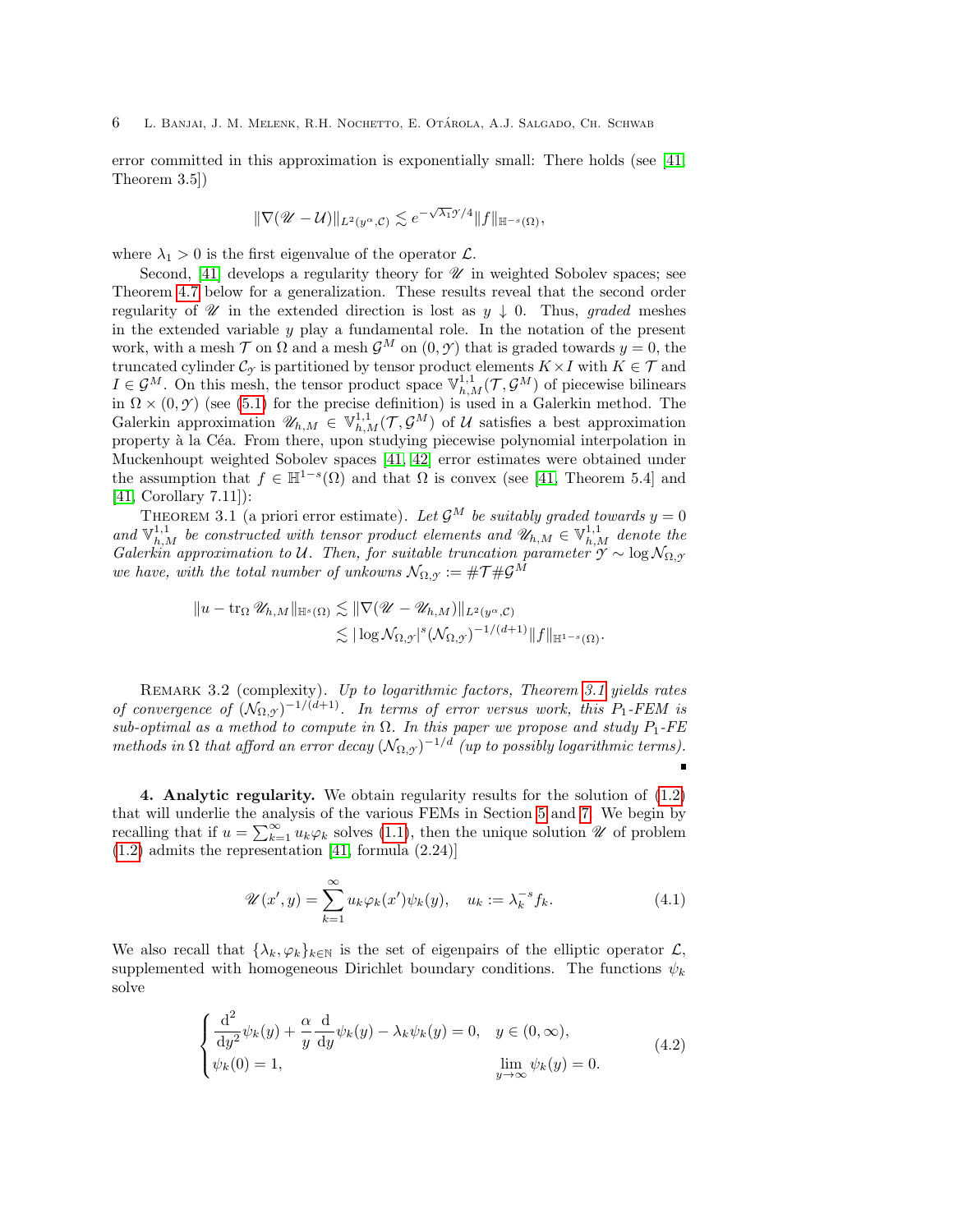Thus, if  $s = \frac{1}{2}$ , we have  $\psi_k(y) = \exp(-\sqrt{\lambda_k}y)$  [\[14,](#page-42-1) Lemma 2.10]; more generally, if  $s \in (0,1) \setminus {\{\frac{1}{2}\}}, \text{ then } [17, \text{ Proposition 2.1}]$  $s \in (0,1) \setminus {\{\frac{1}{2}\}}, \text{ then } [17, \text{ Proposition 2.1}]$  $s \in (0,1) \setminus {\{\frac{1}{2}\}}, \text{ then } [17, \text{ Proposition 2.1}]$ 

$$
\psi_k(y) = c_s(\sqrt{\lambda_k}y)^s K_s(\sqrt{\lambda_k}y),
$$

where  $c_s = 2^{1-s}/\Gamma(s)$  and  $K_s$  denotes the modified Bessel function of the second kind. We refer the reader to [\[1,](#page-41-2) Chapter 9.6] for a comprehensive treatment of the Bessel function  $K_s$  and recall the following properties.

<span id="page-6-2"></span>LEMMA 4.1 (properties of  $K_{\nu}$ ). The modified Bessel function of the second kind  $K_{\nu}$  satisfies:

- (i) For  $\nu > -1$  and  $z > 0$ ,  $K_{\nu}(z)$  is real and positive [\[1,](#page-41-2) Chapter 9.6].
- <span id="page-6-3"></span>(ii) For  $\nu \in \mathbb{R}$ ,  $K_{\nu}(z) = K_{-\nu}(z)$  [\[1,](#page-41-2) Chapter 9.6].
- (*iii*) For  $\nu > 0$ , [\[1,](#page-41-2) estimate (9.6.9)]

<span id="page-6-4"></span>
$$
\lim_{z \downarrow 0} \frac{K_{\nu}(z)}{\frac{1}{2} \Gamma(\nu) \left(\frac{1}{2} z\right)^{-\nu}} = 1. \tag{4.3}
$$

(iv) For  $\ell \in \mathbb{N}$ , [\[1,](#page-41-2) formula (9.6.28)]

<span id="page-6-1"></span>
$$
\left(\frac{1}{z}\frac{\mathrm{d}}{\mathrm{d}z}\right)^{\ell}(z^{\nu}K_{\nu}(z)) = (-1)^{\ell}z^{\nu-\ell}K_{\nu-\ell}(z). \tag{4.4}
$$

- <span id="page-6-6"></span>(v) For  $z > 0$ ,  $z^{\min\{\nu,1/2\}} e^{z} K_{\nu}(z)$  is a decreasing function [\[38,](#page-42-14) Theorem 5].
- <span id="page-6-5"></span>(vi) For  $\nu > 0$ , [\[1,](#page-41-2) estimate (9.7.2)]

$$
K_{\nu}(z) \sim \sqrt{\frac{\pi}{2z}} e^{-z}
$$
,  $z \to \infty$ ,  $|\arg z| \leq 3\pi/2 - \delta$ ,  $\delta > 0$ .

REMARK 4.2 (consistency for  $s = \frac{1}{2}$ ). A basic computation allows us to conclude that  $c_{\frac{1}{2}} = \sqrt{\frac{2}{\pi}}$ . On the other hand, formulas (9.2.10) and (9.6.10) in [\[1\]](#page-41-2) yield  $K_{\frac{1}{2}}(z) = \sqrt{\frac{\pi}{2z}}e^{-z}$ . We thus have arrived at

$$
\lim_{s \to \frac{1}{2}} \psi_k(y) = \exp(-\sqrt{\lambda_k}y) \quad \forall y > 0
$$

for all  $y > 0$ .

We now analyze the regularity properties of  $\mathscr U$  when  $s \in (0,1)$ . On the basis of the representation formula [\(4.1\)](#page-5-1) we see that it is essential to derive regularity estimates for the solution  $\psi_k$  of problem [\(4.2\)](#page-5-2). To accomplish this task, we define the function  $\psi(z) = c_s z^s K_s(z)$  and notice that

<span id="page-6-0"></span>
$$
\frac{d^2}{dz^2}\psi(z) - \psi(z) + \frac{\alpha}{z}\frac{d}{dz}\psi(z) = 0, \quad z \in (0, \infty), \quad \psi(0) = 1, \quad \lim_{z \to \infty} \psi(z) = 0. \tag{4.5}
$$

This, for any  $\ell \in \mathbb{N}_0$ , allows us to obtain that

$$
\frac{\mathrm{d}^{\ell+2}}{\mathrm{d}z^{\ell+2}}\psi(z) = \frac{\mathrm{d}^{\ell}}{\mathrm{d}z^{\ell}}\psi(z) - \alpha \frac{\mathrm{d}^{\ell}}{\mathrm{d}z^{\ell}}\left(z^{-1}\frac{\mathrm{d}}{\mathrm{d}z}\psi(z)\right)
$$

$$
= \frac{\mathrm{d}^{\ell}}{\mathrm{d}z^{\ell}}\psi(z) - \alpha \sum_{j=0}^{\ell} {\ell \choose j} \frac{\mathrm{d}^{j}}{\mathrm{d}z^{j}}(z^{-1}) \frac{\mathrm{d}^{\ell-j}}{\mathrm{d}z^{\ell-j}}\psi'(z).
$$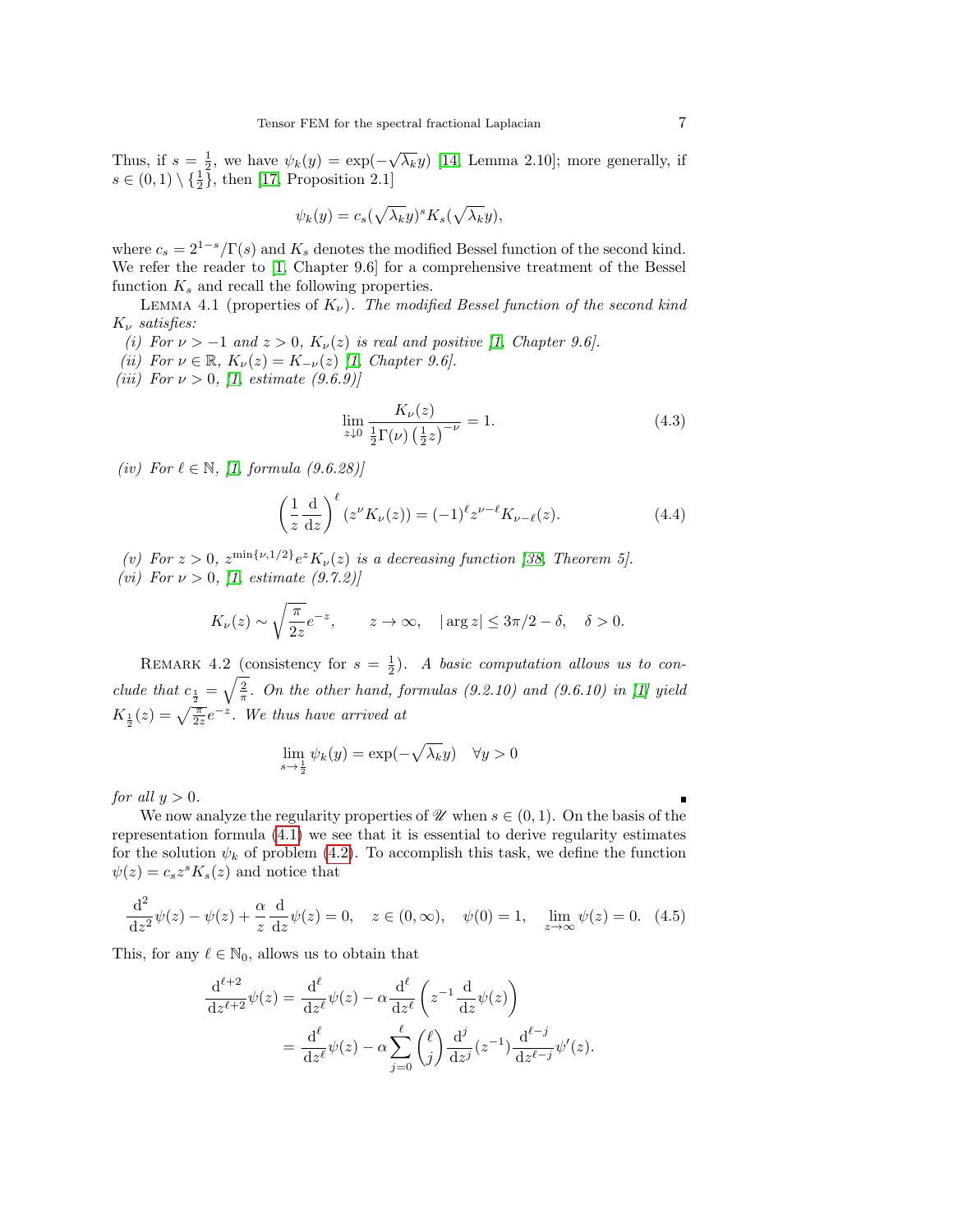We thus have arrived at the bound

<span id="page-7-1"></span>
$$
\left| \frac{\mathrm{d}^{\ell+2}}{\mathrm{d}z^{\ell+2}} \psi(z) \right| \le \left| \frac{\mathrm{d}^{\ell}}{\mathrm{d}z^{\ell}} \psi(z) \right| + |\alpha| \sum_{j=0}^{\ell} \frac{\ell!}{(\ell-j)!} z^{-(1+j)} \left| \frac{\mathrm{d}^{\ell+1-j}}{\mathrm{d}z^{\ell+1-j}} \psi(z) \right|, \tag{4.6}
$$

which is essential to derive the following asymptotic result.

LEMMA 4.3 (behavior of  $\psi$  near  $z = 0$ ). Let  $\psi$  solve [\(4.5\)](#page-6-0),  $z \in (0,1)$  and  $\ell \in \mathbb{N}$ . Then there is a constant C independent of  $z$ ,  $\ell$  and  $s$  such that

<span id="page-7-0"></span>
$$
\left| \frac{\mathrm{d}^{\ell}}{\mathrm{d}z^{\ell}} \psi(z) \right| \le C d_s \ell! z^{2s - \ell},\tag{4.7}
$$

where, as before,  $d_s = 2^{1-2s}\Gamma(1-s)/\Gamma(s)$ .

*Proof.* We proceed by induction. Let us first assume that  $\ell = 1$ . The differentia-tion formula [\(4.4\)](#page-6-1) with  $\ell = 1$  yields that

$$
\psi'(z) = c_s(z^s K_s(z))' = -c_s z^s K_{s-1}(z) = -c_s z^s K_{1-s}(z),\tag{4.8}
$$

where we used Lemma [4.1](#page-6-2) [\(ii\)](#page-6-3). The asymptotic formula [\(4.3\)](#page-6-4) shows that there is  $\tilde{C}$ independent of s such that, for every  $z \in (0,1)$ , we have

$$
\left| \frac{K_{1-s}(z)}{\frac{1}{2}\Gamma(1-s)(\frac{1}{2}z)^{-(1-s)}} - 1 \right| \leq \tilde{C}.
$$

Set  $C = \tilde{C} + 1$  to arrive at the fact that we have, for all  $z \in (0, 1)$ ,

$$
\left| \frac{d}{dz} \psi(z) \right| \le \left| \frac{K_{1-s}(z)}{\frac{1}{2} \Gamma(1-s) (\frac{1}{2} z)^{-(1-s)}} \right| \left( \frac{1}{2} \Gamma(1-s) \left( \frac{1}{2} z \right)^{-(1-s)} \right) c_s z^s \le C d_s z^{2s-1},
$$

which is [\(4.7\)](#page-7-0) for  $\ell = 1$ .

We now assume that [\(4.7\)](#page-7-0) holds for every  $j \leq \ell + 1$ . This, on the basis of the bound [\(4.6\)](#page-7-1), implies that

$$
\left| \frac{d^{\ell+2}}{dz^{\ell+2}} \psi(z) \right| \le C d_s \ell! z^{2s-\ell} + C d_s z^{2s-\ell-2} \sum_{j=0}^{\ell} \frac{\ell!}{(\ell-j)!} (\ell+1-j)!
$$
  

$$
\le C d_s \ell! z^{2s-\ell-2} \left[ 1 + \sum_{i=1}^{\ell+1} i \right] = C d_s \ell! z^{2s-\ell-2} \left[ 1 + \frac{1}{2} (\ell+1) (\ell+2) \right],
$$

because  $z \in (0,1)$ . Therefore

$$
\left| \frac{d^{\ell+2}}{dz^{\ell+2}} \psi(z) \right| \le C d_s(\ell+2)! z^{2s-\ell-2},
$$

as we intended to show.  $\square$ 

We now analyze the behavior of  $\psi$  for large values of z. In particular, we will show that  $\psi$  and all its derivatives decay exponentially with respect to z.

LEMMA 4.4 (behavior of  $\psi$  for z large). Let  $\psi$  solve [\(4.5\)](#page-6-0),  $z \geq 1$ ,  $\ell \in \mathbb{N}_0$  and  $\epsilon \in (0, 1)$ . Then there is a constant  $C_{\epsilon,s}$  that is independent of z and  $\ell$  such that

<span id="page-7-2"></span>
$$
\left| \frac{d^{\ell}}{dz^{\ell}} \psi(z) \right| \le C_{\epsilon,s} \ell! \epsilon^{-\ell} z^{s-\ell-\frac{1}{2}} e^{-(1-\epsilon)z}, \tag{4.9}
$$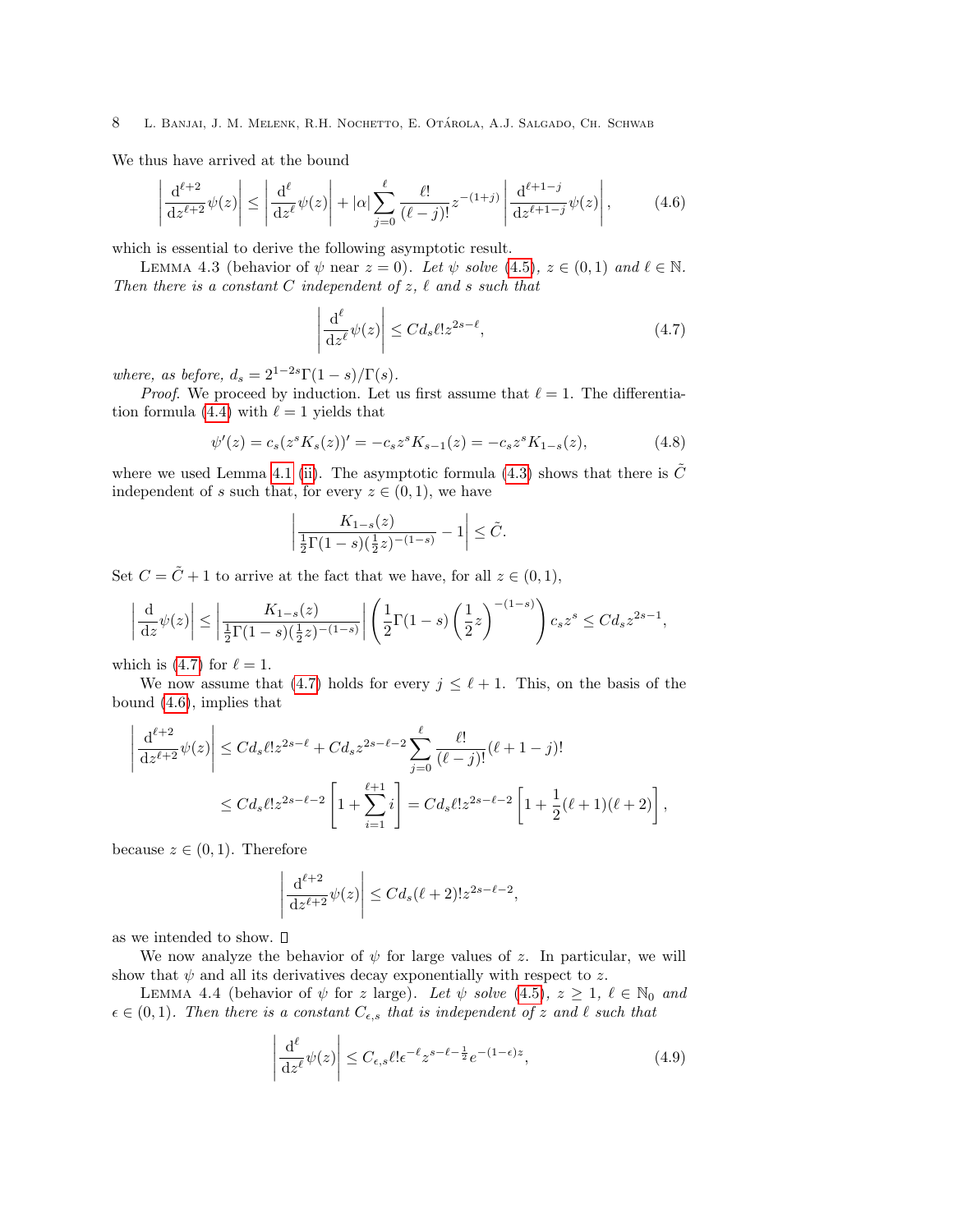where  $C_{\epsilon,s}$  blows up when  $\epsilon \uparrow 1$ .

Proof. The proof is a consequence of Cauchy's integral formula for derivatives [\[3,](#page-41-3) [18\]](#page-42-15) and Lemma [4.1](#page-6-2) [\(vi\)](#page-6-5). Let  $\epsilon \in (0,1)$  and  $B_{\sigma}(\zeta)$  denote the ball with center  $\zeta$ and radius  $\sigma$ . For a fixed  $z \geq 1$ , we thus have that

$$
\left| \frac{\mathrm{d}^{\ell}}{\mathrm{d}z^{\ell}} \psi(z) \right| = \left| \frac{\ell!}{2\pi i} \int_{\zeta \in \partial B_{\epsilon z}(z)} \frac{\psi(\zeta)}{(\zeta - z)^{\ell+1}} \, \mathrm{d}\zeta \right| \leq \ell! \epsilon^{-\ell} z^{-\ell} \max_{\zeta \in \partial B_{\epsilon z}(z)} |\psi(\zeta)|,
$$

where  $\ell \in \mathbb{N}_0$ . We now recall that  $\psi(z) = c_s z^s K_s(z)$  and invoke Lemma [4.1](#page-6-2) [\(vi\)](#page-6-5) to conclude that

$$
\left| \frac{\mathrm{d}^{\ell}}{\mathrm{d}z^{\ell}} \psi(z) \right| \leq C_{\epsilon,s} c_s \ell! \epsilon^{-\ell} z^{s-\ell-\frac{1}{2}} e^{-(1-\epsilon)z},
$$

with  $C_{\epsilon,s} = C \max\{(1+\epsilon)^{s-\frac{1}{2}}, (1-\epsilon)^{s-\frac{1}{2}}\}$  and C such that  $K_s(z) \leq C z^{-\frac{1}{2}} e^{-z}$  for  $z \geq 1$ . Notice that  $C_{\epsilon,s}$  can be bounded independently of  $s \in (0,1)$  and that blows up when  $\epsilon \uparrow 1$ . This concludes the proof.  $\square$ 

REMARK 4.5 (Cauchy's integral formula). The technique used in the proof of Lemma  $4.4$  that is based on the Cauchy's integral formula can also be applied to analyze the behavior of  $\psi$  near  $z = 0$ . However, the obtained estimate with such a technique is not quite as sharp as [\(4.7\)](#page-7-0) since it includes the term  $\epsilon^{-\ell}$  with  $\epsilon \in (0,1)$ , as it appears in the estimate [\(4.9\)](#page-7-2).

To analyze global regularity properties of the  $\alpha$ -harmonic extension  $\mathscr{U}$ , we define the weight

<span id="page-8-0"></span>
$$
\omega_{\beta,\gamma}(y) = y^{\beta} e^{\gamma y}, \qquad 0 \le \gamma < 2\sqrt{\lambda_1},\tag{4.10}
$$

with a parameter  $\beta \in \mathbb{R}$  that will be specified later, and we recall that the parameter  $\lambda_1 > 0$  is the smallest eigenvalue of  $\mathcal{L}$ . With the weight [\(4.10\)](#page-8-0) at hand, we define the weighted norm

$$
||v||_{L^2(\omega_{\beta,\gamma},\mathcal{C})} := \left(\int_0^\infty \int_\Omega \omega_{\beta,\gamma}(y) |v(x',y)|^2 \,dx'\,dy\right)^{\frac{1}{2}}.\tag{4.11}
$$

We now proceed to study how certain weighted integrals of the derivatives of  $\psi$ behave. To do so, we define, for  $\beta$ ,  $\delta \in \mathbb{R}$ ,  $\ell \in \mathbb{N}$ , and  $\lambda > 0$ 

$$
\Phi(\delta, \gamma, \lambda) = \int_0^\infty z^\delta e^{\gamma z/\sqrt{\lambda}} |\psi(z)|^2 dz
$$
\n(4.12)

and

<span id="page-8-3"></span>
$$
\Psi_{\ell}(\beta, \gamma, \lambda) = \int_0^{\infty} z^{\beta + 2\ell} e^{\gamma z/\sqrt{\lambda}} \left| \frac{\mathrm{d}^{\ell}}{\mathrm{d}z^{\ell}} \psi(z) \right|^2 \mathrm{d}z; \tag{4.13}
$$

 $\gamma$  is such that [\(4.10\)](#page-8-0) holds. Let us now bound the integrals  $\Phi(\delta, \gamma, \lambda)$  and  $\Psi_{\ell}(\beta, \gamma, \lambda)$ .

<span id="page-8-2"></span>LEMMA 4.6 (bounds on  $\Phi$  and  $\Psi_{\ell}$ ). Let  $\delta > -1$ ,  $\beta > -1 - 4s$ ,  $\ell \in \mathbb{N}$  and let  $\gamma$  be such that  $0 \leq \gamma < 2\sqrt{\lambda_1}$ . If  $\lambda \geq \lambda_1$ , then we have that

<span id="page-8-1"></span>
$$
\Phi(\delta, \gamma, \lambda) \lesssim 1,\tag{4.14}
$$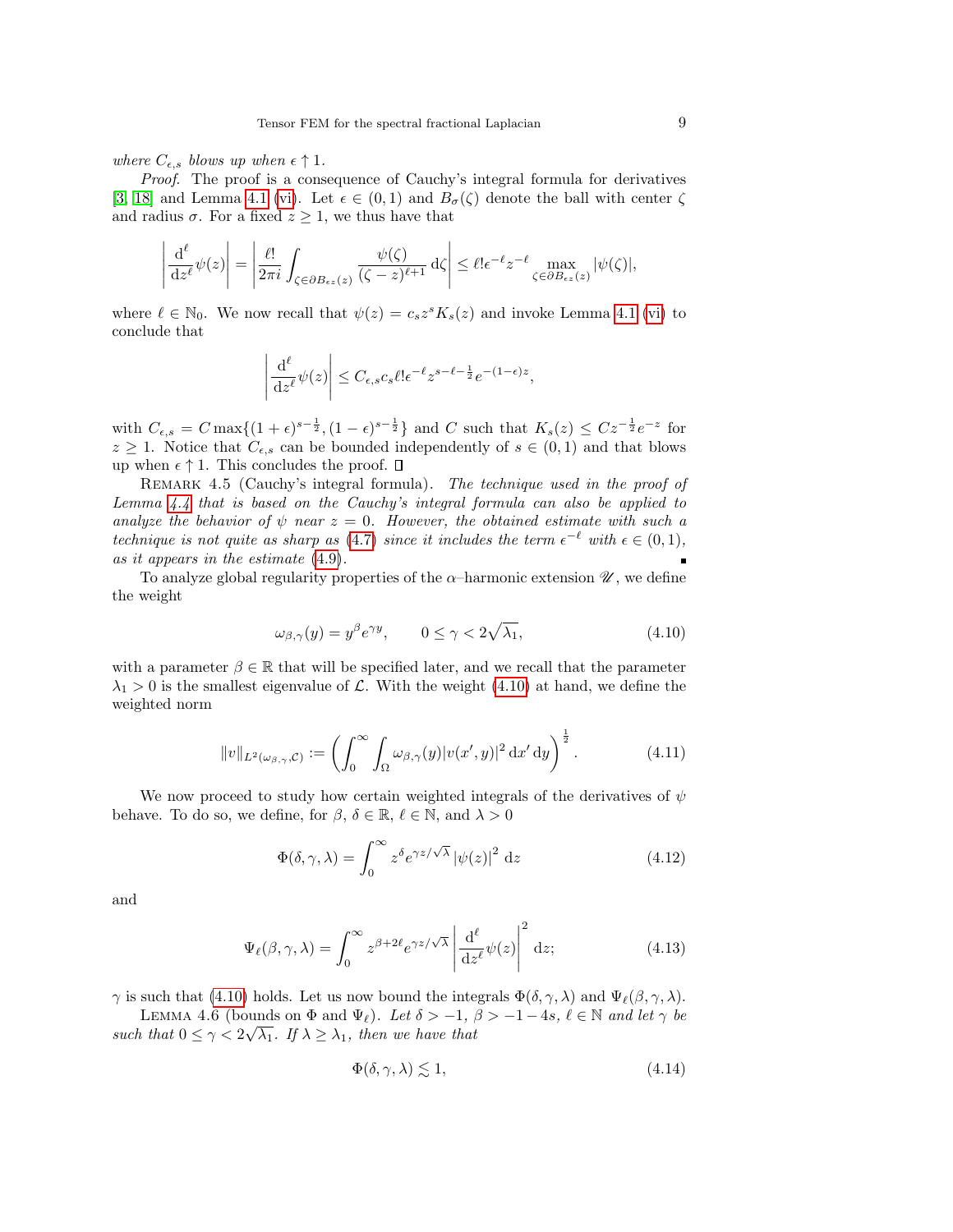where the hidden constant is independent of  $\lambda$ . In addition, there exists  $\kappa > 1$  such that we have the following bound

<span id="page-9-1"></span>
$$
\Psi_{\ell}(\beta, \gamma, \lambda) \lesssim \kappa^{2\ell} (\ell!)^2, \tag{4.15}
$$

where the hidden constant is independent of  $\ell$  and  $\lambda$ .

*Proof.* We derive [\(4.15\)](#page-9-1). As a first step, we write  $\Psi_{\ell} = \Psi_{\ell}(\beta, \gamma, \lambda)$  as follows:

<span id="page-9-2"></span>
$$
\Psi_{\ell} = \int_0^1 z^{\beta + 2\ell} e^{\frac{\gamma z}{\sqrt{\lambda}}} \left| \frac{d^{\ell}}{dz^{\ell}} \psi(z) \right|^2 dz + \int_1^{\infty} z^{\beta + 2\ell} e^{\frac{\gamma z}{\sqrt{\lambda}}} \left| \frac{d^{\ell}}{dz^{\ell}} \psi(z) \right|^2 dz = I + II, \quad (4.16)
$$

and estimate each term separately.

We start by bounding I. To accomplish this task we notice that, since  $0 \leq \gamma$ we start by bounding 1. 1<br>  $2\sqrt{\lambda_1}$  and  $\lambda \geq \lambda_1$  we have that

$$
\sup_{z \in (0,1)} e^{\frac{\gamma z}{\sqrt{\lambda}}} < \sup_{z \in (0,1)} e^{2z} \le e^2.
$$

Consequently, an application of the results of Lemma [4.3](#page-7-0) yields

$$
\mathcal{I} = \int_0^1 z^{\beta + 2\ell} e^{\frac{\gamma z}{\sqrt{\lambda}}} \left| \frac{\mathrm{d}^{\ell}}{\mathrm{d}z^{\ell}} \psi(z) \right|^2 \, \mathrm{d}z \lesssim d_s^2(\ell!)^2 \int_0^1 z^{\beta + 2\ell + 2(2s - \ell)} \, \mathrm{d}z \lesssim d_s^2(\ell!)^2,
$$

where last integral converges because  $\beta > -1 - 4s$ . Notice that the hidden constant blows up when  $\beta \downarrow -1 - 4s$ .

We now estimate the term II in  $(4.16)$ . To do this we utilize the estimate  $(4.9)$  of Lemma [4.4](#page-7-2) as follows:

$$
\mathrm{II} \le C_{\epsilon}^2 c_s^2(\ell!)^2 \epsilon^{-2\ell} \int_1^{\infty} z^{\beta+2\ell} z^{2s-2\ell-1} e^{\frac{\gamma z}{\sqrt{\lambda}}} e^{-2(1-\epsilon)z} dz.
$$

Define

$$
\hat{\gamma} := \sup_{\lambda \geq \lambda_1} \left( \frac{\gamma}{\sqrt{\lambda}} - 2(1 - \epsilon) \right).
$$

Notice that, since  $0 \leq \frac{2}{\sqrt{2}}$  $\frac{\gamma}{\lambda_1}$  < 2 by [\(4.10\)](#page-8-0), the parameter  $\epsilon \in (0,1)$  can be selected such that  $\hat{\gamma}$  < 0. Consequently

$$
\mathrm{II} \lesssim C_\epsilon^2 c_s^2(\ell!)^2 \epsilon^{-2\ell} \int_1^\infty z^{\beta+2s-1} e^{\hat{\gamma} z} \,\mathrm{d} z \lesssim C_\epsilon^2 c_s^2(\ell!)^2 \epsilon^{-2\ell}.
$$

Replacing the estimates for the terms I and II into [\(4.16\)](#page-9-2) and considering  $\kappa =$  $\epsilon^{-1}$  > 1 we arrive at the desired estimate [\(4.15\)](#page-9-1). To obtain the estimate [\(4.14\)](#page-8-1) we decompose  $\Phi$  as in [\(4.16\)](#page-9-2) and use that, as estimate [\(4.3\)](#page-6-4) shows,  $\psi$  is bounded as  $z \downarrow 0^+$  and decays exponentially to zero as  $z \uparrow \infty$ ; see Lemma [4.1](#page-6-2) [\(v\)](#page-6-6) and [\(vi\)](#page-6-5). For brevity, we skip details.  $\square$ 

Now, on the basis of Lemma [4.6,](#page-8-2) we provide global regularity results for the  $\alpha$ -harmonic extension  $\mathscr U$  in weighted Sobolev spaces.

<span id="page-9-0"></span>THEOREM 4.7 (global regularity of  $\mathscr{U}$ ). Let  $\mathscr{U} \in \mathring{H}^1(y^{\alpha}, \mathcal{C})$  solve [\(1.2\)](#page-1-1) with  $s \in (0,1)$ . Let  $0 \le \tilde{\nu} < s$  and  $0 \le \nu < 1+s$ . Then there exists  $\kappa > 1$  such that the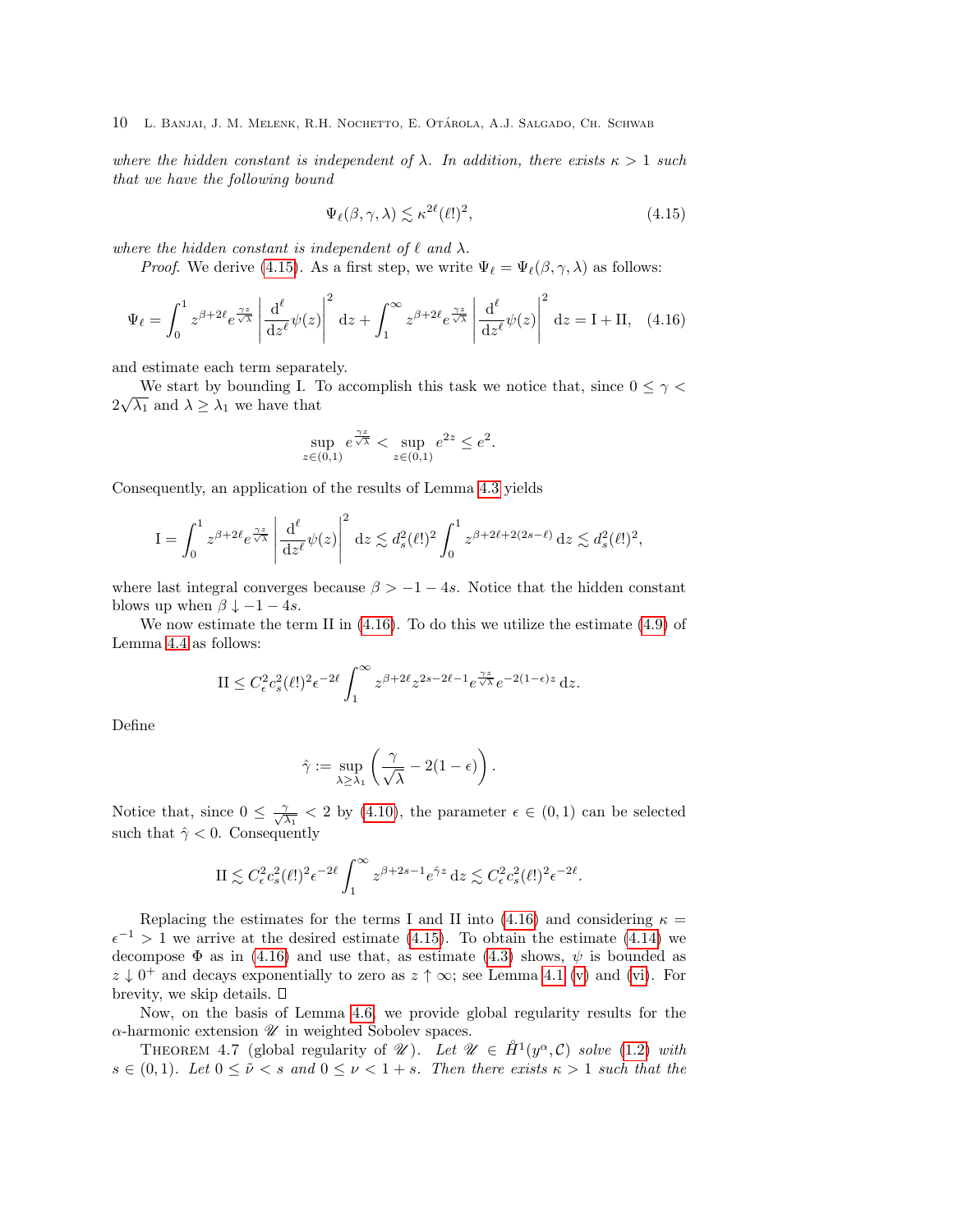following holds for all  $\ell \in \mathbb{N}_0$  with the weight  $w_{\beta,\gamma}$  given by [\(4.10\)](#page-8-0):

$$
\|\partial_y^{\ell+1}\mathscr{U}\|_{L^2(\omega_{\alpha+2\ell-2\tilde{\nu},\gamma},\mathcal{C})} \lesssim \kappa^{\ell+1}(\ell+1)! \|f\|_{\mathbb{H}^{-s+\tilde{\nu}}(\Omega)},\tag{4.17}
$$

$$
\|\nabla_{x'}\partial_y^{\ell+1}\mathscr{U}\|_{L^2(\omega_{\alpha+2(\ell+1)-2\nu,\gamma},\mathcal{C})} \lesssim \kappa^{\ell+1}(\ell+1)! \|f\|_{\mathbb{H}^{-s+\nu}(\Omega)},\tag{4.18}
$$

$$
\|\mathcal{L}_{x'}\partial_y^{\ell+1}\mathscr{U}\|_{L^2(\omega_{\alpha+2(\ell+1)-2\nu,\gamma},\mathcal{C})} \lesssim \kappa^{\ell+1}(\ell+1)! \|f\|_{\mathbb{H}^{1-s+\nu}(\Omega)}.\tag{4.19}
$$

In all these inequalities, the implied constants are independent of  $\ell$ ,  $\mathscr U$  and f. In addition, if  $0 \leq \nu' < 1 - s$  then

<span id="page-10-5"></span><span id="page-10-1"></span>
$$
\|\mathcal{L}_{x'}\mathscr{U}\|_{L^2(\omega_{\alpha-2\nu',\gamma},\mathcal{C})} \lesssim \|f\|_{\mathbb{H}^{1-s+\nu'}(\Omega)},\tag{4.20}
$$

$$
\|\nabla_{x'}\mathscr{U}\|_{L^{2}(\omega_{\alpha-2\nu',\gamma},\mathcal{C})} \lesssim \|f\|_{\mathbb{H}^{-s+\nu'}(\Omega)},\tag{4.21}
$$

<span id="page-10-4"></span><span id="page-10-3"></span><span id="page-10-2"></span><span id="page-10-0"></span>
$$
\|\mathscr{U}\|_{L^2(\omega_{\alpha-2\nu',\gamma},\mathcal{C})} \lesssim \|f\|_{\mathbb{H}^{-1-s+\nu'}(\Omega)},\tag{4.22}
$$

where the constant implied in  $\leq$  is independent of  $\mathscr U$  and  $f$ .

Proof. We follow [\[41,](#page-43-1) Theorem 2.7] and thus invoke the representation formula [\(4.1\)](#page-5-1) to arrive at

$$
\|\partial_y^{\ell+1}\mathscr{U}\|_{L^2(\omega_{\alpha+2\ell-2\sigma,\gamma},\mathcal{C})}^2 = \sum_{k=1}^{\infty} f_k^2 \lambda_k^{-2s} \int_0^{\infty} y^{\alpha+2\ell-2\sigma} e^{\gamma y} \left| \frac{\mathrm{d}^{\ell+1}}{\mathrm{d}y^{\ell+1}} \psi_k(y) \right|^2 \mathrm{d}y.
$$

We introduce the change of variable  $z = \sqrt{\lambda_k}y$  and recall that  $\psi(z) = c_s z^s K_s(z)$  and  $\psi_k(y) = \psi(\sqrt{\lambda_k}y)$  as well as the definition of  $\Psi_\ell$  given as in [\(4.13\)](#page-8-3), to obtain that

$$
\|\partial_y^{\ell+1}\mathscr{U}\|_{L^2(\omega_{\alpha+2\ell-2\sigma,\gamma},\mathcal{C})}^2 = \sum_{k=1}^{\infty} f_k^2 \lambda_k^{-2s+(\ell+1)-\left(\frac{\alpha+2\ell-2\sigma}{2}\right)-\frac{1}{2}} \Psi_{\ell+1}(\alpha-2\sigma-2,\gamma,\lambda_k)
$$
  

$$
\lesssim (\ell+1)!^2 \kappa^{2(\ell+1)} \sum_{k=1}^{\infty} f_k^2 \lambda_k^{\sigma-s} = (\ell+1)!^2 \kappa^{2(\ell+1)} \|f\|_{\mathbb{H}^{-s+\sigma}(\Omega)}^2,
$$

where the last inequality follows from the estimate [\(4.15\)](#page-9-1) with  $\beta = \alpha - 2\sigma - 2 =$  $1-2s-2\sigma-2>-1-4s$ .

We now derive  $(4.19)$ ; the proof of the estimate  $(4.18)$  follows by using similar arguments. As before, we arrive at

$$
\begin{split} &\|\mathcal{L}_{x'}\partial_{y}^{\ell+1}\mathscr{U}\|^{2}_{L^{2}(\omega_{\alpha+2(\ell+1)-2\nu,\gamma},\mathcal{C})} \\ &=\sum_{k=1}^{\infty}f_{k}^{2}\lambda_{k}^{2(1-s)}\int_{0}^{\infty}y^{\alpha+2(\ell+1)-2\nu}e^{\gamma y}\left|\frac{\mathrm{d}^{\ell+1}}{\mathrm{d}y^{\ell+1}}\psi_{k}(y)\right|^{2}\mathrm{d}y \\ &=\sum_{k=1}^{\infty}f_{k}^{2}\lambda_{k}^{2(1-s)+(\ell+1)-\left(\frac{\alpha+2(\ell+1)-2\nu}{2}\right)-\frac{1}{2}}\Psi_{\ell+1}(\alpha-2\nu,\gamma,\lambda_{k}), \end{split}
$$

where we applied again the change of variable  $z = \sqrt{\lambda_k}y$  and used the definition of  $\Psi_{\ell}$  given by [\(4.13\)](#page-8-3). We now notice that  $\alpha - 2\nu > 1 - 2s - 4 - 2s = -1 - 4s$ . Thus an application of the estimate [\(4.15\)](#page-9-1) with  $\beta = \alpha - 2\nu$  reveals that

$$
\|\mathcal{L}_{x'}\partial_y^{\ell+1}\mathscr{U}\|_{L^2(\omega_{\alpha+2(\ell+1)-2\nu,\gamma},\mathcal{C})}^2 \lesssim \kappa^{2(\ell+1)}(\ell+1)!^2\|f\|_{\mathbb{H}^{1-s+\nu}(\Omega)}^2.
$$

This yields [\(4.19\)](#page-10-0).

The proofs of  $(4.20)$ ,  $(4.21)$ ,  $(4.22)$  rely on similar arguments using that  $\nu' < 1-s$ implies  $\delta := \alpha - 2\nu' = 1 - 2s - 2\nu' > 1 - 2s - 2(1 - s) = -1$ , and thus, as a consequence of [\(4.14\)](#page-8-1), that  $\Phi(\delta, \gamma, \lambda) \lesssim 1$ . This concludes the proof.  $\Box$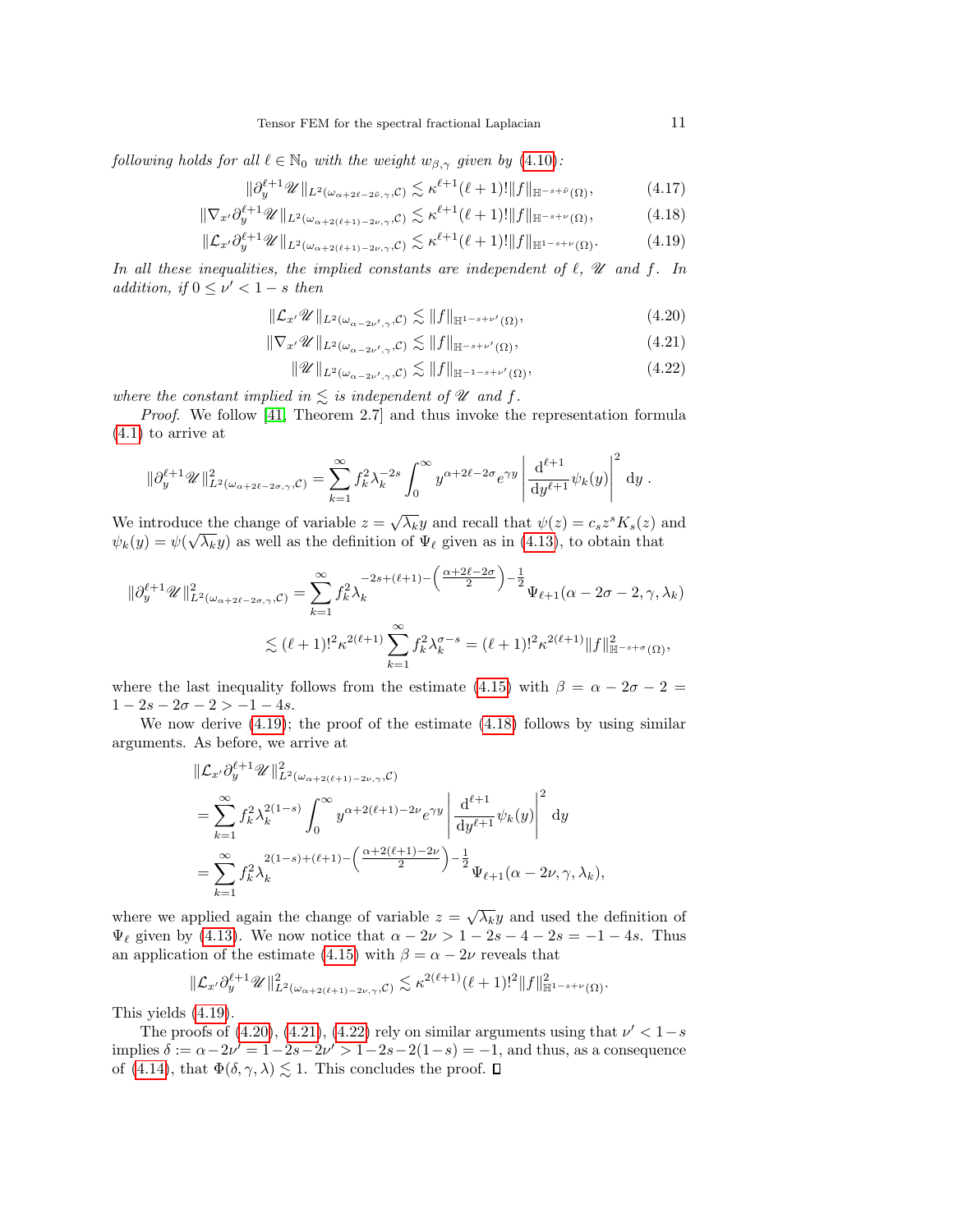<span id="page-11-0"></span>5. h-FE discretization in  $\Omega$ . We now begin with the discretization of [\(2.11\)](#page-4-1). The structure of this section is as follows: in Section [5.1,](#page-11-1) we introduce the FE approximation in  $\Omega$  and fix notation on Finite Element spaces. Section [5.2](#page-12-1) introduces the FE discretization in  $\mathcal C$  in abstract form. Section [5.3](#page-12-2) next addresses a basic decomposition of the FE discretization error which decomposes the FE discretization error into two parts: a semidiscretization error with respect to  $x' \in \Omega$ , and a corresponding error with respect to  $y \in (0, \mathcal{Y})$ , where  $0 < \mathcal{Y} < \infty$  denotes a truncation parameter of the cylinder  $(0, \infty)$ . Section [5.4](#page-13-0) then addresses two first order tensor product FEMs in C. The first one, as in  $[41]$ , is a full tensor product FEM and for it we show the first order rate of convergence in  $\Omega$ , but at superlinear complexity in terms of the number  $\mathcal{N}_\Omega$  of degrees of freedom in  $\Omega$ . To reduce the complexity, we propose the second, novel approach: by sparse tensor product  $P_1$  discretization of the extended problem in  $C$ , we show the same convergence rate, but with (essentially) linear complexity in terms of  $\mathcal{N}_{\Omega}$  requiring only marginally more regularity of the data f in  $\Omega$ . Section [5.5](#page-21-0) addresses the use of an hp-FEM in the extended variable y, combined with a  $P_1$ -FEM in Ω.

<span id="page-11-1"></span>**5.1. Notation and FE spaces.** For a truncation parameter  $\gamma > 0$  (which is fixed, and which will be selected ahead), we denote by  $\mathcal{G}^M$  a generic partition of  $[0, \mathcal{Y}]$ into  $M$  intervals. In particular, the following two types of partitions, that are refined towards  $y = 0$ , will be essential for our purposes:

- Graded meshes  $\mathcal{G}_{gr,\eta}^k$ . Here k indicates the mesh size near  $y = 1$  and  $\eta$  characterizes the mesh grading towards  $y = 0$ ; see Section [5.4.2](#page-15-0) for details.
- Geometric meshes  $\mathcal{G}^M_{geo,\sigma}$ . This mesh has M elements and  $\sigma \in (0,1)$  is the subdivision ratio; see Section [5.5.1](#page-21-1) for details.

Given a mesh  $\mathcal{G}^M = \{I_m\}_{m=1}^M$  in  $[0, \mathcal{Y}],$  where  $I_m = [y_{m-1}, y_m], y_0 = 0$  and  $y_M =$ *Y*, we associate to  $\mathcal{G}^M$  a polynomial degree distribution  $\mathbf{r} = (r_1, r_2, \ldots, r_M) \in \mathbb{N}^M$ . With these ingredients at hand we define the finite element space

$$
S^{\mathbf{r}}((0,\mathbf{y}),\mathbf{G}^M)=\left\{v_M\in C[0,\mathbf{y}]:v_M|_{I_m}\in\mathbb{P}_{r_m}(I_m),I_m\in\mathbf{G}^M,m=1,\ldots,M\right\}.
$$

We also define the subspace of  $S^{r}((0, \mathcal{Y}), \mathcal{G}^{M})$  of functions that vanish at  $y = \mathcal{Y}$ :

$$
S^{\mathbf{r}}_{\{\mathcal{I}\}}((0,\mathcal{Y}),\mathcal{G}^M)=\left\{v_M\in S^{\mathbf{r}}((0,\mathcal{Y}),\mathcal{G}^M):v_M(\mathcal{Y})=0\right\}.
$$

In the particular case that  $r_i = r$  for  $i = 1, ..., M$ , we write  $S<sup>r</sup>((0, \mathcal{Y}), \mathcal{G}^M)$  or  $S^r_{\{y\}}((0, \mathcal{Y}), \mathcal{G}^M)$  as appropriate. In  $\Omega$ , we consider Lagrangian FEM of polynomial degree  $q \ge 1$  based on shape-regular, simplicial triangulations denoted by  $\mathcal{T}$ . Denote by  $h(\mathcal{T}) = \max\{\text{diam}(K) : K \in \mathcal{T}\}\$  the mesh width of  $\mathcal{T}$ . We thus introduce

$$
S_0^q(\Omega, \mathcal{T}) = \left\{ v_h \in C(\bar{\Omega}) : v_h|_K \in \mathbb{P}_q(K) \quad \forall K \in \mathcal{T}, \ v_h|_{\partial \Omega} = 0 \right\}
$$

.

In what follows we will also consider nested sequences  $\{\mathcal{T}^{\ell}\}_{\ell \geq 0}$  of triangulations of  $\Omega$  that are generated by bisection–tree refinement of a coarse, regular initial triangulation  $\mathcal{T}^0$  of  $\Omega$ . We denote by  $h_\ell = \max\{\text{diam}(K) : K \in \mathcal{T}^\ell\}$  the mesh width of  $\mathcal{T}^\ell.$ 

By  $\Pi_{x'}^q : H_0^1(\Omega) \to S_0^q(\Omega, \mathcal{T})$ , we denote a FE quasi-interpolation operator defined on  $L^2(\Omega)$  that, when restricted to  $H_0^1(\Omega)$ , preserves homogeneous Dirichlet boundary conditions. We assume that  $\Pi_{x'}^q$  has optimal asymptotic approximation properties in  $L^2(\Omega)$  and  $H^1(\Omega)$  on regular, locally refined, and nested bisection–tree mesh sequences  ${\{\mathcal{T}^\ell\}}_{\ell \geq 0}$  in  $\Omega$ . In addition, we assume that  $\Pi_{x'}^q$  is concurrently stable in  $L^2(\Omega)$  and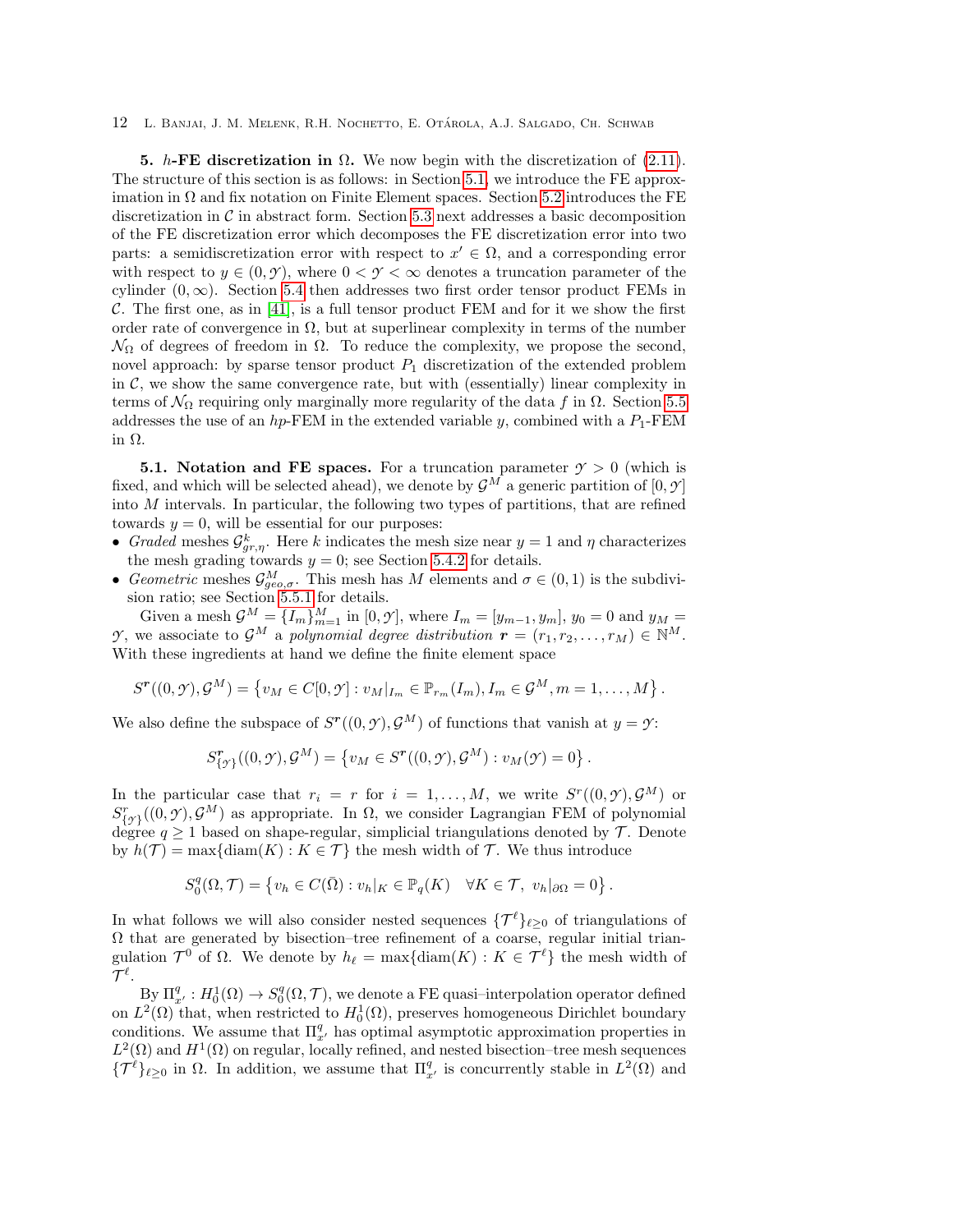$H^1(\Omega)$ . In the particular case that  $q \leq 12$  we will set  $\Pi_{x'}^q$  to be the  $L^2(\Omega)$  projection onto  $S_0^q(\Omega, \mathcal{T})$ . We refer, in particular, to [\[25\]](#page-42-16) for a verification of the requisite stability and approximation properties over nested bisection–tree meshes.

We define the finite–dimensional tensor product space

<span id="page-12-0"></span>
$$
\mathbb{V}_{h,M}^{q,r}(\mathcal{T},\mathcal{G}^M) := S_0^q(\Omega,\mathcal{T}) \otimes S_{\{\mathcal{T}\}}^r((0,\mathcal{Y}),\mathcal{G}^M) \subset \mathring{H}^1(y^\alpha,\mathcal{C}),\tag{5.1}
$$

and write  $\mathbb{V}_{h,M}$  if the arguments are clear from the context. In the ensuing error analysis, we also require semidiscretizations which are based on the following (infinite– dimensional) Hilbertian tensor product spaces

<span id="page-12-9"></span>
$$
\mathbb{V}_{h}^{q}(\mathcal{C}_{\mathcal{F}}) := S_{0}^{q}(\Omega, \mathcal{T}_{h}) \otimes \mathring{H}^{1}(\mathcal{y}^{\alpha}, (0, \mathcal{Y})) \subset \mathring{H}^{1}(\mathcal{y}^{\alpha}, \mathcal{C}),
$$
  
\n
$$
\mathbb{V}_{M}^{r}(\mathcal{C}_{\mathcal{F}}) := H_{0}^{1}(\Omega) \otimes S_{\{\mathcal{F}\}}^{r}((0, \mathcal{Y}), \mathcal{G}^{M}) \subset \mathring{H}^{1}(\mathcal{y}^{\alpha}, \mathcal{C}).
$$
\n(5.2)

Both of them are closed subspaces of  $\mathring{H}^1(y^{\alpha}, \mathcal{C})$ , so that Galerkin projections with respect to the inner product given by the bilinear form  $a_{\mathcal{C}_{\gamma}}$  in [\(2.10\)](#page-4-3) are well defined. We denote these projections by  $G_h^q$  and  $G_M^r$ , respectively. To the space  $\mathbb{V}_{h,M}^{q,r}(\mathcal{T},\mathcal{G}^M)$ , defined in [\(5.1\)](#page-12-0), we can also associate a Galerkin projection with respect to  $a_{\mathcal{C}_{\gamma}}$ . We remark that this projector is the composition of the semidiscrete projections:

<span id="page-12-8"></span>
$$
G_{h,M}^{q,r} = G_h^q \circ G_M^r = G_M^r \circ G_h^q : \mathring{H}^1(y^\alpha, \mathcal{C}) \to \mathbb{V}_{h,M}^{q,r}(\mathcal{T}, \mathcal{G}^M) . \tag{5.3}
$$

<span id="page-12-1"></span>5.2. FE discretization and quasioptimality. The FE approximation  $\mathscr{U}_{h,M}$ is defined as  $\mathscr{U}_{h,M} = G_{h,M}^{q,r} \mathscr{U} \in \mathbb{V}_{h,M}$ , i.e., it satisfies

<span id="page-12-3"></span>
$$
a_{\mathcal{C}_{\mathcal{I}}}(\mathscr{U}_{h,M},\phi) = d_s \langle f, \operatorname{tr}_{\Omega} \phi \rangle \quad \forall \phi \in \mathbb{V}_{h,M} . \tag{5.4}
$$

Coercivity of  $a_{\mathcal{C}_{\gamma}}$  immediately implies existence and uniqueness of  $\mathscr{U}_{h,M}$ . In addition, Galerkin orthogonality gives quasioptimality of  $\mathcal{U}_{h,M}$ . More precisely, as in [\[41,](#page-43-1) Section 4], we have the following result.

<span id="page-12-6"></span>LEMMA 5.1 (Céa and truncation). Let  $\mathscr U$  be the solution to problem [\(2.11\)](#page-4-1) and let  $\mathscr{U}_{h,M} = G_{h,M}^{q,r} \mathscr{U}$  its finite element approximation that solves [\(5.4\)](#page-12-3). Then we have

<span id="page-12-4"></span>
$$
\|\nabla(\mathscr{U} - \mathscr{U}_{h,M})\|_{L^2(y^\alpha,\mathcal{C})} \lesssim \min_{v_{h,M} \in \mathbb{V}_{h,M}} \|\nabla(\mathscr{U} - v_{h,M})\|_{L^2(y^\alpha,\mathcal{C}_\mathcal{Y})} + \|\nabla\mathscr{U}\|_{L^2(y^\alpha,\mathcal{C}\setminus\mathcal{C}_\mathcal{Y})},
$$
\n(5.5)

where the hidden constant does not depend on  $\mathbb{V}_{h,M}$ .

As already noted in [\[41,](#page-43-1) Prop. 3.1], the second term on the right hand side of  $(5.5)$  is exponentially small in *Y*. More precisely, using  $(4.17)$  and  $(4.21)$  we get, with the selection  $\gamma < 2\sqrt{\lambda_1}$ , that

<span id="page-12-7"></span><span id="page-12-5"></span>
$$
\|\nabla \mathscr{U}\|_{L^2(y^\alpha, \mathcal{C}\setminus \mathcal{C}_{\mathcal{I}})} \lesssim \exp(-\gamma \mathscr{I}/2) \|f\|_{\mathbb{H}^{-s}(\Omega)}.
$$
\n(5.6)

<span id="page-12-2"></span>5.3. FE error splitting. As [\(5.6\)](#page-12-5) shows, the second term on the right hand side of of  $(5.5)$  decays exponentially in  $\mathcal{Y}$ . Thus, we now concentrate on estimating the first one.

As in [\[41,](#page-43-1) [33\]](#page-42-5), we separate the errors incurred by discretizations with respect to  $x'$  and y as follows.

LEMMA 5.2 (dimensional error splitting). Let  $\mathcal U$  be the solution to problem  $(2.11)$  and let  $\mathscr{U}_{h,M}$  denote its approximation defined as the solution to [\(5.4\)](#page-12-3). Assume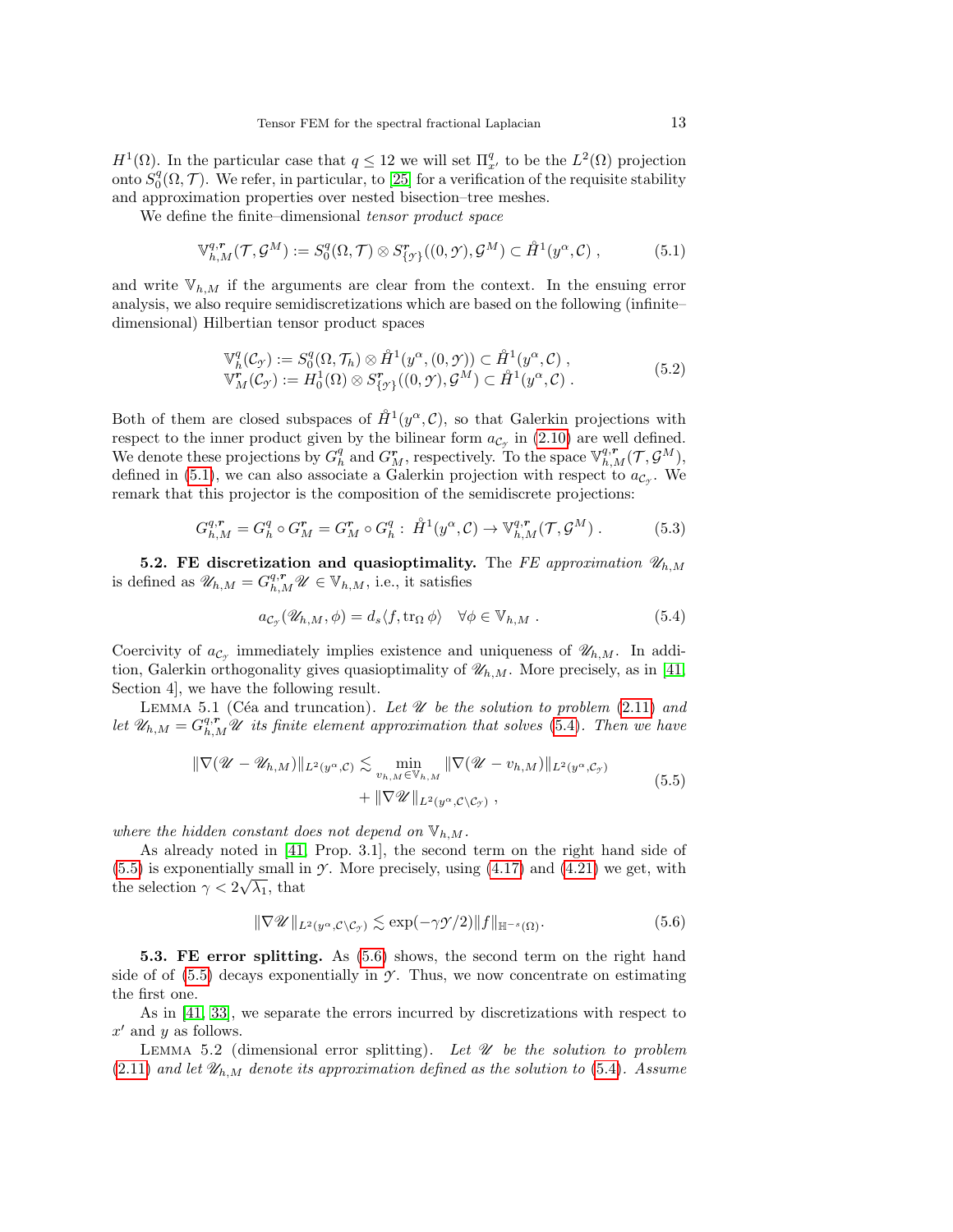that on the sequence  $\{\mathcal{T}^{\ell}\}_{\ell \geq 1}$  of regular, simplicial triangulations of  $\Omega$  the quasiinterpolation operator  $\Pi_{x'}^q$  is concurrently uniformly stable on  $L^2(\Omega)$  and  $H^1(\Omega)$ . Let  $\pi_y^r : H^1(y^\alpha, (0, \mathcal{Y})) \to S^r_{\{\mathcal{Y}\}}((0, \mathcal{Y}), \mathcal{G}^M)$  be a linear projector. Then

<span id="page-13-1"></span>
$$
\min_{v_{h,M}\in\mathbb{V}_{h,M}} \|\nabla(\mathscr{U}-v_{h,M})\|_{L^2(y^\alpha,\mathcal{C}_\mathcal{Y})} \lesssim \|\nabla(\mathscr{U}-\Pi_{x'}^q\mathscr{U})\|_{L^2(y^\alpha,\mathcal{C}_\mathcal{Y})} \n+ \|\nabla(\mathscr{U}-\pi_y^r\mathscr{U})\|_{L^2(y^\alpha,\mathcal{C}_\mathcal{Y})},
$$
\n(5.7)

where the hidden constant does not depend on the dimension of  $\mathbb{V}_{h,M}$ .

Proof. The desired estimate follows from the tensor-product structure of the finite element space defined in [\(5.1\)](#page-12-0) and the triangle inequality, upon choosing in [\(5.7\)](#page-13-1) the function  $v_{h,M} := \Pi_{x'}^q \otimes \pi_y^r \mathscr{U}.$ 

<span id="page-13-0"></span>5.4.  $h$ -FE error analysis. In the present subsection we analyze convergence rates and complexity for two particular instances of the FE-space  $\mathbb{V}_{h,M}^{q,r}(\mathcal{T}, \mathcal{G}^M)$ :

- (a) The case when  $r = (1, 1, \ldots, 1)$  on a graded mesh  $\mathcal{G}^M$  and  $q = 1$ . A particular instance of this was first introduced in [\[41\]](#page-43-1); see Section [3.](#page-4-4) Generalizing the results of [\[41,](#page-43-1) [33\]](#page-42-5), we allow  $\Omega \subset \mathbb{R}^2$  to be a polygon with finitely many straight sides and corners  $\{c\}$ . This will mandate the use of a sequence of nested triangulations  ${\{\mathcal{T}^{\ell}\}}_{\ell \geq 1}$  of the domain  $\Omega$  with, in general, local refinement towards the corners  $c \in \partial \Omega$ .
- (b) The case  $\mathbf{r} = (1, 1, \ldots, 1)$  on a nested sequence  $\{\mathcal{G}^{\ell'}\}_{\ell' \geq 1}$  of graded meshes in  $(0, \mathcal{Y})$ . At the same time, we also consider multilevel approximations in  $\Omega$  on a sequence  $\{\mathcal{T}^{\ell}\}_{\ell>1}$  of nested triangulations with appropriate corner refinement in  $\Omega$ , a particular instance being the so-called bisection–tree refinements. In all cases, we bound the first term on the right hand side of [\(5.5\)](#page-12-4).

**5.4.1.** P<sub>1</sub>-FEM in  $\Omega$  with mesh refinement at c. In a bounded polygon  $\Omega \subset \mathbb{R}^2$  with straight sides and corners c we consider the Dirichlet problem

<span id="page-13-2"></span>
$$
\mathcal{L}w = g \text{ in } \Omega \,, \quad w = 0 \text{ on } \partial\Omega \,, \tag{5.8}
$$

for  $g \in H^{-1}(\Omega)$ . It is immediate that problem [\(5.8\)](#page-13-2) has a unique solution  $w \in H_0^1(\Omega)$ . However, in general the solution w does not belong to  $H^2(\Omega)$ . Under additional regularity assumptions on  $A$  and  $c$ , it rather belongs to weighted Sobolev spaces of Kondrat'ev type in  $\Omega$  which we now define.

For a finite set  $\{c\}$  of corners of  $\Omega$  and  $x \in \Omega$  we define  $\Phi(x) = \prod_{c} |x - c|$ . To follow standard notation, for  $0 \le \beta \in \mathbb{R}$ , we set  $L^2_{\beta}(\Omega) = L^2(\Phi^{2\beta}, \Omega)$ . We also define the space  $H^2_{\beta}(\Omega)$  as the closure of  $H^2(\Omega) \cap H^1_0(\Omega)$  with respect to the norm

$$
||w||_{H^2_{\beta}(\Omega)} = ||w||_{H^1(\Omega)} + ||D^2 w||_{L^2(\Phi^{2\beta}, \Omega)}.
$$
\n(5.9)

With this setting at hand, we present the following result on regularity shift in weighted Sobolev spaces for the solution of problem [\(5.8\)](#page-13-2).

PROPOSITION 5.3 (weighted regularity estimate). Let  $A \in W^{1,\infty}(\Omega, GL(\mathbb{R}^2))$  be uniformly positive definite,  $c \in W^{1,\infty}(\Omega,\mathbb{R})$  and  $g \in L^2_{\beta}(\Omega)$ . Then, for every polygon  $\Omega \subset \mathbb{R}^2$ , there exists  $\beta \geq 0$  such that the solution w of [\(5.8\)](#page-13-2) belongs to  $H^2_\beta(\Omega)$  and

<span id="page-13-4"></span><span id="page-13-3"></span>
$$
||w||_{H^2_{\beta}(\Omega)} \lesssim ||\mathcal{L}w||_{L^2_{\beta}(\Omega)} = ||g||_{L^2_{\beta}(\Omega)},
$$
\n(5.10)

where the hidden constant is independent of g.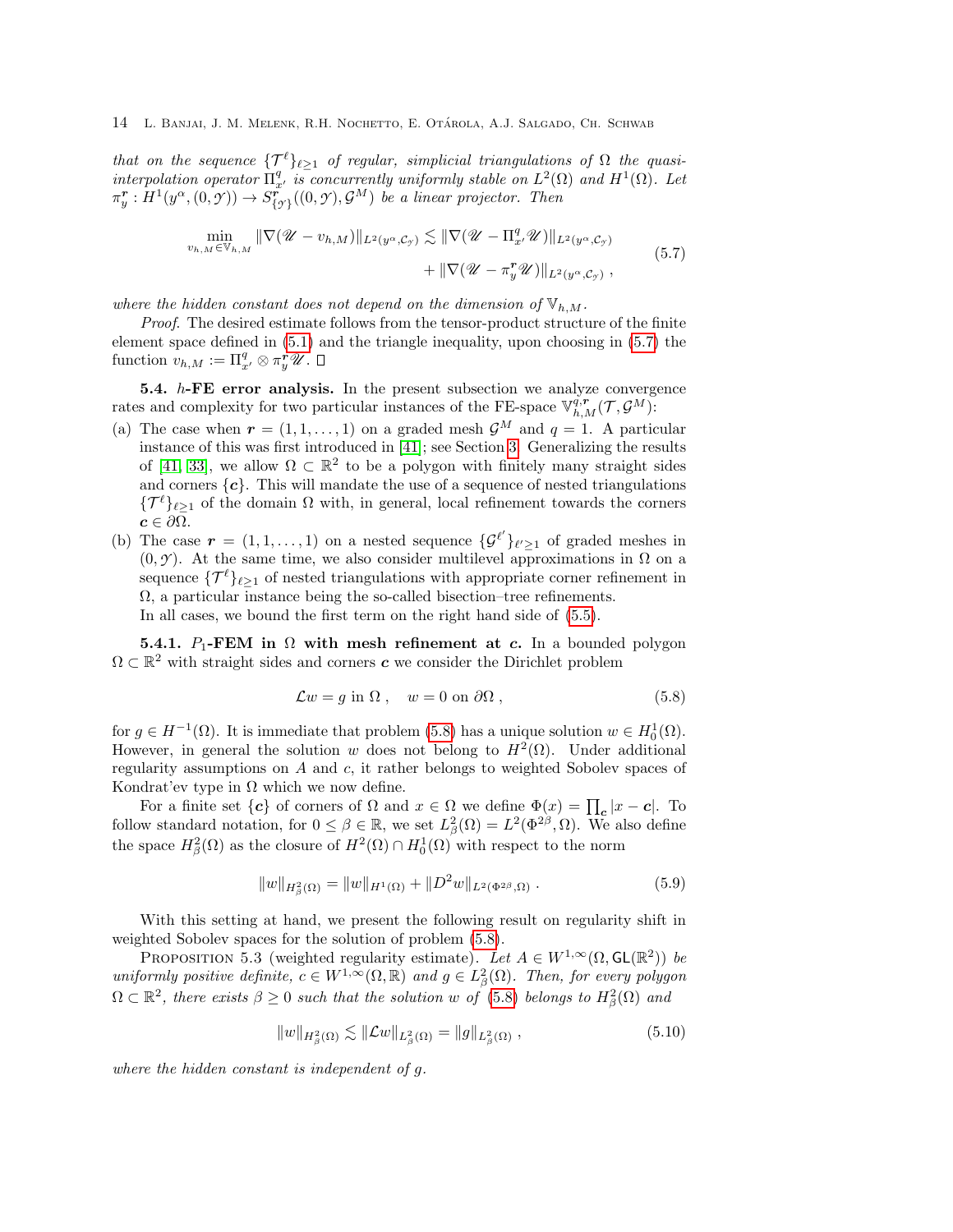Proof. This is result is a particular case of [\[8,](#page-41-4) Theorem 1.1]. It suffices to set, in the notation of this reference,  $m = 1$ ,  $b_i = 0$ , and  $\beta = 1 - a$ .  $\Box$ 

REMARK 5.4 (Laplacian). In the special case that  $\mathcal{L} = -\Delta$ , i.e., when [\(5.8\)](#page-13-2) corresponds to the Dirichlet Poisson problem in a polygon  $\Omega$ , the parameter  $\beta$  must satisfy  $\beta > 1 - \min_{\mathbf{c}} \pi/\omega_{\mathbf{c}}$ , where  $0 < \omega_{\mathbf{c}} < 2\pi$  is the interior opening angle of  $\Omega$  at the vertex c. If  $\Omega$  is convex, the choice  $\beta = 0$  is admissible, and then [\(5.10\)](#page-13-3) reduces to the classical regularity shift for the Dirichlet problem of the Poisson equation in convex domains. We refer the reader to the discussion in  $\beta$ , equations  $\beta$  and  $\beta$ ) for more details.

Proposition [5.3](#page-13-4) and the regularity of  $\mathcal U$  given in Theorem [4.7](#page-9-0) imply the following regularity result for  $\mathscr U$  in weighted norms in  $\Omega$ .

PROPOSITION 5.5 (global regularity of  $\mathscr{U}$ : weighted estimates in  $\Omega$ ). Let  $\mathscr{U} \in$  $\mathring{H}^1(y^\alpha, \mathcal{C})$  solve [\(1.2\)](#page-1-1) with  $s \in (0,1)$ . Let  $0 \leq \nu' < 1-s$ . Assume that  $\Omega \subset \mathbb{R}^2$  is a polygon and that A and c satisfy the assumptions of Proposition [5.3.](#page-13-4) Then there exists  $\beta \geq 0$ , which depends only on  $\Omega$ , A, and c, such that

<span id="page-14-1"></span>
$$
\|\mathscr{U}\|_{L^2(\omega_{\alpha-2\nu',\gamma},(0,\infty);H^2_\beta(\Omega))} \lesssim \|f\|_{\mathbb{H}^{1-s+\nu'}(\Omega)},\tag{5.11}
$$

where the weight  $\omega_{\beta,\gamma}$  is defined as in [\(4.10\)](#page-8-0). In addition, for  $\ell \in \mathbb{N}_0$ , and  $0 \leq \tilde{\nu} <$  $1 + s$ , there exists  $\kappa > 1$  such that

<span id="page-14-0"></span>
$$
\|\partial_y^{\ell+1}\mathscr{U}\|_{L^2(\omega_{\alpha+2(\ell+1)-2\tilde{\nu},\gamma},(0,\infty);H^2_\beta(\Omega))} \lesssim \kappa^{\ell+1}(\ell+1)! \|f\|_{\mathbb{H}^{1-s+\tilde{\nu}}(\Omega)}.
$$
 (5.12)

In both estimates, the hidden constants are independent of  $\mathcal U$  and  $f$ .

*Proof.* The proof for  $(5.12)$  follows from  $(4.17)$  and that of  $(5.11)$  from  $(4.22)$  by using the the weighted regularity shift [\(5.10\)](#page-13-3). In fact, for a fixed  $y > 0$  and  $m \in \mathbb{N}_0$ , set  $w = \partial_y^m \mathscr{U}(\cdot, y)$  in [\(5.8\)](#page-13-2). Notice that  $g = \partial_y^m \mathcal{L}_{x'} \mathscr{U}(\cdot, y)$ . Since  $\beta \geq 0$  we have that  $g \in L^2_{\beta}(\Omega)$  and estimate [\(5.10\)](#page-13-3) holds. Square it and multiply it by either  $\omega_{\alpha-2\nu',\gamma}$  if  $m = 0$ , or  $\omega_{\alpha+2m-2\nu,\gamma}$  when  $m \ge 1$ . Integration with respect to y over  $(0,\infty)$  allows us then to conclude.  $\square$ 

The previous regularity result will be the basis for the analysis of a  $P_1$ -FEM on properly refined meshes in  $\Omega$  and it will allow us to recover the full first order convergence rate; see Theorem [5.9](#page-17-0) below.

To accomplish this task, we associate with  $H^2_\beta(\Omega)$  a sequence  $\{\mathcal{T}_\beta^\ell\}_{\ell \geq 0}$  of bisection– tree meshes in  $\Omega$  which, as constructed in [\[26\]](#page-42-17), are properly refined towards the corners  $\{c\}$  of  $\Omega$ . Bisection–tree meshes are uniformly shape regular (see, e.g., [\[43,](#page-43-6) Lemma 1]) and, as shown in [\[25\]](#page-42-16), the  $L^2$ -projections  $\Pi_{\beta}^{\ell} := \Pi_{x'}^1 : L^2(\Omega) \to S_0^1(\Omega, \mathcal{T}_{\beta}^{\ell})$ are uniformly stable in  $L^2(\Omega)$  and also in  $H^1(\Omega)$ . In addition, they satisfy optimal asymptotic error bounds, i.e., for every  $\ell \geq 0$  and every  $w \in H_0^1(\Omega)$  we have

<span id="page-14-3"></span>
$$
N_{\ell} \|w - \Pi_{\beta}^{\ell} w\|_{L^{2}(\Omega)}^{2} \lesssim \|w\|_{H^{1}(\Omega)}^{2}, \tag{5.13}
$$

where  $N_{\ell} = \dim S_0^1(\Omega, \mathcal{T}_{\beta}^{\ell}) = \mathcal{O}(h_{\ell}^{-2})$ . In addition, for every  $w \in H_{\beta}^2(\Omega)$ , there holds

<span id="page-14-2"></span>
$$
N_{\ell} \|w - \Pi_{\beta}^{\ell} w\|_{L^2(\Omega)}^2 + \|\nabla_{x'} (w - \Pi_{\beta}^{\ell} w)\|_{L^2(\Omega)}^2 \lesssim N_{\ell}^{-1} \|w\|_{H_{\beta}^2(\Omega)}^2.
$$
 (5.14)

In view of the embedding  $H^2_\beta(\Omega) \hookrightarrow C^0(\overline{\Omega})$ , the nodal interpolant is well-defined and [\[40,](#page-43-7) Section 5] shows that [\(5.14\)](#page-14-2) holds for such an interpolant. We now use that  $\Pi^{\ell}_{\beta}$  reproduces the discrete space  $S^1_0(\Omega, \mathcal{T}_{\beta}^{\ell})$  and, owing to [\[25\]](#page-42-16), that it is bounded uniformly with respect to  $\ell$  concurrently in  $L^2(\Omega)$  and in  $H^1(\Omega)$  to conclude [\(5.14\)](#page-14-2).

REMARK 5.6 (other quasi-interpolants). The  $L^2$ -projection in the previous argument can also be replaced with Scott-Zhang type quasi-interpolants that are projections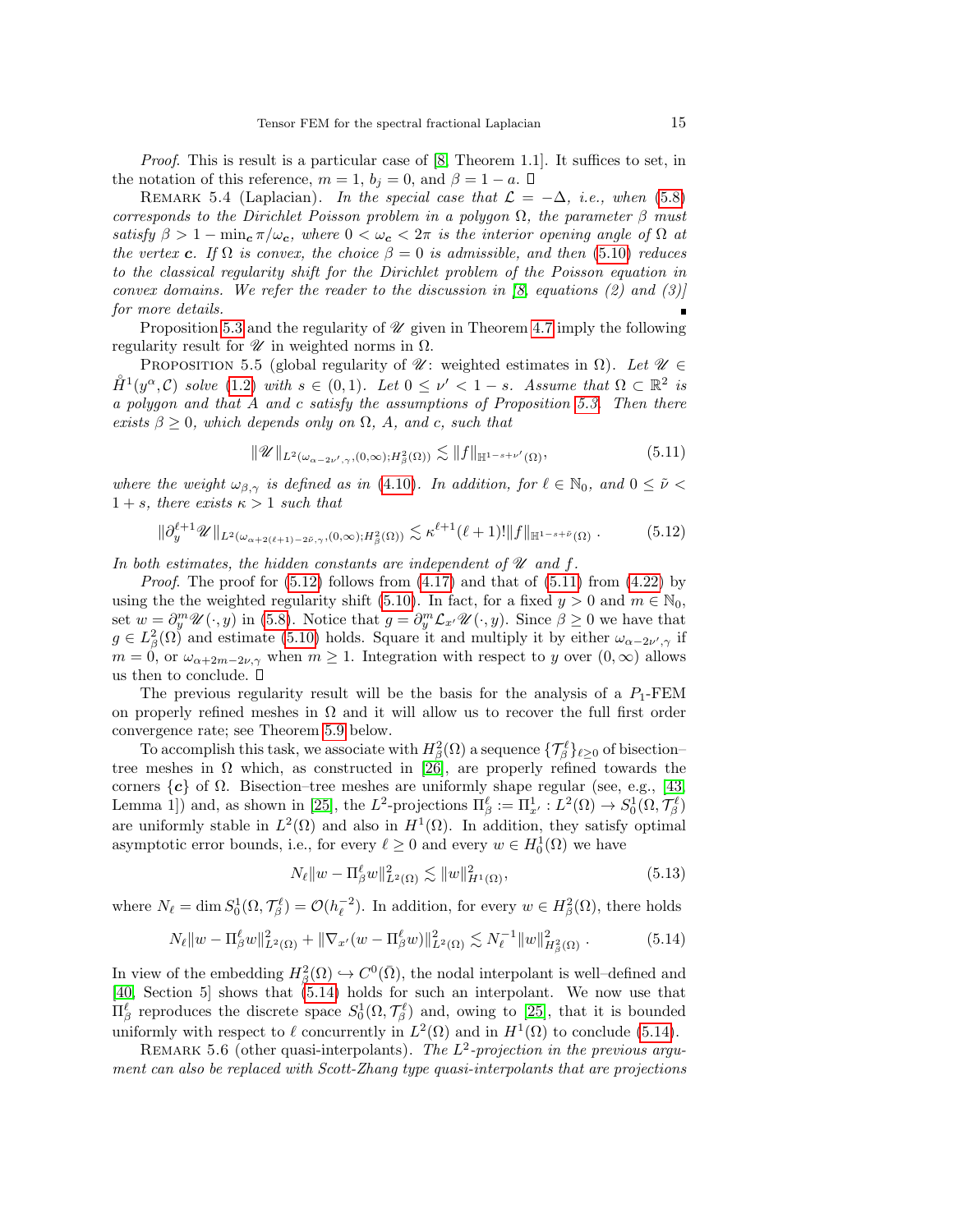onto  $S_0^1(\Omega, \mathcal{T}_{\beta}^{\ell})$  and have suitable local stability properties in both  $L^2$  and  $H^1$ . Such operators are constructed, e.g., in [\[6,](#page-41-5) Lemma 4] by dropping in the classical Scott-Zhang operator [\[54\]](#page-43-8) the degrees of freedom associated with nodes on  $\partial\Omega$  and noting that the remaing operator is well-defined and (locally) stable in  $L^2(\Omega)$ .

<span id="page-15-0"></span>**5.4.2.** Linear interpolant  $\pi^1_\eta$  on radical-geometric meshes in  $[0, \gamma]$ . To approximate the solution  $\mathscr U$  with respect to the extended variable y, we shall use a continuous, piecewise linear interpolant on suitably refined meshes  $\mathcal{G}^k_{gr,\eta}$  in [0,  $\mathcal{Y}$ ]. The mesh is radical on  $[0, 1]$  and geometric on  $[1, \mathcal{Y}]$ , and the parameter k indicates the mesh size near the point 1. Specifically, for  $\gamma > 1$ ,  $\eta > 0$  and  $k = 1/N$  for an integer  $N \in \mathbb{N}$ , the mesh  $\mathcal{G}^{\overline{k}}_{gr,\eta}$  is given by

$$
\mathcal{G}_{gr,\eta}^{k} := \{ I_i \, | \, i = 1, \dots, N \} \cup \{ J_j \, | \, j = 1, \dots, N' \},\tag{5.15a}
$$

<span id="page-15-6"></span>
$$
I_i = [((i-1)k)^{\eta}, (ik)^{\eta}], \qquad i = 1, ..., N,
$$
\n(5.15b)

$$
J_j = [\exp((j-1)k), \exp(jk)], \qquad j = 1, ..., N' - 1 := \lfloor N \log \gamma \rfloor - 1, \quad (5.15c)
$$

$$
J_{N'} = \left[ \exp((N'-1)k), \mathcal{Y} \right]. \tag{5.15d}
$$

Given  $\eta$  and  $\gamma$ , we denote by  $\pi_{\eta}^1 : C((0,\gamma]) \to S^1((0,\gamma), \mathcal{G}_{gr,\eta}^k)$  the piecewise linear interpolation operator over all the elements of the mesh  $\mathcal{G}^k_{gr,\eta}$  with the exception of the first one, i.e.,  $I_1$ . On that element,  $\pi^1_\eta$  corresponds to the linear interpolant in the midpoint of  $I_1$  and the right endpoint of  $I_1$ . The operator

<span id="page-15-3"></span>
$$
\pi_{\eta,\{\mathcal{Y}\}}^1:C((0,\mathcal{Y}])\to S^1_{\{\mathcal{Y}\}}((0,\mathcal{Y}),\mathcal{G}_{gr,\eta}^k)
$$

is obtained from  $\pi_n^1$  by subtracting a linear function on the element abutting at  $\gamma$ so as to satisfy  $(\pi_{\eta,\{y\}}^1 u)(y) = 0$ . These operators naturally extend to Hilbert space valued functions. The approximation properties of these operators are as follows.

<span id="page-15-7"></span>LEMMA 5.7 (interpolation error estimates). Let X be a Hilbert space,  $\alpha \in (-1,1)$ ,  $\theta \in (0,1],$  and  $0 \leq \gamma' < \gamma$ . Let the mesh grading parameter  $\eta$  that defines the mesh  $\mathcal{G}^k_{gr,\eta}$  satisfy  $\eta\theta\geq 1$ . In this setting the following assertions hold.

- <span id="page-15-9"></span>(i) The number of elements in  $\mathcal{G}^k_{gr,\eta}$  is bounded by  $k^{-1}(1 + \log \mathcal{Y})$ .
- <span id="page-15-1"></span>(*ii*) For every  $u \in C((0,\mathcal{Y}];X)$  with  $u' \in L^2(\omega_{\alpha+2(1-\theta),\gamma},(0,\mathcal{Y});X)$  we have

$$
||u - \pi_{\eta}^{1}u||_{L^{2}(\omega_{\alpha,\gamma'},(0,\gamma);X)} \lesssim k||u'||_{L^{2}(\omega_{\alpha+2(1-\theta),\gamma},(0,\gamma);X)},
$$
(5.16)

$$
||u - \pi_{\eta, \{ \mathcal{Y} \}}^1 u||_{L^2(\omega_{\alpha, \gamma'}, (0, \mathcal{Y}); X)} \lesssim k ||u'||_{L^2(\omega_{\alpha + 2(1-\theta), \gamma}, (0, \mathcal{Y}); X)} \qquad (5.17)
$$
  
+  $\sqrt{\mathcal{Y}k} \mathcal{Y}^{\alpha} \exp(\mathcal{Y} \gamma'/2) ||u(\mathcal{Y})||_X.$ 

Furthermore, under the assumption that 
$$
\lim_{y\to\infty} u(y) = 0
$$
 in X and the constraint

<span id="page-15-8"></span><span id="page-15-4"></span>
$$
\mathcal{I}^{1/2+\alpha} \exp(-\mathcal{I}\gamma/2) \le k^{1/2} \tag{5.18}
$$

the following estimate holds:

$$
||u - \pi_{\eta,\{\mathcal{Y}\}}^1 u||_{L^2(y^{\alpha},(0,\mathcal{Y});X)} \lesssim k||u'||_{L^2(\omega_{\alpha+2(1-\theta),\gamma},(0,\mathcal{Y});X)}.
$$
 (5.19)

<span id="page-15-2"></span>(*iii*) For  $u \in C((0, \mathcal{Y}]; X)$  with  $u'' \in L^2(\omega_{\alpha+2(1-\theta), \gamma}, (0, \mathcal{Y}); X)$  and  $j \in \{0, 1\}$ 

$$
\|(u - \pi_{\eta}^{1}u)^{(j)}\|_{L^{2}(\omega_{\alpha,\gamma'}(0,\mathcal{I});X)} \lesssim k^{2-j} \|u''\|_{L^{2}(\omega_{\alpha+2(1-\theta),\gamma}(0,\mathcal{I});X)},\tag{5.20}
$$

$$
\|(u - \pi_{\eta,\{\mathcal{I}\}}^1 u)^{(j)}\|_{L^2(\omega_{\alpha,\gamma'},(0,\mathcal{I});X)} \lesssim k^{2-j} \|u''\|_{L^2(\omega_{\alpha+2(1-\theta),\gamma}(0,\mathcal{I});X)} \tag{5.21}
$$

<span id="page-15-5"></span>
$$
+(\gamma k)^{1/2-j}\gamma^\alpha\exp(\gamma\gamma'/2)\|u(\gamma)\|_X.
$$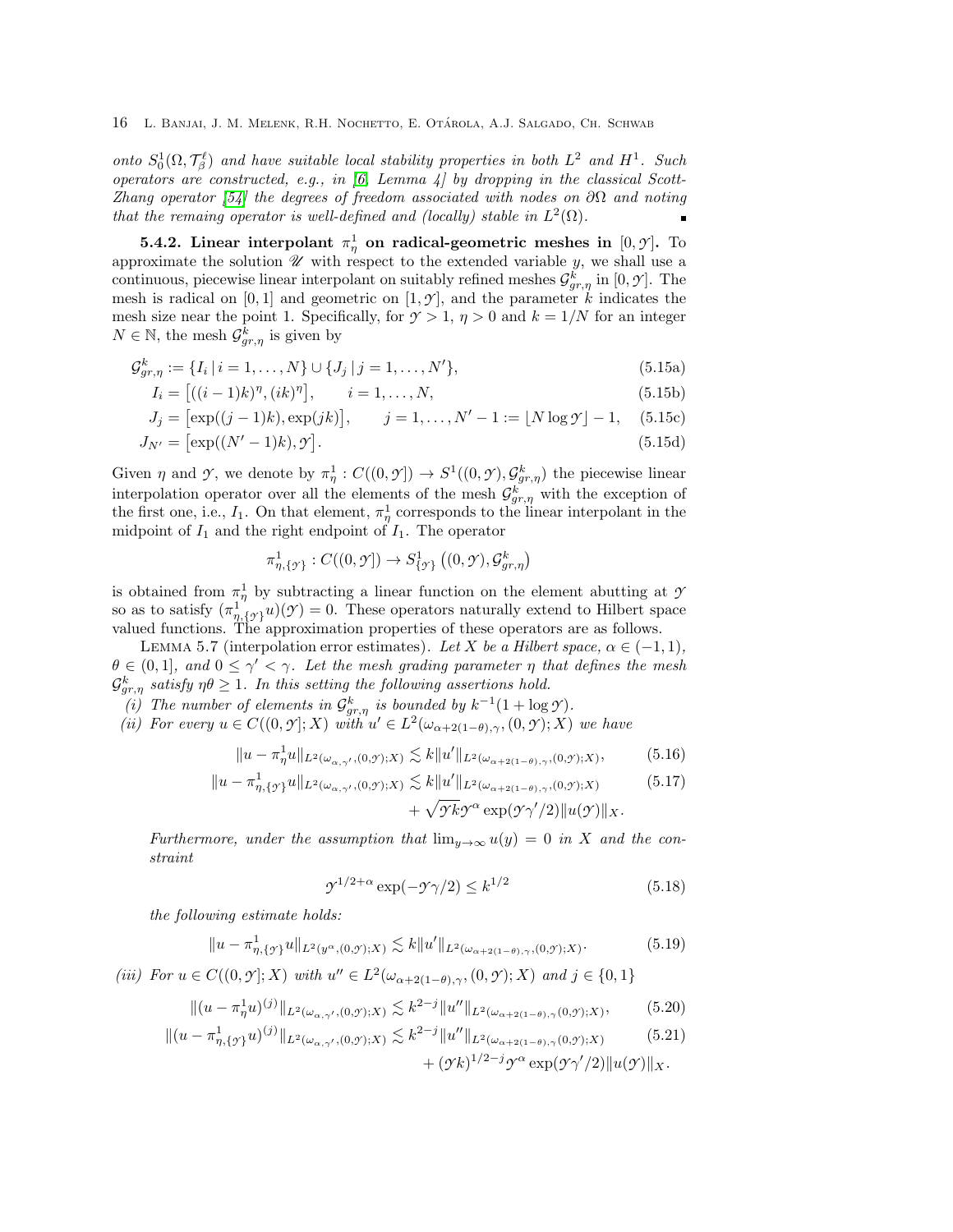Furthermore, under the assumption that, for  $j \in \{0,1\}$ ,  $\lim_{y\to\infty} u^{(j)}(y) = 0$  in X, and the constraint

<span id="page-16-6"></span><span id="page-16-5"></span>
$$
\mathcal{Y}^{1/2+2\alpha} \exp(-\mathcal{Y}\gamma/2) \le k^2 \tag{5.22}
$$

the following estimate holds for  $j \in \{0,1\}$ :

$$
\|(u - \pi_{\eta,\{\mathcal{I}\}}^1 u)^{(j)}\|_{L^2(y^{\alpha},(0,\mathcal{I});X)} \lesssim k^{2-j} \|u''\|_{L^2(\omega_{\alpha+2(1-\theta),\gamma},(0,\mathcal{I});X)}.\tag{5.23}
$$

Proof. We present the details for the proof of [\(ii\)](#page-15-1), as that of [\(iii\)](#page-15-2) is similar. The technique used to obtain interpolation error estimates on the radical mesh on [0, 1] is well-established; see, for instance, [\[51,](#page-43-9) Example 3.47]. We introduce the mesh points  $y_i := (ik)^{\eta}, i = 0, \dots, N$  so that  $I_i = [y_{i-1}, y_i].$ 

For the first element  $I_1 = [y_0, y_1] = [0, k^{\eta}],$  we invoke the estimate [\(A.3\)](#page-37-0) with the choice  $\delta = 1 - \theta \in [0, 1)$  and a scaling argument to conclude that

<span id="page-16-2"></span>
$$
||u - \pi_{\eta}^1 u||_{L^2(y^{\alpha}, I_1;X)}^2 \lesssim k_1^{2\theta} ||u'||_{L^2(y^{\alpha+2(1-\theta)}, I_1;X)}^2,
$$
\n(5.24)

where  $k_1 = |I_1|$ ; we recall that  $\theta \in (0, 1]$ .

Over the remaining elements  $I_i$ ,  $i = 2, ..., N$ , of [0, 1], we use that  $k_i \lesssim k y_{i-1}^{(\eta-1)/\eta}$ , where  $k_i = |I_i| = y_i - y_{i-1}$  and  $\eta$  defines the radical mesh on [0, 1] as in [\(5.15b\)](#page-15-3). We thus recall the standard interpolation estimate

<span id="page-16-3"></span>
$$
||u - \pi_{\eta}^1 u||_{L^2(I_i)}^2 \lesssim k_i^2 ||u'||_{L^2(I_i)}^2
$$

and obtain, upon using that  $\max_{y \in I_i} y^{\alpha} \lesssim \min_{y \in I_i} y^{\alpha}$  and tensorization with X, the bound

$$
\|u - \pi_{\eta}^1 u\|_{L^2(y^{\alpha}, I_i;X)}^2 \lesssim k_i^2 \|u'\|_{L^2(y^{\alpha}, I_i;X)}^2 \lesssim k^2 y_{i-1}^{2(\eta-1)/\eta} \|u'\|_{L^2(y^{\alpha}, I_i;X)}^2
$$
  

$$
\lesssim k^2 \|u'\|_{L^2(y^{\alpha+2(\eta-1)/\eta}, I_i;X)}^2 \lesssim k^2 \|u'\|_{L^2(y^{\alpha+2(1-\theta)}, I_i;X)}^2.
$$
 (5.25)

The last relation holds because  $\eta\theta \geq 1$ .

For the elements beyond  $y = 1$ , we begin by setting, for  $j = 1, \ldots, N', J_j :=$  $[\widetilde{y}_{j-1}, \widetilde{y}_j] = [\exp((j-1)k, \exp(jk)].$  Let us now notice that, since  $k \leq 1$ ,

<span id="page-16-0"></span>
$$
|J_j| = \exp((j-1)k)(1 - e^k) \sim \tilde{y}_{j-1}k, \qquad j = 1, ..., N' - 1.
$$
 (5.26)

Using that the weight functions  $\omega_{\alpha,\gamma'}$  and  $\omega_{\alpha,\gamma}$ , defined as in [\(4.10\)](#page-8-0), are slowly varying over the intervals  $J_j$ , i.e.,

<span id="page-16-1"></span>
$$
\max_{y \in J_j} \omega_{\alpha,\gamma'}(x) \lesssim \min_{y \in J_j} \omega_{\alpha,\gamma'}(x) \quad \text{and} \quad \max_{y \in J_j} \omega_{\alpha,\gamma}(x) \lesssim \min_{y \in J_j} \omega_{\alpha,\gamma}(x), \tag{5.27}
$$

we obtain

$$
\begin{split} \sum_j \|u-\pi_\eta^1 u\|_{L^2(\omega_{\alpha,\gamma'},J_j;X)}^2 &\lesssim \sum_j |J_j|^2 \|u'\|_{L^2(\omega_{\alpha,\gamma'},J_j;X)}^2 \\ &\lesssim k^2 \sum_j \widetilde{y}_{j-1}^2 e^{-(\gamma-\gamma')\widetilde{y}_{j-1}} \|u'\|_{L^2(\omega_{\alpha,\gamma},J_j;X)}^2, \end{split}
$$

where in the last step we used [\(5.26\)](#page-16-0). Using now that  $\tilde{y}_{j-1}^2 e^{-(\gamma-\gamma')\tilde{y}_{j-1}} \lesssim 1$  and [\(5.27\)](#page-16-1), again, we finally arrive at

<span id="page-16-4"></span>
$$
\sum_{j} \|u - \pi_{\eta}^{1}u\|_{L^{2}(\omega_{\alpha,\gamma'},J_{j};X)}^{2} \lesssim k^{2} \sum_{j} \|u'\|_{L^{2}(\omega_{\alpha,\gamma},J_{j};X)}^{2}.
$$
 (5.28)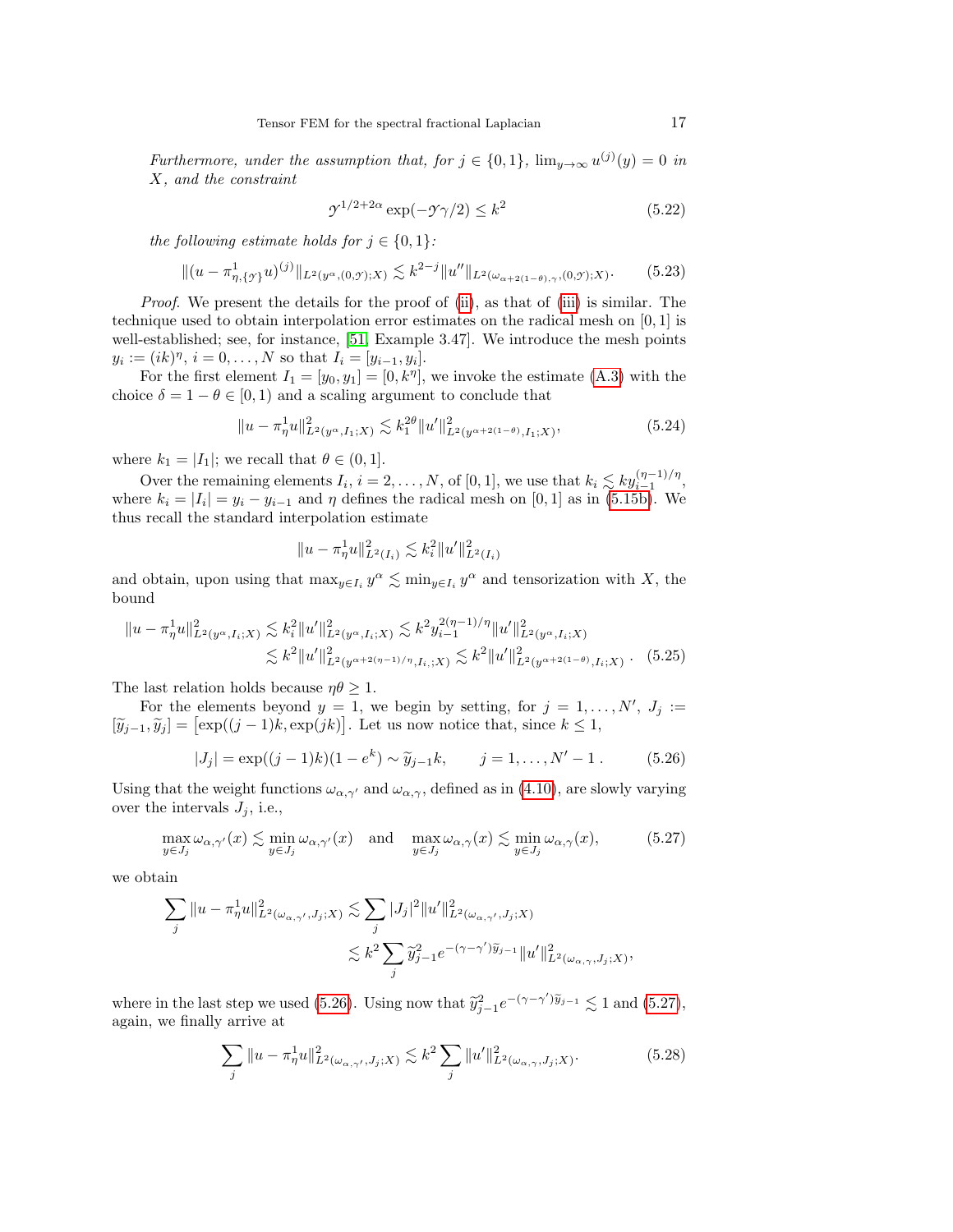Combining [\(5.24\)](#page-16-2), [\(5.25\)](#page-16-3), and [\(5.28\)](#page-16-4) finishes the proof of the approximation properties of  $\pi_{\eta}^1$ . The correction on the last element to obtain [\(5.17\)](#page-15-4) for the operator  $\pi_{\eta,\{\gamma\}}^1$ is straight forward in view of  $(5.26)$ . The estimate  $(5.19)$  follows from  $(5.17)$  by controlling  $||u(\mathcal{Y})||_X$  with the aid of Lemma [A.2.](#page-39-0)

The proof of [\(iii\)](#page-15-2) follows along similar lines.  $\square$ 

It is worth stressing that the choices  $k = 2^{-\ell}$  lead to nested meshes.

<span id="page-17-4"></span>COROLLARY 5.8 (nested meshes). For every fixed  $\eta \ge 0$ ,  $\gamma \ge 1$  and for  $k_{\ell} = 2^{-\ell}$ , the sequence  $\{\mathcal{G}_{gr,\eta}^{k_{\ell}}\}_{\ell=0}^{\infty}$  of graded meshes in  $(0,\mathcal{Y})$  is nested and has  $\mathcal{O}(2^{\ell}(1 + \log \mathcal{Y}))$ elements.

*Proof.* For fixed  $\gamma > 0$ , it follows directly from the definition of the mesh points  $(5.15)$ , in terms of k, that the meshes are nested.  $\square$ 

<span id="page-17-5"></span>5.4.3. Tensor  $P_1$ -FEM in C with corner mesh refinement in  $\Omega$ . We now provide a convergence estimate in refined meshes over, not necessarily convex, polygons.

<span id="page-17-0"></span>THEOREM 5.9 (error estimates). Let  $u \in \mathbb{H}^s(\Omega)$  and  $\mathscr{U} \in \mathring{H}^1(y^\alpha, \mathcal{C})$  solve [\(1.1\)](#page-1-0) and [\(1.2\)](#page-1-1), respectively, with  $f \in \mathbb{H}^{1-s}(\Omega)$  and  $\Omega \subset \mathbb{R}^2$  a bounded polygon with straight sides and (a finite set of) corners  ${c}$ . Let  $\beta \geq 0$  be such that [\(5.10\)](#page-13-3) holds and let  $\{\mathcal{T}_{\beta}^{\ell}\}_\ell$  be a sequence of graded meshes that satisfy [\(5.13\)](#page-14-3) and [\(5.14\)](#page-14-2). Let  $\mathcal{G}_{gr,\eta}^k$  be the graded–exponential mesh of [\(5.15\)](#page-15-6) with  $\eta$  chosen to satisfy  $\eta s > 1$ ,  $k = 1/N$  with  $N \in \mathbb{N}$  chosen so that  $2h_{\ell}^{-1} \geq 1/k \geq h_{\ell}^{-1}$ , and with the cut-off  $\gamma > 0$  chosen as

<span id="page-17-1"></span>
$$
\mathcal{Y} \sim |\log h_{\ell}| \tag{5.29}
$$

Denote by  $\mathscr{U}_{h_\ell,M}$  the solution of [\(5.4\)](#page-12-3) over the space  $\mathbb{V}_{h,M}^{1,1}(\mathcal{T}_{\beta}^{\ell},\mathcal{G}_{gr,\eta}^k)$ . In this setting we have the following error estimate

<span id="page-17-2"></span> $||u - \text{tr}_{\Omega} \mathscr{U}_{h,M}||_{\mathbb{H}^{s}(\Omega)} \lesssim ||\nabla (\mathscr{U} - \mathscr{U}_{h,M})||_{L^{2}(u^{\alpha},\mathcal{C})} \lesssim h_{\ell} ||f||_{\mathbb{H}^{1-s}(\Omega)}.$  (5.30)

In addition, the total number of degrees of freedom behaves like

<span id="page-17-3"></span>
$$
\mathcal{N}_{\Omega,\mathcal{Y}} := \dim \mathbb{V}^{1,1}_{h,M}(\mathcal{T}_{\beta}^{\ell},\mathcal{G}_{gr,\eta}^{k}) = \mathcal{O}(h_{\ell}^{-3}\log|\log h_{\ell}|) = \mathcal{O}(\mathcal{N}_{\Omega}^{1+1/2}\log\log \mathcal{N}_{\Omega}), \quad (5.31)
$$

where  $\mathcal{N}_{\Omega} = \# \mathcal{T}_{\beta}^{\ell}$ .

Before proving Theorem [5.9,](#page-17-0) we note a corollary that follows from a simple interpolation argument.

COROLLARY 5.10 (reduced regularity). Assume that the meshes are constructed as in Theorem [5.9](#page-17-0) and that  $f \in \mathbb{H}^{-s+\sigma}(\Omega)$ , with  $\sigma \in [0,1]$ . Then we have

$$
||u - \operatorname{tr}_{\Omega} \mathscr{U}_{h,M}||_{\mathbb{H}^{s}(\Omega)} \lesssim ||\nabla (\mathscr{U} - \mathscr{U}_{h,M})||_{L^{2}(y^{\alpha}, \mathcal{C})} \lesssim h_{\ell}^{\sigma} ||f||_{\mathbb{H}^{\sigma-s}(\Omega)},
$$
\n(5.32)

where the hidden constant also depends on  $\sigma$ .

The proof of Theorem [5.9](#page-17-0) follows similar arguments to [\[41\]](#page-43-1) and [\[33,](#page-42-5) Section 4.1] and uses the stability and approximation properties [\(5.14\)](#page-14-2) of  $\Pi_{\ell}^{\beta}$ . For completeness we provide the details.

*Proof of Theorem [5.9:](#page-17-0)* For the given choice of k,  $\eta$  and  $\gamma$ , we denote by  $\pi^{1,\ell}_{n,\ell}$  $\big\{\begin{array}{c}\n\frac{1,\ell}{\eta,\{\gamma\}}\n\end{array}$  the nodal interpolation operator on the mesh [\(5.15\)](#page-15-6), which we analyzed in Lemma [5.7.](#page-15-7)

By Lemmas [5.1](#page-12-6) and [5.2,](#page-12-7) and by the choice  $(5.29)$  (recall  $(5.6)$ ) it suffices to bound

$$
\|\nabla (\mathscr{U}-\pi_{\eta,\{\mathscr{Y}\}}^{1,\ell}\mathscr{U})\|_{L^2(y^\alpha,\mathcal{C}_{\mathscr{Y}})}+\|\nabla (\mathscr{U}-\Pi_{\beta}^{\ell}\mathscr{U})\|_{L^2(y^\alpha,\mathcal{C}_{\mathscr{Y}})}=:I+II.
$$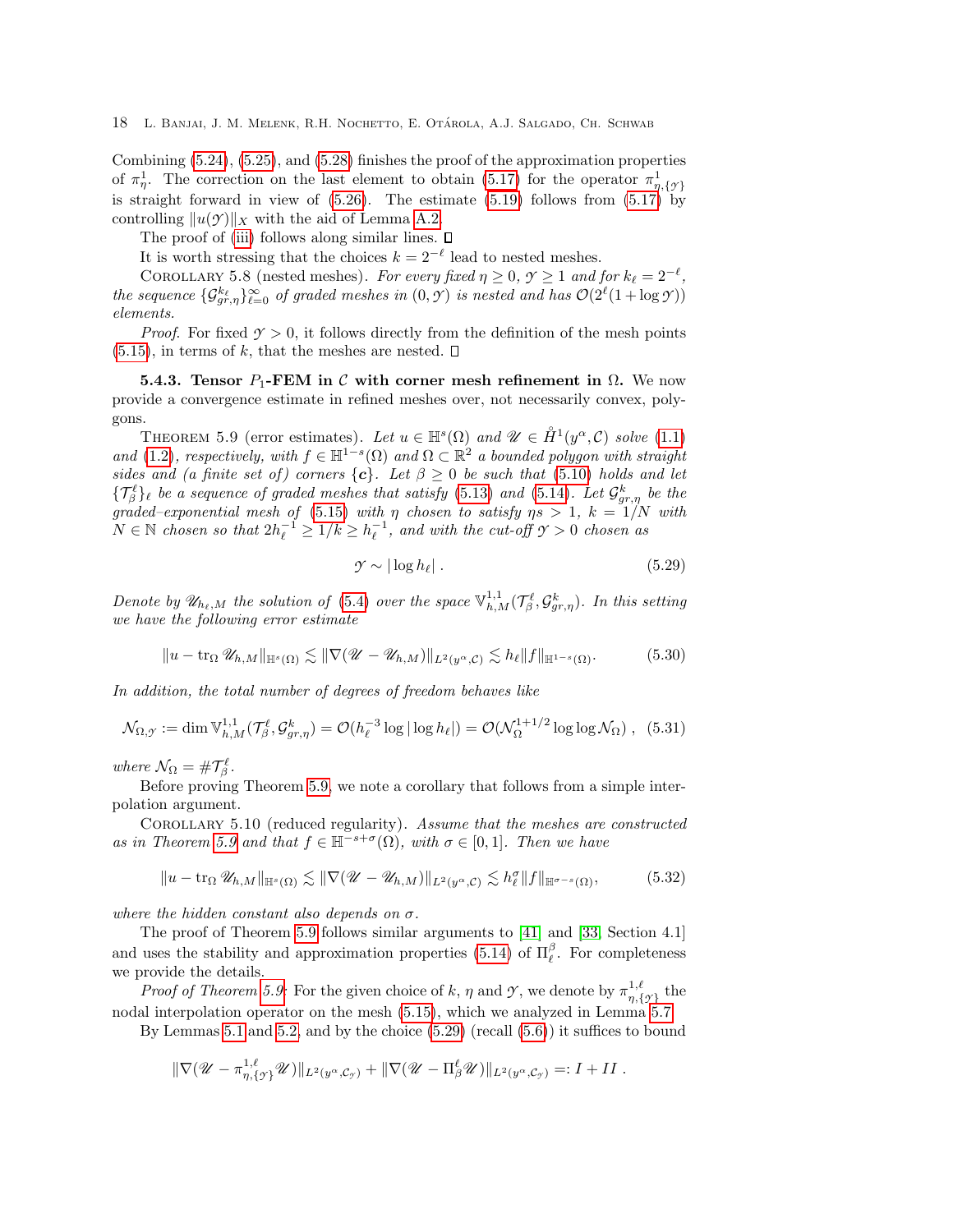Recalling that  $\nabla = (\nabla_{x'}, \partial_y)$  we split the first term I into

$$
I \lesssim \|\partial_y(\mathscr{U}-\pi_{\eta,\{\gamma\}}^{1,\ell}\mathscr{U})\|_{L^2(y^\alpha,\mathcal{C}_\gamma)} + \|\nabla_{x'}(\mathscr{U}-\pi_{\eta,\{\gamma\}}^{1,\ell}\mathscr{U})\|_{L^2(y^\alpha,\mathcal{C}_\gamma)} =: I_a + I_b.
$$

In view of  $(5.29)$ , we immediately obtain that the conditions  $(5.18)$  and  $(5.22)$  of Lemma [5.7](#page-15-7) are satisfied. We can thus, since  $\eta s > 1$ , bound the term  $I_a$  using Lemma [5.7,](#page-15-7) item [\(iii\)](#page-15-2), with  $j = 1$  and  $X = L^2(\Omega)$  and the term  $I_b$  using Lemma 5.7, item [\(ii\)](#page-15-1) with  $X = H_0^1(\Omega)$ . We have thus arrived at

$$
I \lesssim I_a + I_b \lesssim h_\ell \|f\|_{\mathbb{H}^0(\Omega)},
$$

where we have also used the regularity estimates of Theorem [4.7.](#page-9-0)

We apply the same splitting to the term  $II$  to arrive at

$$
II \lesssim \|\partial_y(\mathscr{U}-\Pi_\beta^\ell \mathscr{U})\|_{L^2(y^\alpha,\mathcal{C}_y)} + \|\nabla_{x'}(\mathscr{U}-\Pi_\beta^\ell \mathscr{U})\|_{L^2(y^\alpha,\mathcal{C}_y)} =: II_a + II_b.
$$

Since  $N_{\ell} = \mathcal{O}(h_{\ell}^{-2})$  we have, from [\(5.13\)](#page-14-3), that

$$
II_a = \|\partial_y \mathscr{U} - \Pi_\beta^\ell (\partial_y \mathscr{U})\|_{L^2(y^\alpha, \mathcal{C}_y)} \lesssim h_\ell \|\partial_y \mathscr{U}\|_{L^2(\omega_{\alpha,0}, (0,\mathcal{Y});H^1(\Omega))}.
$$

To bound  $II_b$  we use [\(5.14\)](#page-14-2) and obtain

$$
II_b \lesssim h_\ell \| \mathscr{U} \|_{L^2(\omega_{\alpha,0}, (0,\mathcal{Y});H^2_\beta(\Omega))} .
$$

Using the regularity estimate [\(5.11\)](#page-14-1) with  $\nu' = 0$  we conclude the proof of [\(5.30\)](#page-17-2).

To obtain [\(5.31\)](#page-17-3), we first note that by Lemma [5.7](#page-15-7) item [\(i\)](#page-15-9), the number of elements in  $\mathcal{G}^k_{gr,\eta}$  with  $h_\ell = 2^{-\ell}$  and with the choice  $\mathcal{Y} \simeq |\log h_\ell| \simeq \ell$  is  $\mathcal{O}(2^{\ell} \log \ell)$ . We finally observe that the total number of degrees of freedom in the tensor product space is the product of the dimensions of the component spaces, i.e.,  $\mathcal{O}(h_{\ell}^{-2}h_{\ell}^{-1}\log|\log h_{\ell}|).$   $\Box$ 

<span id="page-18-1"></span>5.4.4. Sparse grid  $P_1$ -FEM with corner mesh refinement. The convergence order [\(5.30\)](#page-17-2) is optimal, however, the complexity of the method implied by [\(5.31\)](#page-17-3) is superlinear with respect to the number of degrees of freedom in  $\Omega$ ,  $\mathcal{N}_{\Omega}$ .

To reduce the complexity to nearly linear, in what follows we develop a sparse tensor product approach. It is based on the subspace hierarchies

$$
\{S_0^1(\Omega, \mathcal{T}_{\beta}^{\ell})\}_{\ell \geq 1}\;,\quad \{S_{\{\mathcal{I}\}}^1((0,\mathcal{Y}),\mathcal{G}_{gr,\eta}^{2^{-\ell'}})\}_{\ell' \geq 1},
$$

where  $\{\mathcal{T}_{\beta}^{\ell}\}_{\ell \geq 1}$  is the nested sequence of bisection–tree meshes in  $\Omega$  which are  $\beta$ -graded toward the corners  $\{c\}$  in such a way that first-order convergence in  $h_\ell = \mathcal{O}(2^{-\ell})$  is achieved; the sequence  $\{G_{gr,\eta}^{2^{-\ell'}}\}_{\ell'\geq 1}$  consists of nested graded meshes on  $[0,\mathcal{Y}]$  that achieve, for functions belonging to weighted  $H^2$ -spaces in  $(0, \mathcal{Y})$ , as introduced in Theorem [4.7,](#page-9-0) first order convergence (cf. the precise statements in Lemma [5.7](#page-15-7) and in Corollary [5.8\)](#page-17-4).

For  $\ell, \ell' \geq 0$ , we denote by

$$
\Pi_{\beta}^{\ell}: L^2(\Omega) \to S_0^1(\Omega, \mathcal{T}_{\beta}^{\ell}) \text{ and } \pi_{\eta, {\{\gamma\}}}^{1,\ell'}: C((0,\mathcal{Y}]) \to S_{\{\gamma\}}^1((0,\mathcal{Y}), \mathcal{G}_{gr,\eta}^{2^{-\ell'}})
$$

the corresponding (quasi)interpolatory projections introduced in Section [5.1.](#page-11-1) Define in addition  $\Pi_{\beta}^{-1} := 0$  and  $\pi_{\eta,\{\gamma}}^{1,-1}$  $\eta_{\eta,\{\gamma\}}^{1,-1} := 0.$  Then, for  $L \in \mathbb{N}_0$ , we define the *sparse tensor* product space as

<span id="page-18-0"></span>
$$
\hat{\mathbb{V}}_L^{1,1}(\mathcal{C}_{\mathcal{I}}) = \sum_{\ell,\ell' \ge 0,\ell+\ell' \le L} S_0^1(\Omega, \mathcal{T}_{\beta}^{\ell}) \otimes S_{\{\mathcal{I}\}}^1((0,\mathcal{I}), \mathcal{G}_{gr,\eta}^{2^{-\ell'}}) . \tag{5.33}
$$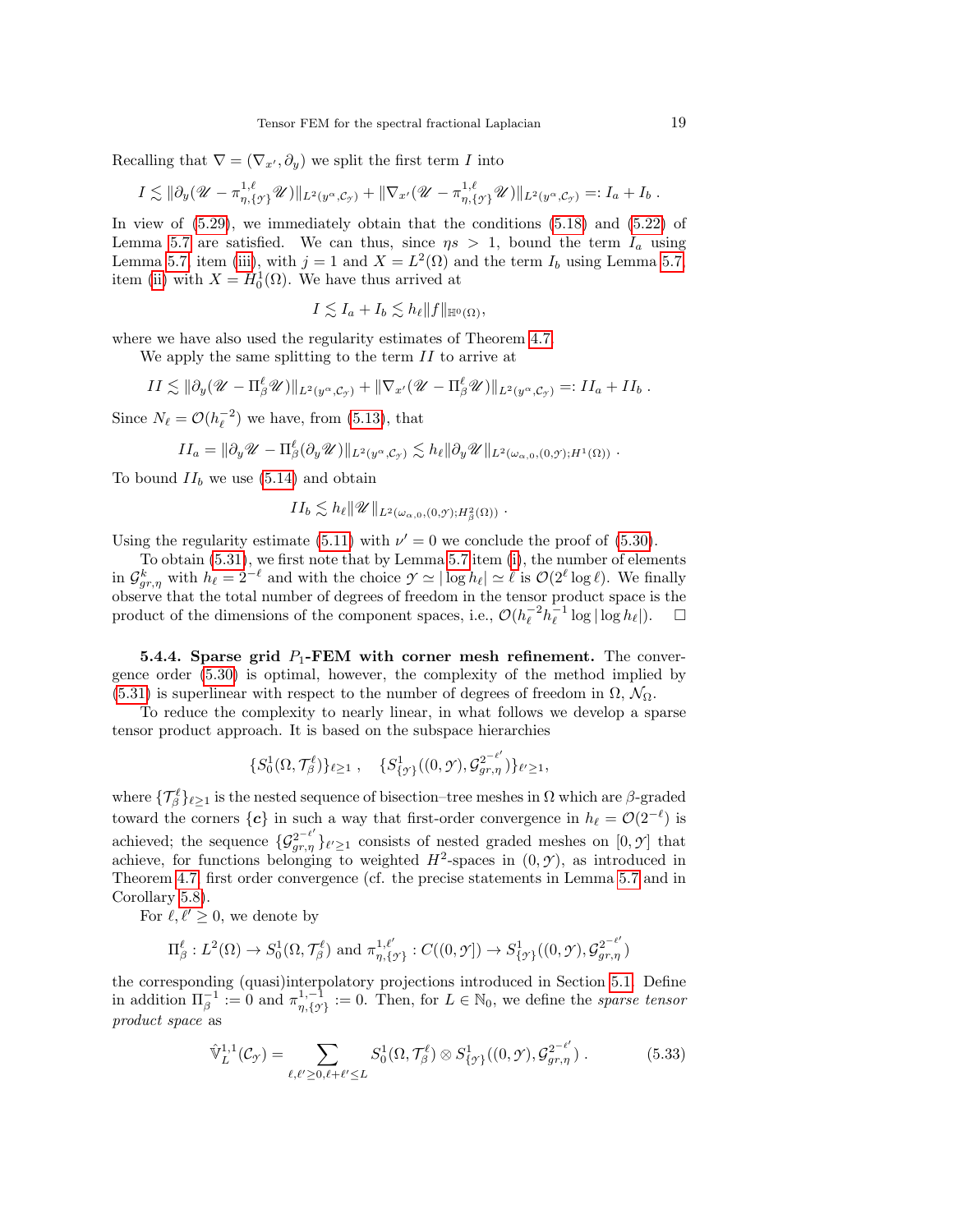We immediately comment that the sum in [\(5.33\)](#page-18-0) is not direct, and by zero extension we, evidently, have  $\hat{\mathbb{V}}_L^{1,1}(\mathcal{C}_{\mathcal{T}}) \subset \mathring{H}^1(y^\alpha, \mathcal{C}).$ 

We define the approximation  $\hat{\mathscr{U}}_L \in \hat{\mathbb{V}}_L^{1,1}(\mathcal{C}_{\mathcal{Y}})$  as the solution to [\(5.4\)](#page-12-3) with  $\hat{\mathbb{V}}_L^{1,1}(\mathcal{C}_{\mathcal{Y}})$ taking the role of  $V_{h,M}$  there.

<span id="page-19-3"></span>REMARK 5.11 (implementation). The computation of the sparse tensor FE approximation  $\hat{\mathcal{U}}_L \in \hat{\mathbb{V}}_L^{1,1}(\mathcal{C}_{\gamma})$  by directly evaluating [\(5.4\)](#page-12-3) would require an explicit representation of the sparse tensor product subspace  $\hat{\mathbb{V}}_L^{1,1}(\mathcal{C}_{\gamma})$  and therefore, in particular, an explicit basis for the "increment spaces" in [\(5.33\)](#page-18-0), i.e., for the complements of  $S_0^1(\Omega, \mathcal{T}_\beta^{\ell-1})$  in  $S_0^1(\Omega, \mathcal{T}_\beta^{\ell})$  and the complements of  $S_{\{\gamma\}}^1((0,\gamma), \mathcal{G}_{gr,\eta}^{2^{-(\ell'-1)}})$  in  $S^1_{\{y\}}((0, \gamma), \mathcal{G}_{gr,\eta}^{2^{-\ell'}})$ . Construction of bases for the increment spaces is possible, based on ideas from multiresolution analyses. We opt, instead, to compute  $\hat{\mathcal{U}}_L \in \hat{\mathbb{V}}_L^{1,1}(\mathcal{C}_{\mathcal{Y}})$ from the so-called combination formula (see, e.g., [\[29,](#page-42-18) Section 4.2, Equation  $(4.6)$ ]). It is based on anisotropic  $\mathring{H}^1(y^\alpha, \mathcal{C})$ -Galerkin projections

<span id="page-19-1"></span>
$$
G_{\ell,\ell'}^{1,1} := G_{h_{\ell}}^1 \circ G_{2^{-\ell'}}^1 : \mathring{H}^1(y^{\alpha}; \mathcal{C}) \to \mathbb{V}_{h,M}^{1,1}(\mathcal{T}_{\ell}, \mathcal{G}_{gr,\eta}^{2^{-\ell'}}) ,
$$
 (5.34)

with the semidiscrete projections in [\(5.3\)](#page-12-8). The projectors  $G_{\ell,\ell'}^{1,1}$  in [\(5.34\)](#page-19-1) can be realized with standard FE bases in  $\Omega$  and in  $(0, \mathcal{Y})$ . The combination formula then takes the following form: denoting by  $\mathscr{U}_{\ell,\ell'}:=\dot{G}^{1,1}_{\ell,\ell'}\mathscr{U}$ , there holds, with the understanding that  $\mathscr{U}_{-1,j} = 0$  for  $j \in \mathbb{N}_0$ ,

$$
\hat{\mathscr{U}}_L = \sum_{\ell=0}^L (\mathscr{U}_{\ell,L-\ell} - \mathscr{U}_{\ell-1,L-\ell}).
$$

The convergence of our sparse grids scheme is the content of the next result.

<span id="page-19-0"></span>THEOREM 5.12 (convergence for sparse grids). Let  $\beta \geq 0$  be such that [\(5.10\)](#page-13-3) holds. Let  $1 < \nu < 1 + s$ . Let  $\eta(\nu - 1) \geq 1$ . Select  $\gamma \sim |\log h_L|$  with a sufficiently large implied constant. Let  $f \in \mathbb{H}^{-s+\nu}(\Omega)$ . Then the sparse tensor product space  $\hat{\mathbb{V}}_L^{1,1}(\mathcal{C}_{\gamma})$  of [\(5.33\)](#page-18-0) and the corresponding Galerkin approximation  $\hat{\mathscr{U}}_L \in \hat{\mathbb{V}}_L^{1,1}(\mathcal{C}_{\gamma})$  to U satisfy

$$
\|\nabla(\mathscr{U} - \hat{\mathscr{U}}_L)\|_{L^2(\mathscr{Y}^\alpha, \mathscr{C})} \lesssim h_L |\log h_L| \|f\|_{\mathbb{H}^{-s+\nu}(\Omega)},\tag{5.35}
$$

<span id="page-19-2"></span>
$$
\dim \hat{\mathbb{V}}_L^{1,1}(\mathcal{C}_{\mathcal{T}}) \lesssim \mathcal{N}_{\Omega} \log \log \mathcal{N}_{\Omega}.\tag{5.36}
$$

*Proof.* We begin by proving [\(5.36\)](#page-19-2). From the condition  $\gamma \sim |\log h_L| \sim L$ , we have, by Lemma [5.7,](#page-15-7) item [\(i\)](#page-15-9), that  $\#(G^{2-\ell'}_{gr,\eta}) \lesssim 2^{\ell'} |\log h_L| \sim 2^{\ell'} \log L$ . Consequently,

$$
\dim \hat{\mathbb{V}}_L^{1,1}(\mathcal{C}_{\mathcal{I}}) \lesssim \sum_{\ell,\ell' \ge 0,\ell+\ell' \le L} 2^{2\ell+\ell'} |\log L| \lesssim 2^{2L} \log L \sim \mathcal{N}_{\Omega} \log \log \mathcal{N}_{\Omega} ,\qquad (5.37)
$$

where we have also used that  $N_{\ell} = \dim(S_0^1(\Omega, \mathcal{T}_{\beta}^{\ell})) \sim 2^{2\ell}$ .

We now study the error of our method. From Lemma [5.1](#page-12-6) and [\(5.6\)](#page-12-5) it suffices to study the best approximation error in  $\mathbb{V}^{1,1}_L(\mathcal{C}_{\mathcal{I}})$ . To do so, we introduce the *sparse* tensor product interpolation projector

$$
\hat{\Pi}^L_{\mathcal{I}}: C((0,\mathcal{I}];L^2(\Omega)) \to \hat{\mathbb{V}}^{1,1}_L(\mathcal{C}_{\mathcal{I}})
$$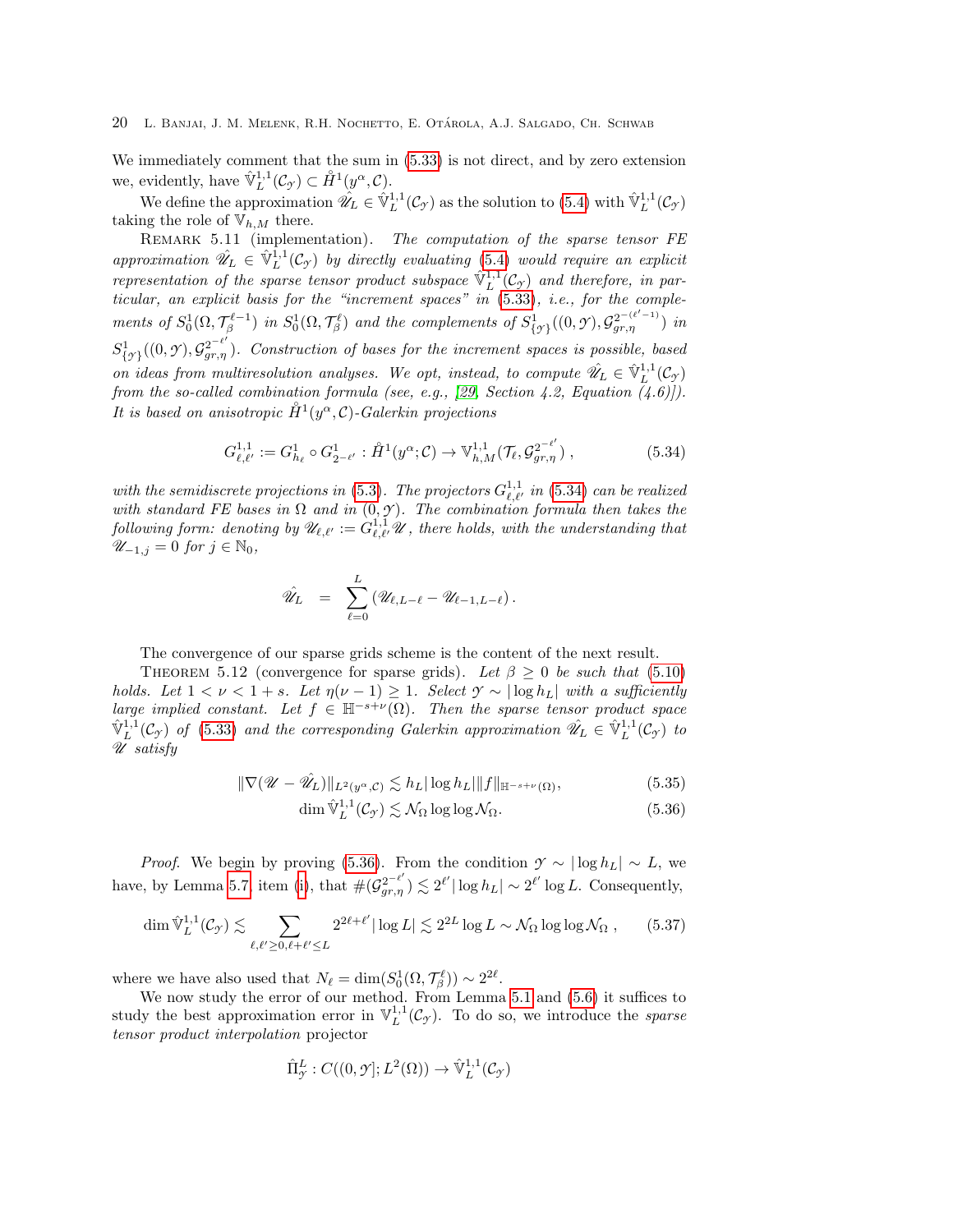which is defined by

$$
\hat{\Pi}_{\mathcal{T}}^{L} w := \sum_{\ell,\ell' \ge 0, \ell+\ell' \le L} (\Pi_{\beta}^{\ell} - \Pi_{\beta}^{\ell-1}) \otimes (\pi_{\eta,\{\mathcal{T}\}}^{1,\ell'} - \pi_{\eta,\{\mathcal{T}\}}^{1,\ell'-1}) w . \tag{5.38}
$$

We can now, as in the proof of Theorem [5.9,](#page-17-0) split the error into

<span id="page-20-0"></span>
$$
\min_{\hat{v}_L \in \hat{\mathbb{V}}_L} \|\nabla (\mathcal{U} - \hat{v}_L)\|_{L^2(y^\alpha, \mathcal{C}_{\mathcal{Y}})}^2 \lesssim \|\partial_y (\mathcal{U} - \hat{\Pi}_{\mathcal{Y}}^L \mathcal{U})\|_{L^2(y^\alpha, \mathcal{C}_{\mathcal{Y}})}^2 \n+ \|\nabla_{x'} (\mathcal{U} - \hat{\Pi}_{\mathcal{Y}}^L \mathcal{U})\|_{L^2(y^\alpha, \mathcal{C}_{\mathcal{Y}})}^2 =: I + II.
$$
\n(5.39)

Each one of these terms can now be bounded in the usual sparse grid fashion, provided that  $\mathscr U$  has so-called mixed regularity. To do this we introduce the operators

<span id="page-20-1"></span>
$$
Q_{\beta}^{\ell} := \Pi_{\beta}^{\ell} - \Pi_{\beta}^{\ell-1} , \quad q_{\eta}^{1,\ell'} := \pi_{\eta,\{\gamma\}}^{1,\ell'} - \pi_{\eta,\{\gamma\}}^{1,\ell'-1}.
$$

Let us bound term I in  $(5.39)$ . From the estimate  $(4.18)$  of Theorem [4.7](#page-9-0) we infer

$$
\|\partial_y^2 \mathscr{U}\|_{L^2(\omega_{\alpha+2(2-\nu)},\gamma,(0,\infty);H^1(\Omega))} \lesssim \|f\|_{\mathbb{H}^{-s+\nu}(\Omega)}, \qquad 0 \le \nu < 1+s. \tag{5.40}
$$

Of interest to us is the case  $1 < \nu < 1+s < 2$ . Then, with the mesh grading parameter  $\eta$  satisfying  $\eta(-1+\nu) \geq 1$  and upon assuming that  $\gamma \geq CL$  for  $C > 0$  sufficiently large so that the condition [\(5.22\)](#page-16-5) is satisfied we estimate

$$
I \leq \sum_{\ell+\ell'>L} \|\partial_y (Q_\beta^{\ell} \otimes q_y^{1,\ell'} \mathscr{U})\|_{L^2(y^{\alpha}, \mathcal{C}_{\mathcal{F}})}
$$
  
\n
$$
\leq \sum_{\ell+\ell'>L} \|\partial_y [((I_{x'} \otimes q_y^{1,\ell'}) \circ (Q_\beta^{\ell} \otimes I_y) \mathscr{U}] \|_{L^2(y^{\alpha}, \mathcal{C}_{\mathcal{F}})}
$$
  
\n
$$
\lesssim \sum_{\ell+\ell'>L} 2^{-\ell} \|\partial_y [(I_{x'} \otimes q_y^{1,\ell'}) \mathscr{U}] \|_{L^2(y^{\alpha}, (0, \mathcal{Y}); H^1(\Omega))},
$$

where, in the last step, we used the approximation property [\(5.13\)](#page-14-3). We now apply the estimate [\(5.23\)](#page-16-6) with  $j = 0$ ,  $\theta = \nu - 1$  and  $X = H^1(\Omega)$ , to arrive at

$$
I \lesssim \sum_{\ell+\ell'>L} 2^{-\ell-\ell'} \|\partial_y^2 \mathscr{U}\|_{L^2(\omega_{\alpha+2(2-\nu),\gamma},(0,\mathscr{Y});H^1(\Omega))} \lesssim L 2^{-L} \|f\|_{\mathbb{H}^{-s+\nu}(\Omega)},
$$

where in the last step we have used the regularity estimate [\(5.40\)](#page-20-1).

Let us now bound, using similar arguments, the term  $II$  in  $(5.39)$ . From  $(5.11)$ and [\(5.12\)](#page-14-0) we obtain, for  $1 \leq \nu < 2-s$ , the regularity estimate

<span id="page-20-2"></span>
$$
\|\partial_y \mathscr{U}\|_{L^2(\omega_{\alpha+2(2-\nu),\gamma},(0,\infty);H^2_\beta(\Omega))} \lesssim \|f\|_{\mathbb{H}^{-s+\nu}(\Omega)}.
$$
\n(5.41)

Hence, for  $\eta(-1+\nu) \geq 1$ , and again under the condition that  $\gamma \geq CL$  so that [\(5.18\)](#page-15-8) is satisfied, we can estimate

$$
II \leq \sum_{\ell+\ell'>L} \|\nabla_{x'} (Q^{\ell}_{\beta} \otimes q_{y}^{1,\ell'} \mathscr{U})\|_{L^{2}(y^{\alpha}, \mathcal{C}_{\mathcal{Y}})}
$$
  
\n
$$
\leq \sum_{\ell+\ell'>L} \|\nabla_{x'}[((I_{x'} \otimes q_{y}^{1,\ell'}) \circ (Q^{\ell}_{\beta} \otimes I_{y})\mathscr{U}]\|_{L^{2}(y^{\alpha}, \mathcal{C}_{\mathcal{Y}})}
$$
  
\n
$$
\lesssim \sum_{\ell+\ell'>L} 2^{-\ell} \|(I_{x'} \otimes q_{y}^{1,\ell'})\mathscr{U}\|_{L^{2}(y^{\alpha}, (0, \mathcal{Y}); H^{2}_{\beta}(\Omega))}
$$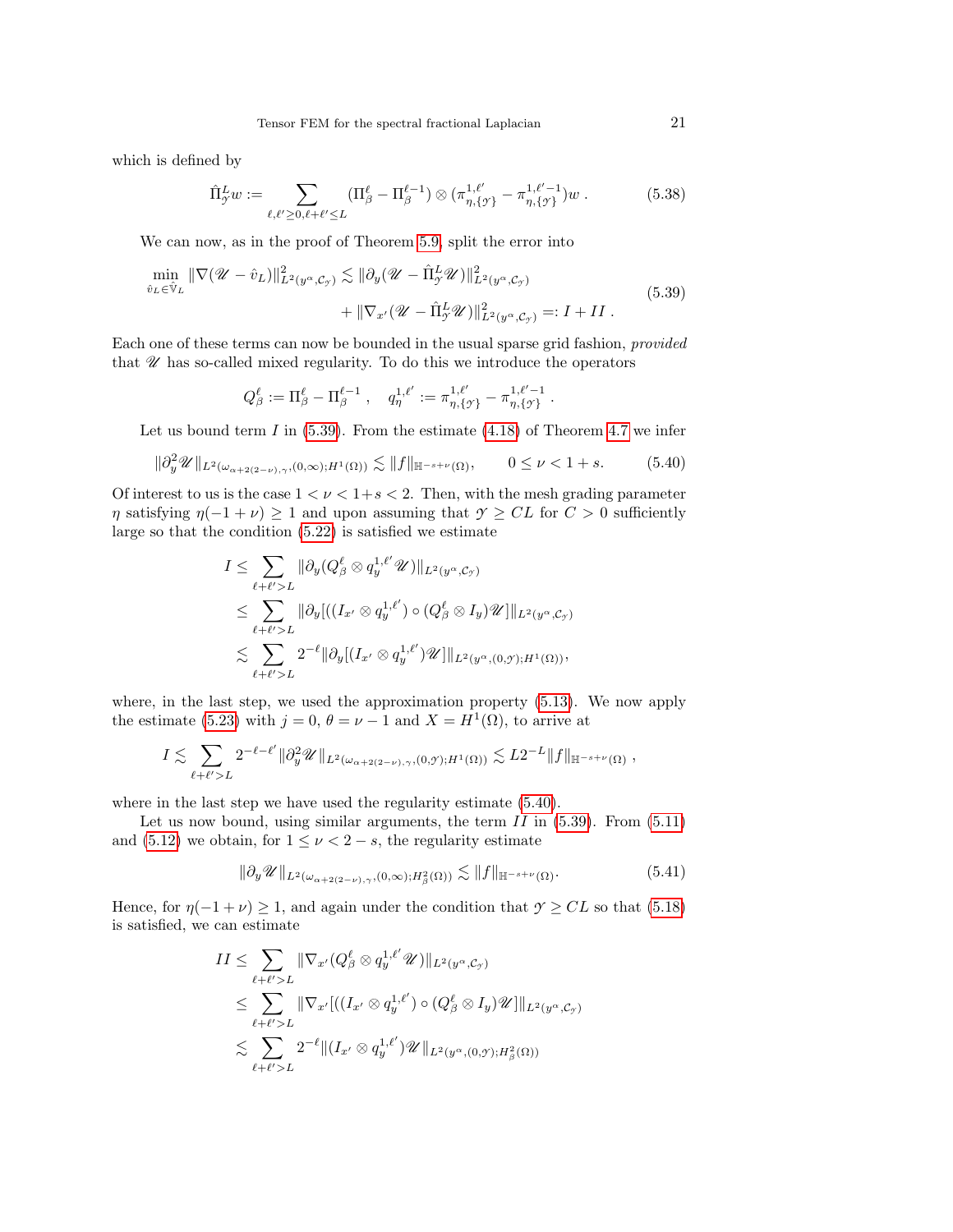where in the last step we used the approximation properties of  $\Pi_{\beta}^{\ell}$ , as stated in [\(5.14\)](#page-14-2). The approximation properties of  $\pi_n^{1,\ell'}$  $\eta^{1,\ell}_{\eta,\{\gamma\}}$  given in [\(5.19\)](#page-15-5) with the regularity estimate of [\(5.41\)](#page-20-2) allow us to conclude that

$$
II \lesssim \sum_{\ell+\ell'>L} 2^{-\ell-\ell'} \|\partial_y \mathscr{U}\|_{L^2(\omega_{\alpha+2(2-\nu),\gamma},(0,\mathscr{Y});H^2_\beta(\Omega))} \lesssim L 2^{-L} \|f\|_{\mathbb{H}^{-s+\nu}(\Omega)}.
$$

Collecting the bounds obtained for  $I$  and  $II$  yields the result.  $\Box$ 

Theorem [5.12](#page-19-0) shows that it is possible to obtain near optimal order convergence for fractional diffusion in  $\Omega$ , by using only P<sub>1</sub>-FEM in both  $\Omega$  and the extended dimension. An alternative approach is based on exploiting analytic regularity of the solution of the extended problem. In this case, exponentially convergent hp-FEM with respect to the extended variable y will achieve near optimal order for conforming  $P_1$ -FEM in  $\Omega$ , as observed recently in [\[33\]](#page-42-5), and, as we show (by a different argument) in Section [5.5,](#page-21-0) see Theorem [5.14.](#page-23-0)

<span id="page-21-0"></span>5.5. hp-FEM in  $(0, \infty)$  and P<sub>1</sub>-FEM in  $\Omega$ . The discretizations in the pre-ceding Sections [5.4.4](#page-18-1) and [5.4.3](#page-17-5) were of first order in  $x'$  and  $y$ . We showed that full tensor product FEM allows to achieve first order convergence in  $\Omega$  at the expense of superlinear complexity  $(5.31)$ . Here, we address the use of the so-called hp-FEM in  $(0, \mathcal{Y})$ ; the analytic regularity estimates derived in Section [4](#page-5-3) allow us to prove *expo*nential convergence estimates for corresponding high-order discretizations in  $(0, \gamma)$ . We consider two situations:

- a) The case where r is a so-called linear degree vector in  $(0, \gamma)$ , which will imply exponential convergence with respect to  $y$  (cf. Lemma [6.2](#page-25-0) below). If fixed order FEM on a sequence  $\{\mathcal{T}_{\beta}^{\ell}\}_{\ell \geq 0}$  of regular, simplicial corner-refined meshes in  $\Omega$  are used, near optimal, algebraic convergence rates (with respect to the number  $\mathcal{N}_{\Omega}$  of degrees of freedom in  $\Omega$ ) result for the solution of [\(1.1\)](#page-1-0) in  $\Omega$  (Theorem [5.14\)](#page-23-0). We mention [\[30\]](#page-42-19) where, in a structurally similar context, analyticity in the extended variable is also exploited by an hp-FEM.
- b) The case where r is a linear degree vector in  $(0, \mathcal{Y})$ , and where we use the hp-FEM in  $\Omega$ ; in this case, and under the additional assumption [\(7.1\)](#page-26-1) of analyticity on the data c, f, A, exponential convergence in terms of the number  $\mathcal{N}_{\Omega,\mathcal{Y}}$  of degrees of freedom in  $\mathcal{C}_{\gamma}$  can be achieved. We confine the exposition to  $\Omega = (0,1)$  and to  $\Omega \subset \mathbb{R}^2$  with analytic boundary. This will be the content of Section [7.](#page-26-0)

<span id="page-21-1"></span>5.5.1. A univariate hp-interpolation operator. We present here the construction of a univariate interpolation operator that leads to exponential convergence for analytic functions that may have a singularity at  $y = 0$ . The construction is es-sentially taken from the work by Babuška and collaborators, [\[28,](#page-42-20) [7\]](#page-41-6) and discussed in the literature on  $hp$ -FEM (see, e.g., [\[51,](#page-43-9) Sec. 4.4.1], [\[5,](#page-41-7) Thm. 8] and also [\[33\]](#page-42-5)).

To make matters precise, we consider geometric meshes  $\mathcal{G}^M_{geo,\sigma}$  on  $[0,\mathcal{Y}]$  with M elements and grading factor  $\sigma \in (0,1)$ :  $\{I_i \mid i = 1,\ldots,M\}$  with  $I_1 = [0, \mathcal{V} \sigma^{M-1}]$  and  $I_i = [\mathcal{T} \sigma^{M-i+1}, \mathcal{T} \sigma^{M-i}]$  for  $i = 2, \ldots, M$ . On such meshes, we consider a *linear degree* vector  $\bm{r}$  with slope  $\bm{s}$  given by

$$
r_i := \max\{1, \lceil \mathfrak{s}i \rceil\}, \quad i = 1, 2, ..., M. \tag{5.42}
$$

We denote by  $\hat{K} = (-1, 1)$  the reference interval. We will require a base interpolation operator  $\widehat{\Pi}_r : H^1(\widehat{K}) \to \mathbb{P}_r(\widehat{K})$  that allows for exponential convergence in r for analytic functions with the following two properties: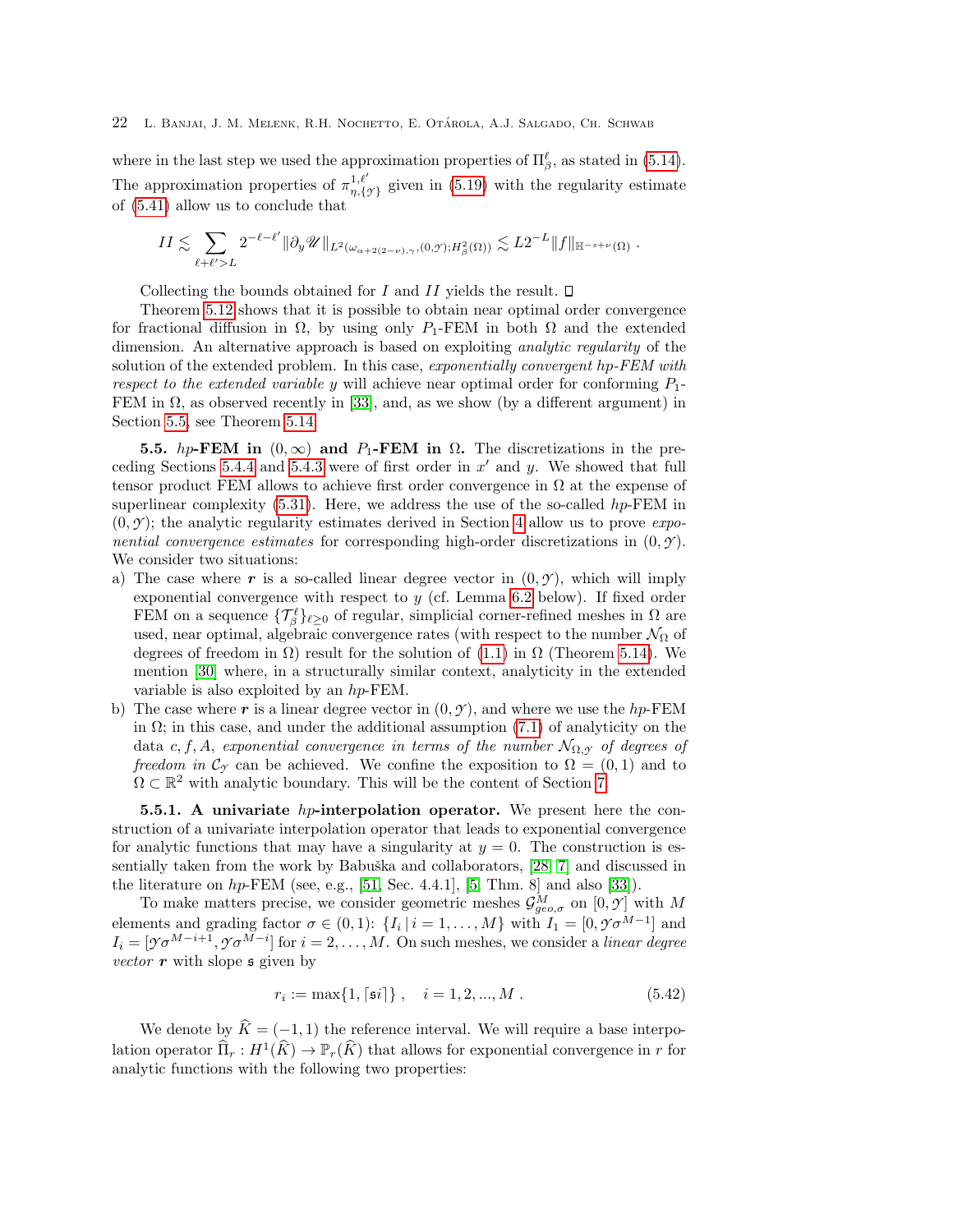- 1.  $(\widehat{\Pi}_r \widehat{u})(\pm 1) = \widehat{u}(\pm 1)$  for all  $\widehat{u} \in H^1(\widehat{K})$ .<br>2. For every  $K > 0$  there exist  $C = C$ .
- 2. For every  $K_u > 0$  there exist  $C = C(K_u)$ ,  $b = b(K_u) > 0$  such that if, for all  $\ell \in \mathbb{N}_0$ , we have  $\|\widehat{u}^{(\ell)}\|_{L^2(\widehat{K})} \leq C_u K_u^{\ell+1}(\ell+1)!$  then

$$
\|\widehat{u} - \widehat{\Pi}_r \widehat{u}\|_{H^1(\widehat{K})} \lesssim C_u e^{-br} \qquad \forall r \in \mathbb{N}.
$$

Classical examples of such operators include the Gauss-Lobatto interpolation operator and the "Babuška-Szabó operator"  $\Pi_r^{BS}$  as described, e.g., in the survey [\[5,](#page-41-7) Example 13] or in [\[51,](#page-43-9) Theorem 3.14].

With the aid of  $\widehat{\Pi}_r$  we introduce the operators  $\pi_y^r$  and  $\pi_{y,\{\gamma\}}^r$  on an arbitrary mesh  $\mathcal{G}^M$  on  $[0, \mathcal{Y}]$  with M elements and polynomial degree distribution  $r \in \mathbb{N}^M$  in an element-by-element fashion in the usual way below. However, for  $\pi_y^r$  we modify the approximation on the first element  $I_1 = [0, y_1]$  by interpolating in the points  $y_1/2$  and  $y_1$  instead of the endpoints. The operator  $\pi^r_{y,\{\gamma\}}$  is obtained by a further modification that enforces  $\pi_{y,\{\gamma\}}^{\mathbf{r}}(\gamma) = 0$ . Specifically, with  $F_{I_i} : \hat{K} \to I_i$  denoting the affine, orientation-preserving element maps for element  $I_i \in \mathcal{G}^M$  we have

$$
((\pi_y^r u)|_{I_1} \circ F_{I_1})(\xi) = 2(u \circ F_{I_1})(1)(\xi - 1/2) + 2(u \circ F_{I_1})(1/2)(1 - \xi),
$$
  

$$
((\pi_y^r u)|_{I_i} \circ F_{I_i})(\xi) = \widehat{\Pi}_{r_m}(u \circ F_{I_i}), \qquad i = 2, ..., M,
$$
  

$$
(\pi_y^r, \{y\} u)|_{I_i} = (\pi_y^r u)|_{I_i}, \qquad i = 1, ..., M - 1,
$$
  

$$
((\pi_{y,\{y\}}^r u)|_{I_M} \circ F_{I_M})(\xi) = ((\pi_y^r u)|_{I_M} \circ F_{I_M})(\xi) - (u \circ F_{I_M})(1)(\xi + 1)/2.
$$

The definition of  $\pi_y^r$ ,  $\pi_{y,\{\gamma\}}^r$  is naturally extended for functions  $u \in C^0((0,\gamma];X)$ , where  $X$  denotes a Hilbert space. We will apply these operators to functions from the following two classes of analytic functions of the extended variable y:

<span id="page-22-0"></span>
$$
\mathcal{B}^1_{\beta,\gamma}(C_u, K_u; X) := \left\{ u \in C^{\infty}((0,\infty); X) : ||u||_{L^2(\omega_{\alpha,\gamma}, (0,\infty); X)} < C_u, \, ||u||_{L^2(\omega_{\alpha,\gamma}, (0,\infty); X)} < C_u K_u^{\ell+1}(\ell+1)! \quad \forall \ell \in \mathbb{N}_0 \right\}
$$
(5.43)

and

$$
\mathcal{B}_{\beta,\gamma}^2(C_u, K_u, X) := \{ u \in C^\infty((0,\infty); X) : \|u\|_{L^2(\omega_{\alpha,\gamma},(0,\infty);X)} + \|u'\|_{L^2(\omega_{\alpha,\gamma},(0,\infty);X)} \leq C_u, \|u^{(\ell+2)}\|_{L^2(\omega_{\alpha+2(\ell+1)-2\beta},\gamma)}, (0,\infty); X) \leq C_u K_u^{\ell+2}(\ell+2)! \quad \forall \ell \in \mathbb{N}_0 \}. \tag{5.44}
$$

We recall that the weight  $\omega_{\beta,\gamma}$  is defined as in [\(4.10\)](#page-8-0). In the case that  $X = \mathbb{R}$ , we omit the tag X in  $(5.43)$ ,  $(5.44)$ .

The approximation properties of the operators  $\pi_y^r$  and  $\pi_{y,\{\gamma\}}^r$  are given below.

<span id="page-22-2"></span>LEMMA 5.13 (exponential interpolation error estimates). Let  $\beta \in (0,1], \gamma > 0$ ,  $C_u$ ,  $K_u \geq 0$ . Let  $\sigma \in (0,1)$ . Then there exists a slope  $\mathfrak{s}_{min} > 0$  for the degree vector such that on the geometric mesh  $\mathcal{G}^M_{geo,\sigma}$  the following estimates hold for any polynomial degree distribution r with  $r_i \geq 1 + \mathfrak{s}_{min}(i-1)$ :

(i) If  $u \in \mathcal{B}^1_{\beta,\gamma}(C_u,K_u;X)$  and  $\sigma^M \mathcal{Y} \leq 1$ , then

<span id="page-22-4"></span><span id="page-22-3"></span><span id="page-22-1"></span>
$$
||u - \pi_y^r u||_{L^2(\omega_{\alpha,\gamma},(0,\gamma);X)} \lesssim C_u \mathcal{Y}^\beta e^{-bM},\tag{5.45}
$$

$$
||u - \pi_{y,\{y\}}^r u||_{L^2(\omega_{\alpha,\gamma},(0,y);X)} \lesssim C_u \left( \mathcal{Y}^{\beta} e^{-bM} + \mathcal{Y}^{-1/2+\beta} e^{-\gamma \mathcal{Y}/2} \right). \tag{5.46}
$$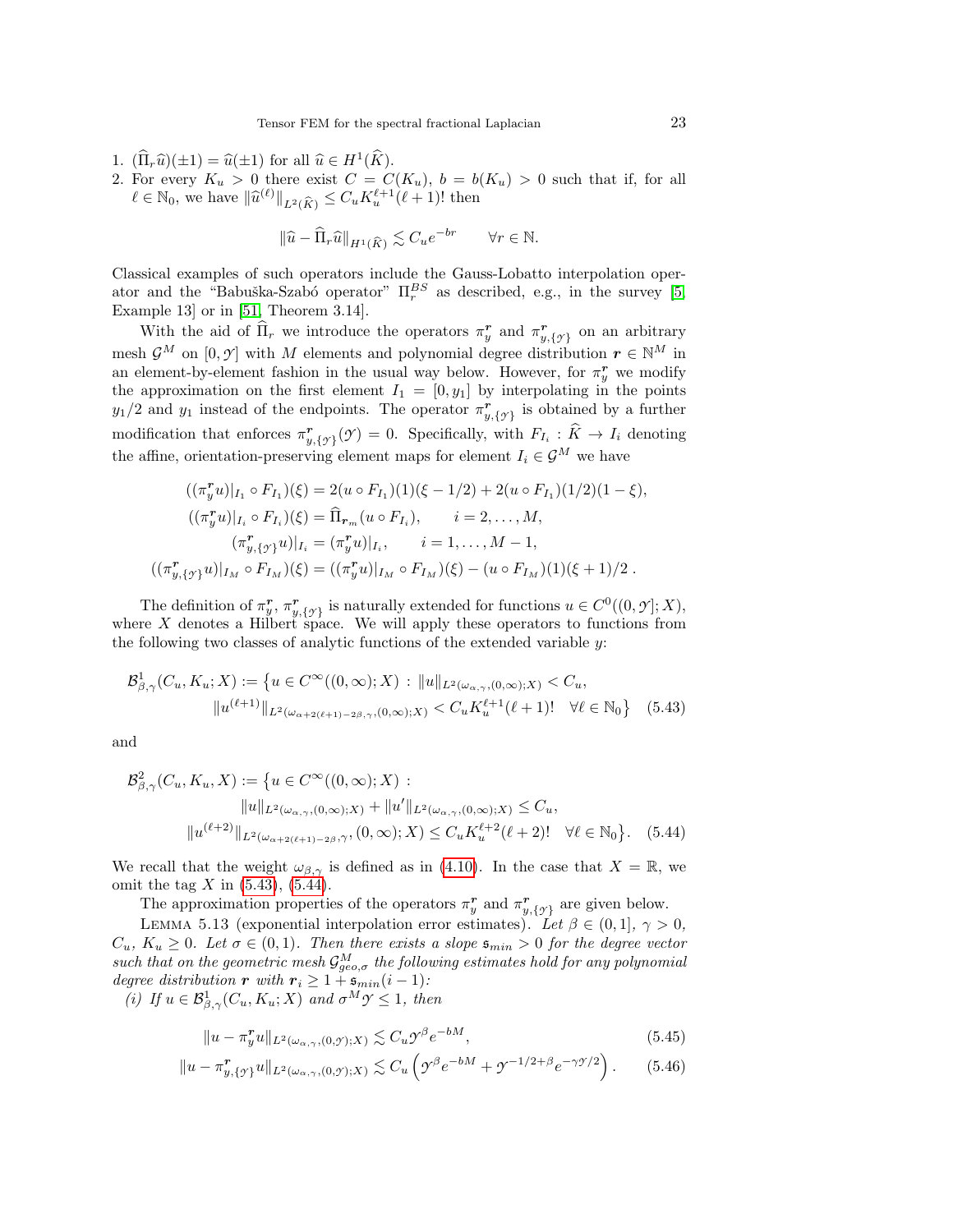(ii) If 
$$
u \in \mathcal{B}^2_{\beta,\gamma}(C_u, K_u; X)
$$
 and  $\sigma^M \mathcal{Y} \leq 1$ , then

<span id="page-23-5"></span><span id="page-23-4"></span>
$$
\|(u - \pi_y^r u)'\|_{L^2(\omega_{\alpha,\gamma},(0,\gamma);X)} \lesssim C_u \mathcal{Y}^\beta e^{-bM},\tag{5.47}
$$

$$
\|(u - \pi_{y,\{y\}}^r u)'\|_{L^2(\omega_{\alpha,\gamma},(0,y);X)} \lesssim C_u \left( \mathcal{Y}^{\beta} e^{-bM} + \mathcal{Y}^{-3/2+\beta} e^{-\gamma \mathcal{Y}/2} \right). \tag{5.48}
$$

In all the estimates, the hidden constant and b depend only on  $\beta$ ,  $\gamma$ ,  $\alpha$ ,  $\sigma$ , and  $K_u$ . *Proof.* See Appendix [A.](#page-37-1)  $\square$ 

5.5.2. hp-discretization in y and  $P_1$  FEM in  $\Omega$ . With the hp-approximation operator  $\pi_y^r$  of the previous section at hand, we can analyze the properties of the space  $\mathbb{V}_{h,M}^{1,r}(\mathcal{T}_{\beta}^{\ell},\mathcal{G}_{geo,\sigma}^{M})$ . The following result generalizes [\[33\]](#page-42-5) in that we allow for a general elliptic operator  $\mathcal L$  and in that the appropriate mesh grading in  $\Omega$  is included to compensate for the lack of a full elliptic shift theorem.

<span id="page-23-0"></span>THEOREM 5.14 (error estimates). Let  $u \in \mathbb{H}^s(\Omega)$  and  $\mathscr{U} \in \mathring{H}^1(y^\alpha, \mathcal{C})$  solve [\(1.1\)](#page-1-0) and [\(1.2\)](#page-1-1), respectively, with  $f \in \mathbb{H}^{1-s}(\Omega)$  and  $\Omega \subset \mathbb{R}^2$  a bounded polygon with straight sides and (a finite set of) corners  $\{c\}$ . Let  $\beta \geq 0$  be such that [\(5.10\)](#page-13-3) holds and let  $\{\mathcal{T}_{\beta}^{\ell}\}_\ell$  be a sequence of graded meshes that satisfy [\(5.13\)](#page-14-3) and [\(5.14\)](#page-14-2). Let  $\mathcal{G}_{geo,\sigma}^M$  be a geometric mesh on  $(0, \mathcal{Y})$  with  $\mathcal{Y} \sim |\log h_{\ell}|$  with a sufficiently large constant. Let  $\mathscr{U}_{h_{\ell},M}$  be the solution of [\(5.4\)](#page-12-3) over the space  $\mathbb{V}_{h,M}^{1,r}(\mathcal{T}_{\beta}^{\ell},\mathcal{G}_{geo,\sigma}^M)$ . Then there exists a minimal slope  $\mathfrak{s}_{min}$  independent of  $h_\ell$  and f such that for linear degree vectors r with slope  $\mathfrak{s} \geq \mathfrak{s}_{min}$  there holds

<span id="page-23-2"></span>
$$
||u - \operatorname{tr}_{\Omega} \mathscr{U}_{h,M}||_{\mathbb{H}^{s}(\Omega)} \lesssim ||\nabla (\mathscr{U} - \mathscr{U}_{h_{\ell},M})||_{L^{2}(y^{\alpha},\mathcal{C})} \lesssim h_{\ell} ||f||_{\mathbb{H}^{1-s}(\Omega)}.
$$
 (5.49)

In addition, the total number of degrees of freedom behaves like

$$
\dim \mathbb{V}^{1,\mathbf{r}}_{h,M}(\mathcal{T}^{\ell}_\beta,\mathcal{G}^M_{geo,\sigma})\sim \mathcal{N}_{\Omega,\mathcal{Y}} \sim M^2 h_\ell^{-2} \sim h_\ell^{-2} (\log h_\ell)^2 \sim \mathcal{N}_\Omega \log \mathcal{N}_\Omega,
$$

where  $\mathcal{N}_{\Omega} = \#\mathcal{T}_{\beta}^{\ell}$ . More generally, if  $f \in \mathbb{H}^{\sigma-s}(\Omega)$  for  $\sigma \in [0,1]$ , then the bound [\(5.49\)](#page-23-2) takes the form

$$
||u - \operatorname{tr}_\Omega \mathscr{U}_{h,M}||_{\mathbb{H}^s(\Omega)} \lesssim ||\nabla (\mathscr{U} - \mathscr{U}_{h_\ell,M})||_{L^2(y^\alpha, \mathcal{C})} \lesssim h_\ell^\sigma ||f||_{\mathbb{H}^{\sigma-s}(\Omega)}.
$$

Proof. The starting point is again the error decomposition [\(5.7\)](#page-13-1). The univariate hp-interpolation operator  $\pi_y^r$  constructed in Section [5.5.1](#page-21-1) makes the semidiscretization error  $\mathscr{U} - \pi_y^T \mathscr{U}$  in y exponentially small in M (see Lemma [6.2](#page-25-0) below for details). In turn, the assumption  $M \sim |\log h_\ell|$  implies any desired algebraic convergence in  $h_\ell$  by suitably selecting the implied constant. On the other hand, the error  $\mathscr{U} - \Pi_{x'}^q \mathscr{U}$  in [\(5.7\)](#page-13-1) is controlled as in the proof of Theorem [5.9.](#page-17-0)

Finally, the estimate for  $f \in \mathbb{H}^{\sigma-s}(\Omega)$  follows by interpolation.

<span id="page-23-1"></span>6. Diagonalization: semidiscretization in  $y$ . We now explore the possibilities offered by a semidiscretization in y. We will observe, among other things, that this leads to a sequence of decoupled singularly perturbed, linear second order elliptic problems in  $Ω$ .

For an arbitrary mesh  $\mathcal{G}^M$  on  $[0, \gamma]$  and for a polynomial degree distribution r, we consider the following y-semidiscrete problem: Find  $\mathscr{U}_M \in V^{\mathbf{r}}_M(\mathcal{C}_{\mathcal{I}})$  such that

<span id="page-23-3"></span>
$$
a_{\mathcal{C}}(\mathscr{U}_M, \phi) = d_s \langle f, \operatorname{tr}_{\Omega} \phi \rangle \qquad \forall \phi \in \mathbb{V}_M^r(\mathcal{C}_{\mathcal{I}}), \tag{6.1}
$$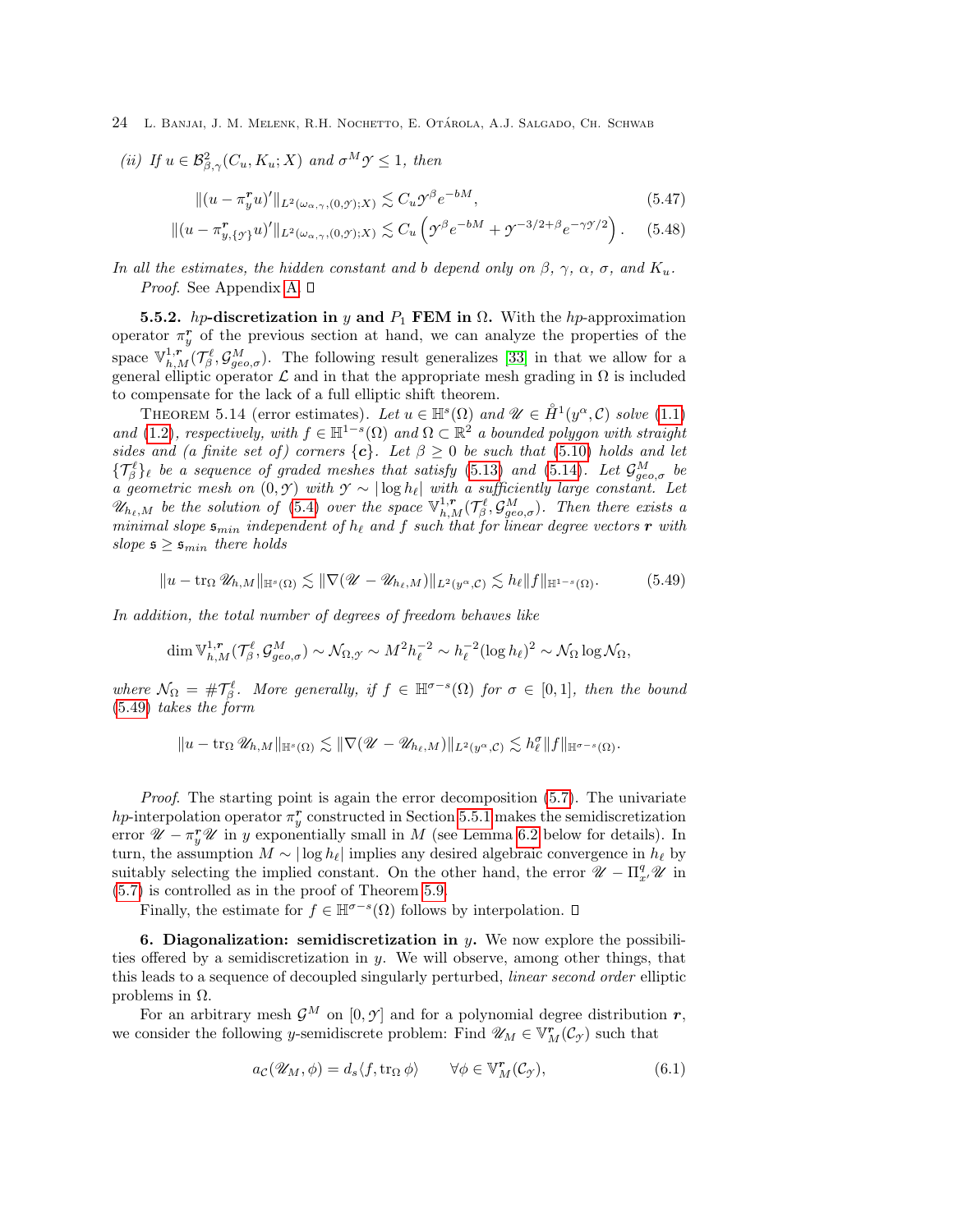where  $\mathbb{V}_M^r(\mathcal{C}_{\gamma})$  is defined as in [\(5.2\)](#page-12-9) and is a closed subspace of  $\mathring{H}^1(y^{\alpha}, \mathcal{C})$ . In what follows we obtain an explicit formula for  $\mathscr{U}_M$ . To accomplish this, we consider the following eigenvalue problem: Find  $(v, \mu) \in S^{\mathbf{r}}_{\{\mathcal{Y}\}}((0, \mathcal{Y}), \mathcal{G}^{\bar{M}}) \setminus \{0\} \times \mathbb{R}$  such that

<span id="page-24-0"></span>
$$
\mu \int_0^{\mathcal{I}} y^{\alpha} v'(y) w'(y) dy = \int_0^{\mathcal{I}} y^{\alpha} v(y) w(y) dy \quad \forall w \in S^{\mathbf{r}}_{\{\mathcal{I}\}}((0, \mathcal{I}), \mathcal{G}^M), \quad (6.2)
$$

where  $S^r_{\{y\}}((0, \mathcal{Y}), \mathcal{G}^M)$  is defined as in Section [5.1.](#page-11-1) All eigenvalues  $\mu$  are positive, and  ${\rm the\ space\ } \widetilde{S}^{\bm{r}}_{\{{\mathcal{Y}}\}}((0,{\mathcal{Y}}),{\mathcal{G}}^M) \text{ has an eigenbasis } (v_i)_{i=1}^M, \text{with } {\mathcal{M}}:=\dim S^{\bm{r}}_{\{{\mathcal{Y}}\}}((0,{\mathcal{Y}}),{\mathcal{G}}^M),$ such that, for  $i, j \in \{1, \ldots, \mathcal{M}\},\$ 

<span id="page-24-1"></span>
$$
\int_0^{\gamma} y^{\alpha} v_i'(y) v_j'(y) dy = \delta_{i,j}, \qquad \int_0^{\gamma} y^{\alpha} v_i(y) v_j(y) dy = \mu_i \delta_{i,j}.
$$
 (6.3)

We now write  $\mathscr{U}_M(x', y) := \sum_{j=1}^{\mathcal{M}} U_j(x') v_j(y)$  and consider  $\phi(x', y) = V(x') v_i(y)$ , with  $V \in H_0^1(\Omega)$  as a test function, in [\(6.1\)](#page-23-3). This yields the following system of *decoupled* problems for  $i = 1, ..., M$ : Find  $U_i \in H_0^1(\Omega)$  such that

$$
a_{\mu_i,\Omega}(U_i,V) = d_s v_i(0) \langle f, V \rangle \qquad \forall V \in H_0^1(\Omega), \tag{6.4}
$$

where

<span id="page-24-2"></span>
$$
a_{\mu_i,\Omega}(U,V) := \mu_i a_{\Omega}(U,V) + \int_{\Omega} UV \,\mathrm{d}x',
$$

and  $a_{\Omega}$  is introduced in [\(2.1\)](#page-3-2). An important observation is that, for functions of the form  $Z(x', y) = \sum_{i=1}^{M} V_i(x')v_i(y)$  with  $V_i \in H_0^1(\Omega)$ , we have the equality

<span id="page-24-6"></span>
$$
a_{\mathcal{C}}(Z,Z) = a_{\mathcal{C}_{\mathcal{Y}}}(Z,Z) = \sum_{i=1}^{\mathcal{M}} \|V_i\|_{\mu_i,\Omega}^2, \qquad \|V\|_{\mu_i,\Omega}^2 := a_{\mu_i,\Omega}(V,V). \tag{6.5}
$$

To obtain a fully discrete scheme, select a mesh  $\mathcal T$  on  $\Omega$  and the corresponding space  $S_0^q(\Omega, \mathcal{T})$  and let  $\Pi_i: H_0^1(\Omega) \to S_0^q(\Omega, \mathcal{T})$  be the Ritz projectors for the bilinear forms  $a_{\mu_i,\Omega}$ :

<span id="page-24-3"></span>
$$
a_{\mu_i,\Omega}(u - \Pi_i u, v) = 0 \qquad \forall v \in S_0^q(\Omega, \mathcal{T}). \tag{6.6}
$$

With this notation at hand, we can formulate an explicit representation of the Galerkin approximation  $\mathscr{U}_{h,M} \in S_0^q(\Omega, \mathcal{T}) \otimes S_{\{\mathcal{Y}\}}^r(\mathcal{G}^M)$  to  $\mathscr{U}$  as well as an error representation.

LEMMA 6.1 (error representation). Let  $(\mu_i, v_i)_{i=1}^{\mathcal{M}}$  be the eigenpairs given by [\(6.2\)](#page-24-0), [\(6.3\)](#page-24-1). Let  $U_i \in H_0^1(\Omega)$  be the solution to [\(6.4\)](#page-24-2) and  $\Pi_i : H_0^1(\Omega) \to S_0^q(\Omega, \mathcal{T})$  given as in [\(6.6\)](#page-24-3). Let  $\mathscr{U}_M$  be the solution to the semidiscrete problem [\(6.1\)](#page-23-3). Then the Galerkin  $approximation \ \mathscr{U}_{h,M} \in S^q_0(\Omega, \mathcal{T}) \otimes S^r_{\{\mathscr{I}\}}(\mathcal{G}^M) \ \ to \ \ \mathscr{U} \ \ satisfies$ 

<span id="page-24-5"></span><span id="page-24-4"></span>
$$
\mathscr{U}_{h,M}(x',y) = \sum_{i=1}^{M} \Pi_i U_i(x') v_i(y), \qquad (6.7)
$$

$$
a_{\mathcal{C}}(\mathscr{U}_{M} - \mathscr{U}_{h,M}, \mathscr{U}_{M} - \mathscr{U}_{h,M}) = \sum_{i=1}^{M} ||U_{i} - \Pi_{i} U_{i}||_{\mu_{i},\Omega}^{2}.
$$
 (6.8)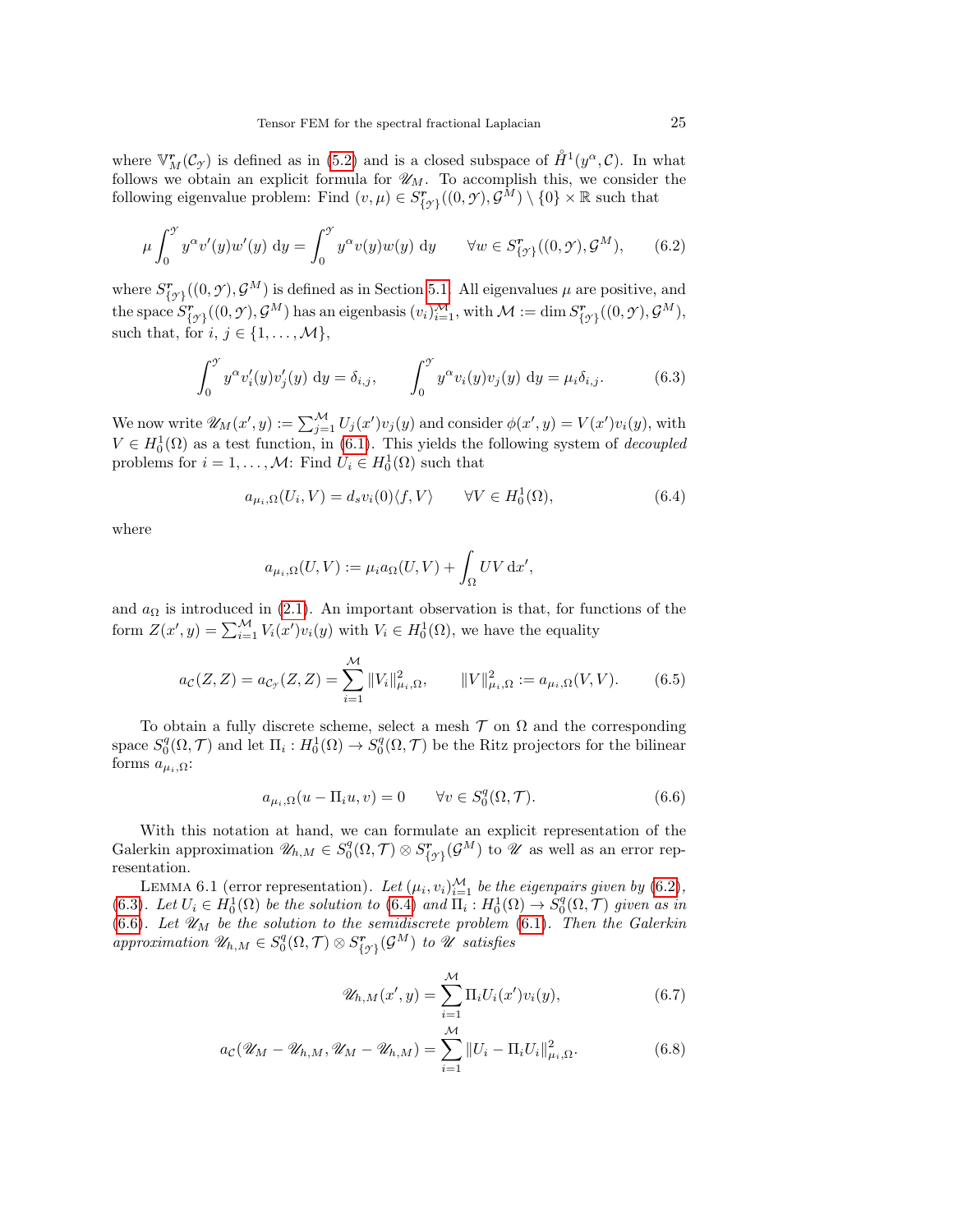*Proof.* Expression  $(6.7)$  follows from  $(6.4)$  and  $(6.6)$ , whereas  $(6.8)$  is a consequence of  $(6.5)$ .  $\Box$ 

We next show that the semidiscretization error  $\mathcal{U} - \mathcal{U}_M$  can be made exponentially small on geometric meshes  $\mathcal{G}^M_{geo,\sigma}$ .

<span id="page-25-0"></span>LEMMA 6.2 (exponential convergence). Let  $f \in \mathbb{H}^{-s+\nu}(\Omega)$  for  $\nu \in (0, s)$ . Let  $c_1M \leq \gamma \leq c_2M$ . Consider the geometric mesh  $\mathcal{G}^M_{geo,\sigma}$  on  $(0,\gamma)$ . Then there exist C,  $s_{min}$ ,  $b > 0$  (depending solely on s,  $\mathcal{L}$ ,  $c_1$ ,  $c_2$ ,  $\sigma$ ,  $\nu$ ) such that for any linear degree r with slope  $\mathfrak{s} \geq \mathfrak{s}_{min}$  there holds

<span id="page-25-1"></span>
$$
\|\nabla(\mathscr{U} - \mathscr{U}_M)\|_{L^2(y^\alpha, \mathcal{C})} \le Ce^{-bM} \|f\|_{\mathbb{H}^{-s+\nu}(\Omega)}.
$$
\n(6.9)

Proof. We begin the proof by invoking Galerkin orthogonality to arrive at

$$
\begin{aligned} \|\mathscr{U}-\mathscr{U}_M\|_{\mathcal{C}}^2 &\leq \|\mathscr{U}-\pi_{y,\{\gamma\}}^{\mathbf{r}}\mathscr{U}\|_{\mathcal{C}}^2\\ &\lesssim \|\mathscr{U}-\pi_{y,\{\gamma\}}^{\mathbf{r}}\mathscr{U}\|_{\mathcal{C}_{\gamma}}^2+\|\nabla\mathscr{U}\|_{L^2(y^\alpha,\mathcal{C}\setminus\mathcal{C}_{\gamma})}^2, \end{aligned}
$$

where  $\|\cdot\|_{\mathcal{C}}$  and  $\|\cdot\|_{\mathcal{C}_{\mathcal{Y}}}$  are defined by [\(2.9\)](#page-4-5) and [\(2.10\)](#page-4-3), respectively. Since [\(5.6\)](#page-12-5) shows that  $\|\nabla \mathscr{U}\|_{L^2(y^{\alpha};\mathcal{C}\setminus\mathcal{C}_{\mathcal{Y}})}$  is exponentially small in  $\mathscr{Y}$  we thus focus on the interpolation error term. To control such a term we first observe that, in view of the definitions of the spaces  $\mathcal{B}^j_{\beta,\gamma}$ ,  $j \in \{0,1\}$ , given by [\(5.43\)](#page-22-0), [\(5.44\)](#page-22-1), the regularity estimates [\(4.17\)](#page-10-5) and [\(4.18\)](#page-10-1) of Theorem [4.7,](#page-9-0) imply that  $\mathscr U$  viewed as a function in  $C^{\infty}((0,\infty), L^2(\Omega)) \cap$  $C^{\infty}((0,\infty), H_0^1(\Omega))$  satisfies for  $\nu \in (0, s)$  and  $K > \kappa$  (with  $\kappa$  as in Theorem [4.7\)](#page-9-0)

$$
\mathscr{U} \in \mathcal{B}^1_{\nu,\gamma}(C\|f\|_{\mathbb{H}^{-s+\nu}(\Omega)}, K; H_0^1(\Omega)) \cap \mathcal{B}^2_{\nu,\gamma}(C\|f\|_{\mathbb{H}^{-s+\nu}(\Omega)}, K; L^2(\Omega)).\tag{6.10}
$$

From Lemma [5.13](#page-22-2) together with the fact that  $\gamma \sim M$  we conclude that

$$
\|\nabla_{x'}(\mathscr{U}-\pi_{y,\{\mathscr{I}\}}^{\mathbf{r}}\mathscr{U})\|_{L^{2}(y^{\alpha},\mathcal{C}_{\mathscr{I}})} \leq Ce^{-bM}\|f\|_{\mathbb{H}^{-s+\nu}(\Omega)},\tag{6.11}
$$

$$
\|\partial_y(\mathscr{U}-\pi_{y,\{\mathscr{I}\}}^{\mathbf{r}}\mathscr{U})\|_{L^2(y^\alpha,\mathcal{C}_{\mathscr{I}})} \le Ce^{-bM} \|f\|_{\mathbb{H}^{-s+\nu}(\Omega)},\tag{6.12}
$$

with  $b > 0$  slightly smaller than that in  $(5.46)$  and  $(5.48)$ . This implies the desired estimate [\(6.9\)](#page-25-1) and concludes the proof.  $\square$ 

Finally, for the geometric mesh  $\mathcal{G}^M_{geo,\sigma}$  with the linear degree vector r and truncation parameter  $\gamma \sim M$ , we have the following estimates for the eigenvalues  $\mu_i$  of problem  $(6.2)$  and for the point values  $v_i(0)$  in  $(6.4)$ .

<span id="page-25-2"></span>LEMMA 6.3 (properties of the eigenpairs). Let  $\mathcal{G}^M_{geo,\sigma}$  be a geometric mesh on  $(0, \mathcal{Y})$  and r a linear degree vector with slope s. If  $c_i \tilde{M} \leq \mathcal{Y} \leq c_2 M$ , then there are constants C, b depending only on  $\sigma$  such that for the eigenpairs  $(\mu_i, v_i)_{i=1}^{\mathcal{M}}$  given by  $(6.2)$ ,  $(6.3)$  we have that:

$$
||v_i||_{L^{\infty}(0,\mathcal{Y})} \leq CM^{(1-\alpha)/2}, \qquad C^{-1}\mathfrak{s}^{-2}M^{-1}\sigma^{M} \leq \mu_i \leq CM^2.
$$

*Proof.* The results follow from Lemmas [B.1,](#page-40-0) [B.2,](#page-40-1) and [B.3.](#page-40-2)  $\square$ 

The previously described approach that perform a semidiscretization in  $y$  leads to structural insight into the regularity properties of the solution  $\mathscr{U}$ : it shows that, up to an exponentially small, in  $\mathcal{Y}$ , error introduced by cutting off at  $\mathcal{Y}$ , the solution  $\mathscr U$  can be expressed in terms of solutions of singularly perturbed reaction–diffusion type problems. (A similar structural property for  $\mathcal{U}(\cdot,0)$  can also be seen from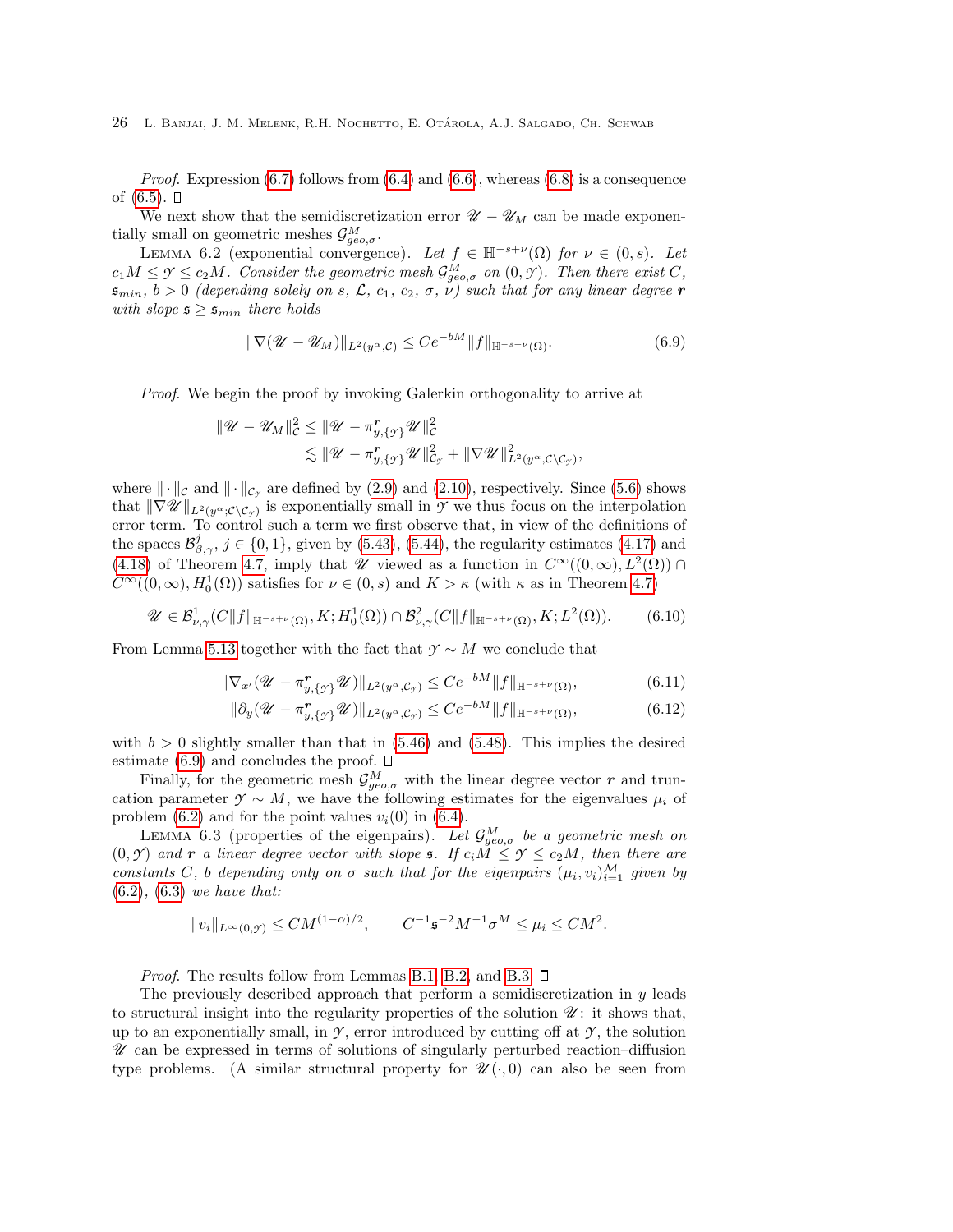the Balakrishnan formula, e.g.,  $[11, Equation (4)]$ . In what follows we will exploit this to design appropriate approximation spaces in the  $x'$ -variable. Nevertheless, the diagonalization  $(6.1)$ – $(6.4)$  has more far-reaching ramifications:

- The diagonalization technique can be exploited numerically as it is not restricted to the semi-discrete case. It holds for arbitrary, closed tensor product approximation spaces W⊗Q, where  $W \subset H_0^1(\Omega)$  and  $\mathbb{Q} \subset H^1_{\{y\}}(y^{\alpha},(0, \mathcal{Y}))$ . It completely decouples the solution of the full Galerkin problem, based on W⊗Q, into the (parallel) solution of dim Q problems of size dim W. The numerical experiments in Section [8](#page-31-1) exploit this observation; see Remark [8.1](#page-32-0) below.
- The observation [\(6.5\)](#page-24-6) allows one to gauge the impact of solving approximately the dim Q problems that are of (singularly perturbed) reaction–diffusion type. For convex domains  $\Omega$  and spaces W based on piecewise linears on quasi-uniform meshes, robust, (with respect to the singular perturbation parameter), multigrid methods are available (see, e.g., [\[44\]](#page-43-10)).
- The diagonalization technique  $(6.2)$ – $(6.4)$  also suggests another numerical technique: approximate each solution  $U_i$  from a different (closed) space  $W_i \subset H_0^1(\Omega)$ . This leads to the approximation of  $\mathscr U$  in the space  $\sum_{i=1}^{\mathcal M} v^i(y)W_i$ . The resulting Galerkin approximation still satisfies [\(6.7\)](#page-24-4) and [\(6.8\)](#page-24-5). This approach produces approximation spaces in  $\Omega \times (0, \mathcal{Y})$  that do not have tensor product structure but still provides exponential convergence. As in the sparse grids case of Section [5.4.4](#page-18-1) this approach allows for reducing the number of degrees of freedom without sacrificing much accuracy; specifically, the exponent  $1/4$  in the exponential convergence bound [\(7.8\)](#page-28-0) that we obtain in the next section could be reduced to  $1/3$  if  $\Omega$  is an interval and the exponent 1/5 in [\(7.13\)](#page-30-1) could be reduced to  $1/4$  if  $\Omega \subset \mathbb{R}^2$  has an analytic boundary, albeit at the expense of breaking the tensor product structure of the discretization.

<span id="page-26-0"></span>7. hp-FE discretization in  $\Omega$ . Up to this point, we have exploited the analytic regularity of the solution  $\mathscr U$  in the extended variable  $y$  in order to recover (up to logarithmic terms) optimal complexity of a  $P_1$ -FEM, for [\(1.1\)](#page-1-0) posed in the polygon  $\Omega \subset \mathbb{R}^2$ , by full tensorization of a hp-FEM with respect to y with the  $P_1$ -FEM in  $\Omega$ 

As a final goal, in this section we employ, in addition, an hp-FEM in  $\Omega$  to obtain an exponentially convergent, local FEM for the fractional diffusion problem [\(1.1\)](#page-1-0). Naturally, stronger regularity assumptions on the data  $f$ ,  $A$  and  $c$  will be required: in addition to the previously made assumptions on these data, we assume in Section [7.1](#page-26-2)

<span id="page-26-1"></span>
$$
c, f \in \mathcal{A}(\overline{\Omega}, \mathbb{R}), \quad A \in \mathcal{A}(\overline{\Omega}, \mathsf{GL}(\mathbb{R}^d)).
$$
\n
$$
(7.1)
$$

Here,  $\mathcal{A}(\overline{\Omega}, G)$  denotes the set of functions which are analytic in  $\overline{\Omega}$  and take values in the group  $G$ .

<span id="page-26-2"></span>**7.1. Tensorized** hp-FEM in  $\Omega \times (0, \gamma)$ . The choice of the meshes  $\mathcal{G}^M$  and  $\mathcal T$  as well as the degree vector r and the polynomial degree q were not specified in Section [6.](#page-23-1) Mesh design principles for problems as [\(6.4\)](#page-24-2) are available in the literature. For meshes, in an h-version context, we mention the so–called Shishkin meshes and refer to [\[46\]](#page-43-11) for an in-depth discussion of numerical methods for singular perturbation problems. Here, we focus on the hp-version. Appropriate mesh design principles ensuring robust exponential convergence of  $hp$ -FEM have been developed in [\[52,](#page-43-12) [53,](#page-43-13) [34,](#page-42-21) [36,](#page-42-22) [35\]](#page-42-23). In these references, linear second order elliptic singular perturbations with a single length scale and exponential boundary layers were considered. As is revealed by the diagonalization [\(6.4\)](#page-24-2), the y-semidiscrete solution [\(6.1\)](#page-23-3) contains  $\mathcal M$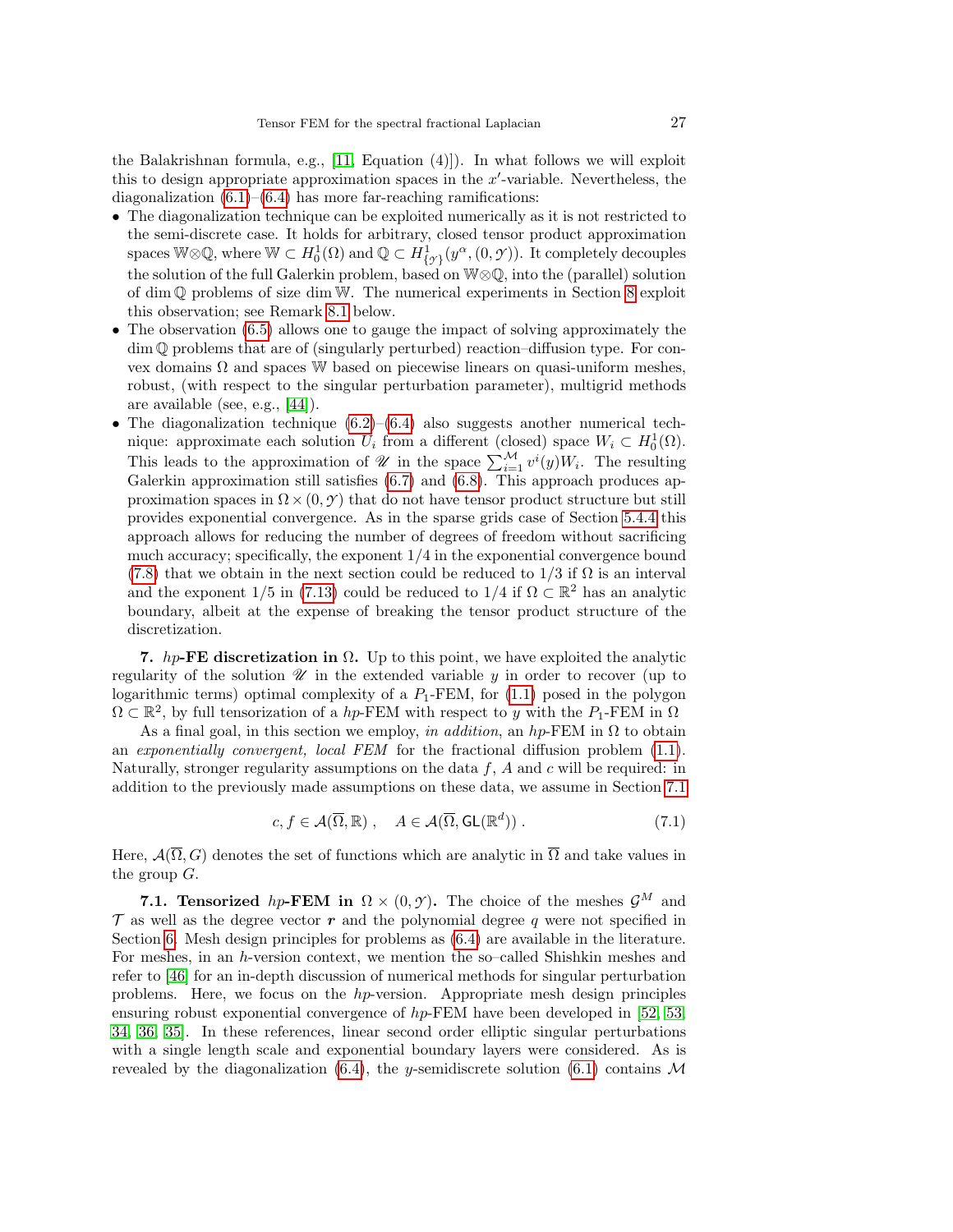separate length scales  $\mu_i$ ,  $i = 1, ..., M$ . These need to be resolved *simultaneously* by the  $x'$ -discretization space. To this end, based on  $[52, 53, 34, 36, 35]$  $[52, 53, 34, 36, 35]$  $[52, 53, 34, 36, 35]$  $[52, 53, 34, 36, 35]$  $[52, 53, 34, 36, 35]$ , we employ a mesh that is geometrically refined towards  $\partial\Omega$  such that the smallest length scale  $\mu_{\mathcal{M}}$ is resolved. We illustrate the key points in the following Sections [7.1.1](#page-27-0) and [7.1.2](#page-29-0) in dimension  $d = 1$ , and in dimension  $d = 2$  for smooth boundaries.

<span id="page-27-0"></span>7.1.1. Exponential convergence of  $hp$ -FEM in one dimension. To gain insight into how to discretize the family of problems [\(6.4\)](#page-24-2), we first consider the following reaction-diffusion problem in  $\Omega = (0, 2)$ : given  $f \in \mathcal{A}(\overline{\Omega}; \mathbb{R})$  and a parameter  $0 < \varepsilon \leq 1$ , find  $u_{\varepsilon} \in H_0^1(\Omega)$  such that

<span id="page-27-2"></span><span id="page-27-1"></span>
$$
-\varepsilon^2 u''_{\varepsilon} + u_{\varepsilon} = f \quad \text{on } \Omega, \qquad u_{\varepsilon}(0) = u_{\varepsilon}(2) = 0. \tag{7.2}
$$

For [\(7.2\)](#page-27-1), hp-Galerkin FEM afford robust exponential convergence. The following result is a particular instance of [\[34,](#page-42-21) Proposition 20].

PROPOSITION 7.1 (exponential convergence). Let  $\Omega = (0, 2)$ . Let  $\mathcal{T}_{geo,\sigma}^{1D,L}$  be a mesh on  $\Omega$  that is geometrically refined towards  $\partial\Omega = \{0,2\}$  with L layers and grading factor  $\sigma \in (0,1)$ :

<span id="page-27-5"></span>
$$
\mathcal{T}_{geo,\sigma}^{1D,L} := \{ (0, \sigma^L), (2 - \sigma^L, 2) \} \cup \{ (\sigma^{L-i+1}, \sigma^{L-i}), (2 - \sigma^{L-i}, 2 - \sigma^{L-i+1}) \}_{i=1}^L. (7.3)
$$

Select L such that  $\sigma^L \leq \varepsilon \leq 1$ . Let f satisfy the analytic regularity estimates

<span id="page-27-3"></span>
$$
||f^{(\ell)}||_{L^{2}(\Omega)} \leq C_{f}K_{f}^{\ell} \ell! \qquad \forall \ell \in \mathbb{N}_{0},\tag{7.4}
$$

for some constants  $C_f$ ,  $K_f > 0$  that depend on f. Then there exist constants  $C, b > 0$ independent of  $\varepsilon \in (0, 1]$  such that for the Galerkin approximation  $u_{\varepsilon}^{q,L} \in S_0^q(\Omega, \mathcal{T}_{geo,\sigma}^{1D,L})$ of the solution  $u_{\varepsilon}$  of [\(7.2\)](#page-27-1) one has exponential convergence in the energy norm, given by  $||w||_{\varepsilon^2, \Omega}^2 := \varepsilon^2 ||w'||_{L^2(\Omega)}^2 + ||w||_{L^2(\Omega)}^2$ , *i.e.* 

$$
||u_{\varepsilon}-u_{\varepsilon}^{q,L}||_{\varepsilon^2,\Omega}\lesssim C_f e^{-bq}.
$$

Here the hidden constant and the constant b are independent of  $\varepsilon$ , but depend on  $\sigma$  and  $K_f$ . Furthermore,  $L = \mathcal{O}(1 + |\log \varepsilon|)$  so that  $\dim S_0^q(\Omega, \mathcal{T}_{geo,\sigma}^{1D,L}) = \mathcal{O}(q^2(1 + |\log \varepsilon|)).$ 

REMARK 7.2 (exponential convergence). The discretization described in Proposition [7.1](#page-27-2) and its properties warrant the following comments.

• The case  $\epsilon \geq 1$ : Although Proposition [7.1](#page-27-2) restricts to  $\varepsilon \in (0,1]$ , one can check that for  $\varepsilon \geq 1$ , the mesh degenerates into a fixed mesh with three points  $\{0, 1, 2\}$  and the corresponding approximation result reads

<span id="page-27-4"></span>
$$
||u_{\varepsilon} - u_{\varepsilon}^{q,L}||_{\varepsilon^2, \Omega} \lesssim (1+\varepsilon)C_f e^{-bq} . \tag{7.5}
$$

• Different length scales: Proposition [7.1](#page-27-2) gives robust exponential convergence and does not require explicit knowledge of the singular perturbation parameter  $\varepsilon$ , but only a lower bound for it. This is crucial for the presently considered fractional diffusion problem, where the decoupled problems [\(6.4\)](#page-24-2) depend on several length scales given by  $\lambda_i$  (which, in turn, depend on the discretization in the extended variable  $y \in (0, \mathcal{Y})$ ). Applying a tensor product hp-FE space directly (i.e., without explicit diagonalization  $(6.1)$ – $(6.4)$ ) to the extended problem  $(1.2)$  based on the tensor product of the hp-FE space  $S_0^q(\Omega, \mathcal{T}_{geo,\sigma}^{1D,L})$  and on the hp-FE space  $S_{\{\gamma\}}^r((0,\gamma), \mathcal{G}_{\sigma}^M)$ obviates the numerical solution of the generalized eigenproblem [\(6.2\)](#page-24-0). It requires, however, the hp-space  $S_0^q(\Omega, \mathcal{T}_{geo,\sigma}^{1D,L})$  to concurrently approximate the solutions of all singularly perturbed problems [\(6.4\)](#page-24-2) in  $\Omega$  with exponential convergence rates.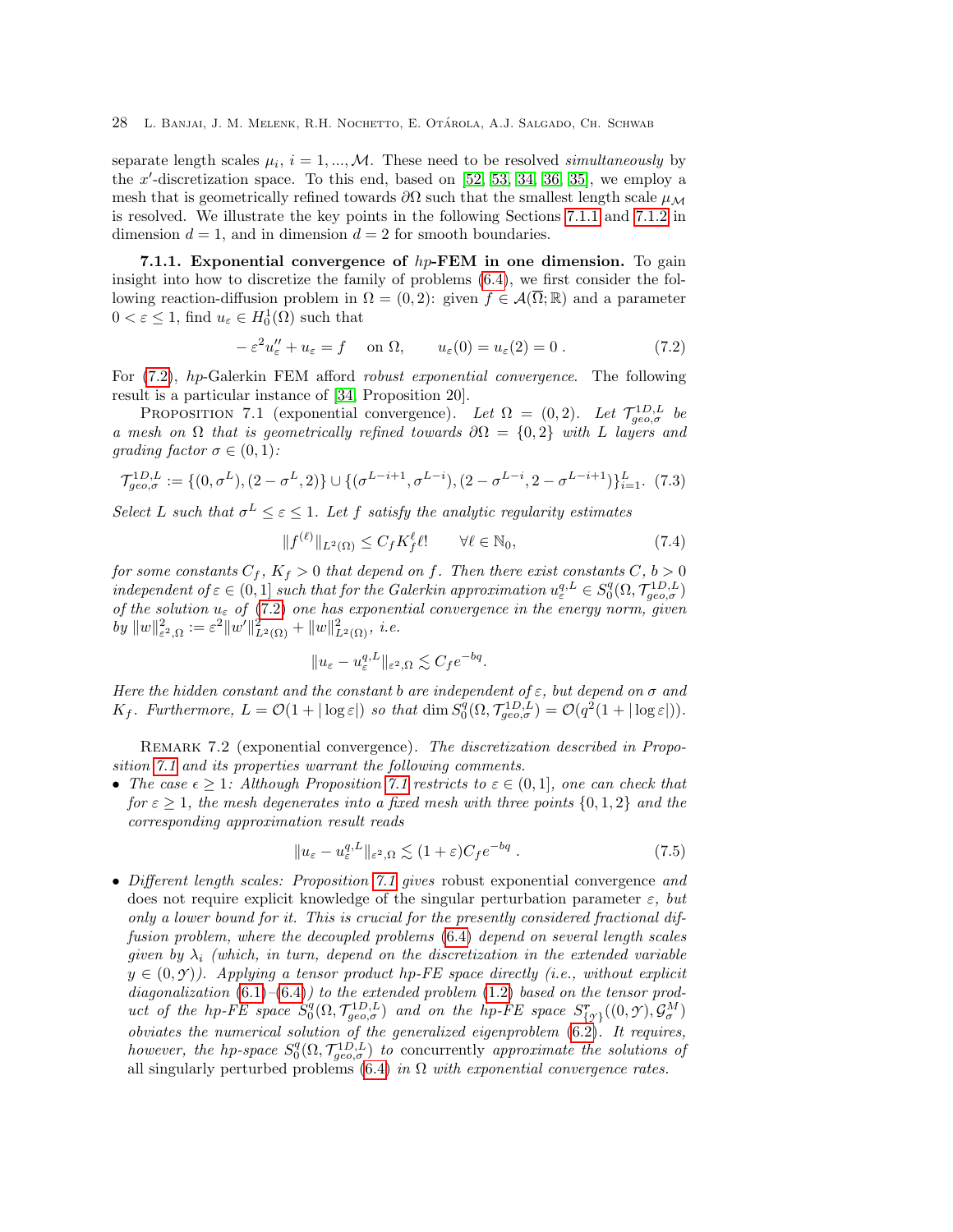• Different meshes: If an eigenbasis  $(v_i)_{i=1}^{\mathcal{M}}$  satisfying [\(6.3\)](#page-24-1) is available, then for each of the decoupled singularly perturbed problems in  $\Omega$ , a geometric boundary layer mesh is not mandatory to achieve robust exponential convergence. A coarser mesh, tailored to the specific length scale  $\mu_i$  in the *i*-th equation of [\(6.4\)](#page-24-2), will then suffice; we refer to [\[52,](#page-43-12) [51\]](#page-43-9) for details.

Lemma [6.3](#page-25-2) asserts that the reaction-diffusion problems [\(6.4\)](#page-24-2) are singularly perturbed with length scale  $\mu_i$  ranging from  $\mathcal{O}(M^{-1} \sigma^M)$  to  $\mathcal{O}(M^2)$ . Proposition [7.1](#page-27-2) implies exponential convergence rates under the analyticity assumption [\(7.1\)](#page-26-1). In the next result, we combine these two observations to obtain an exponentially convergent hp-FEM for the fractional diffusion problem in  $\Omega$ .

THEOREM 7.3 (exponential convergence). Let  $u \in \mathbb{H}^{s}(\Omega)$  and  $\mathscr{U} \in \mathring{H}^{1}(y^{\alpha}, \mathcal{C})$ solve [\(1.1\)](#page-1-0) and [\(1.2\)](#page-1-1), respectively, with  $\Omega = (0, 2)$ ,  $A = I$ ,  $c = 0$  and f satisfying [\(7.1\)](#page-26-1). Given fixed constants  $c_1, c_2 > 0$ , let  $\mathcal{G}_{geo,\sigma}^M$  be a geometric mesh on  $[0, \mathcal{Y}]$  with grading factor  $\sigma \in (0,1)$  and such that  $c_1 M \leq \gamma \leq c_2 M$ . Let **r**, on  $\mathcal{G}_{geo,\sigma}^M$ , be the linear degree vector with slope s. Let  $\mathcal{T}_{geo,\sigma}^{1D,L}$  be a geometric mesh in  $\Omega$  as described in Proposition [7.1](#page-27-2) with an integer L such that

<span id="page-28-2"></span><span id="page-28-1"></span>
$$
\sigma^{2L} \le \mathcal{Y}(\mathfrak{s}M)^{-2}\sigma^M \ . \tag{7.6}
$$

Then, there are constants b,  $\mathfrak{s}_{min} > 0$  independent of M and *Y* such that for  $\mathfrak{s} \geq \mathfrak{s}_{min}$ the Galerkin approximation  $\mathscr{U}_{q,r} \in S_0^q(\Omega, \mathcal{T}_{geo,\sigma}^{1D,L}) \otimes S_{\{\gamma\}}^r((0,\gamma), \mathcal{G}_{geo,\sigma}^M)$  to  $\mathscr U$  satisfies

$$
||u - \operatorname{tr}_{\Omega} \mathscr{U}_{q,r}||_{\mathbb{H}^{s}(\Omega)} \lesssim ||\nabla (\mathscr{U} - \mathscr{U}_{q,r})||_{L^{2}(y^{\alpha}, \mathcal{C})} \lesssim \left(M^{2} e^{-bq} + e^{-bM}\right), \tag{7.7}
$$

where the hidden constant is independent of M and  $\gamma$ . In addition, as  $M \to \infty$ , with L and M related by [\(7.6\)](#page-28-2), we have that, uniformly in  $q \in \mathbb{N}$ , the total number of degrees of freedom behaves like

$$
\mathcal{N}_{\Omega,\mathcal{Y}} := \dim S^q_0(\Omega,\mathcal{T}^{1D,L}_{geo,\sigma}) \otimes S^{\mathbf{r}}_{\{\mathcal{Y}\}}((0,\mathcal{Y}),\mathcal{G}^M_\sigma) = \mathcal{O}(qM^3).
$$

Choosing, in particular,  $q \sim M$  yields a convergence rate bound in terms of the total number of degrees of freedom  $\mathcal{N}_{\Omega,\gamma}$  of the form

$$
||u - \operatorname{tr}_{\Omega} \mathscr{U}_{q,r}||_{\mathbb{H}^{s}(\Omega)} \lesssim ||\nabla (\mathscr{U} - \mathscr{U}_{q,r})||_{L^{2}(y^{\alpha}, \mathcal{C})} \lesssim \exp(-b' \mathcal{N}_{\Omega, \mathcal{Y}}^{1/4})
$$
(7.8)

for some  $b' > 0$  independent of  $\mathcal{N}_{\Omega, \mathcal{Y}}$ .

*Proof.* Let  $\mathcal{U}_M$  solve [\(6.1\)](#page-23-3). We proceed in two steps.

Bounds on the semidiscretization error  $\mathcal{U}-\mathcal{U}_M$ : By the assumption of analyticity of f, there exist constants  $C_f$ ,  $K_f$  such that [\(7.4\)](#page-27-3) holds. We thus have that  $f \in$  $\mathbb{H}^{1/2-\delta}(\Omega)$  for any  $\delta > 0$ . Consequently, an application of Lemma [6.2.](#page-25-0) reveals that for a sufficiently large slope  $\mathfrak s$  of the linear degree vector  $\mathfrak r$  (depending on the constants  $K_f$  in the analytic regularity bound [\(7.4\)](#page-27-3) of the data f) there exists  $b > 0$  such that

<span id="page-28-0"></span>
$$
\|\nabla (\mathscr{U} - \mathscr{U}_M)\|_{L^2(y^\alpha, \mathcal{C})} \lesssim e^{-bM}.
$$

Bounds on the errors  $||U_i - \Pi_i U_i||_{\mu_i,\Omega}$ : We first notice that Lemma [6.3](#page-25-2) immediately yields  $\mathfrak{s}^{-2}M^{-1}\sigma^M \lesssim \mu_i$ . This, in view of the assumption [\(7.6\)](#page-28-2), implies that  $\sigma^{2L} \leq \mu_i$ . Consequently, given that f is analytic on  $\overline{\Omega}$ , we apply Proposition [7.1](#page-27-2) (more precisely, the refinement [\(7.5\)](#page-27-4) to obtain that

<span id="page-28-3"></span>
$$
||U_i - \Pi_i U_i||_{\mu_i, \Omega} \lesssim \gamma e^{-bq} \lesssim Me^{-bq},\tag{7.9}
$$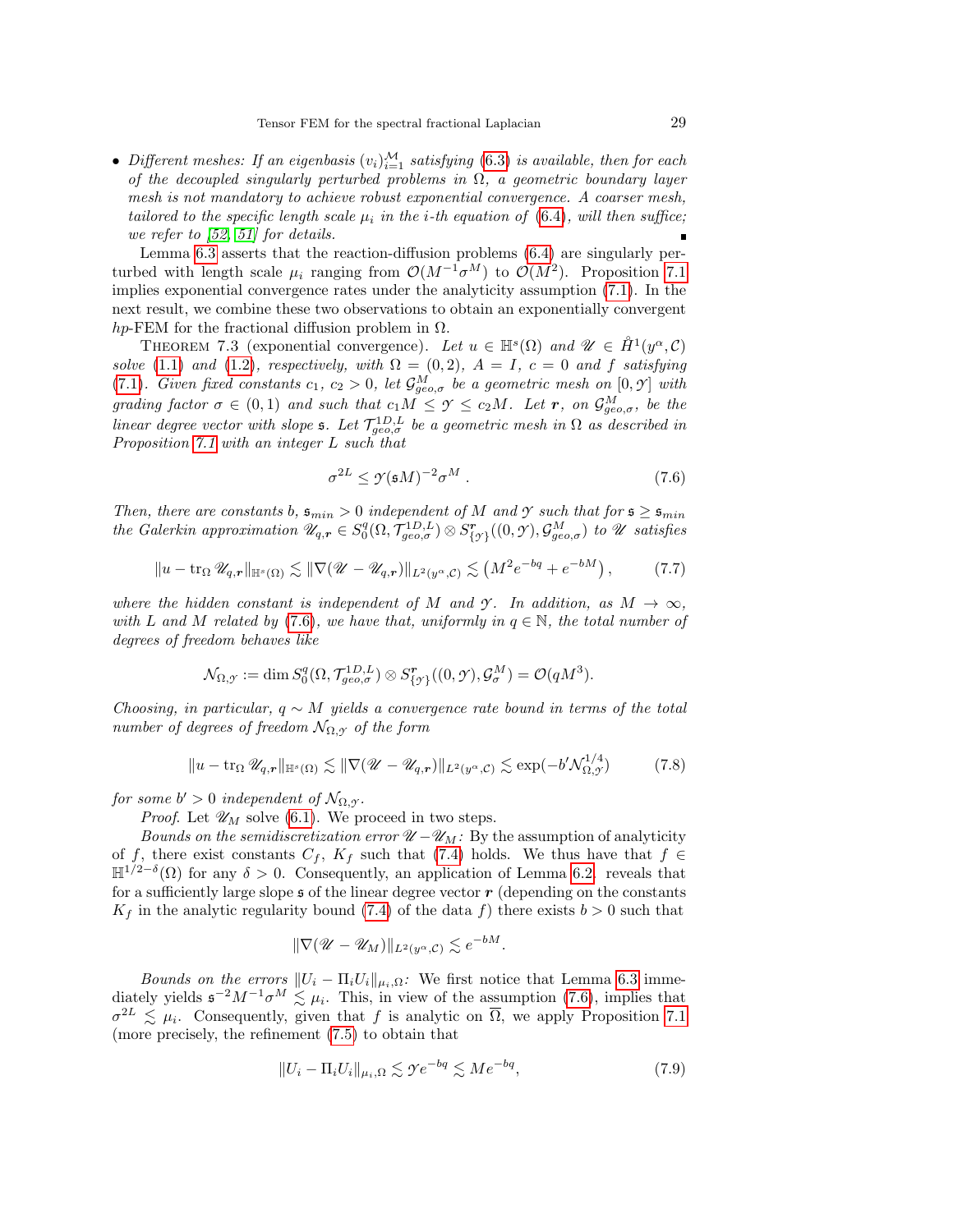30 L. Banjai, J. M. Melenk, R.H. Nochetto, E. Otarola, A.J. Salgado, Ch. Schwab ´



<span id="page-29-2"></span>Fig. 7.1. Anisotropic geometric mesh (see Definition [7.6\)](#page-29-1). Left: geometric refinement of the reference patch. Right: Example of mesh with  $N = 5$  and  $n = 4$ . Solid lines indicate patches, dashed lines represent mesh lines introduced by refinement of reference patches.

where we have also used that  $\mu_i \lesssim M^2 \lesssim \gamma^2$ , which follows, again, from Lemma [6.3](#page-25-2) and the condition  $c_1M \leq \gamma \leq c_2M$ . We recall that  $\|\cdot\|_{\mu_i,\Omega}$  is defined as in [\(6.5\)](#page-24-6). Finally, combining [\(7.9\)](#page-28-3) with [\(6.8\)](#page-24-5) and recalling that  $\mathcal{M} \leq M^2$  give

$$
\|\mathscr{U}_M-\mathscr{U}_{h,M}\|_{L^2(y^\alpha,\mathcal{C})}^2 \lesssim \mathcal{M} M^2 e^{-2bq} \lesssim M^4 e^{-bq}.
$$

This concludes the proof.  $\square$ 

REMARK 7.4 (other operators). Theorem [7.3](#page-28-1) also holds for  $0 < c \in \mathbb{R}$  by arguing as in the proof of Theorem [7.7](#page-30-0) ahead.

REMARK 7.5 (mesh gradings  $\Omega$ ). The condition [\(7.6\)](#page-28-2) is a sufficient condition ensuring that the smallest boundary layer length scale (characterized by  $\min_i \mu_i$ ) that arises from the diagonalization is resolved by the mesh  $\mathcal{T}_{geo,\sigma}^{1D,L}$ . More generally, if the geometric mesh of [\(7.3\)](#page-27-5) were based on the mesh grading factor  $\sigma_{x'} \in (0, 1)$  (distinct from the factor  $\sigma$  in the mesh in the extended variable y), then condition [\(7.6\)](#page-28-2) could be replaced with  $\sigma_{x'}^{2L} \lesssim \gamma(\mathfrak{s} M)^{-2} \sigma^{M}$  for some constant independent of L, M,  $\gamma$ .

<span id="page-29-0"></span>7.1.2. Exponential convergence of  $hp$ -FEM in two dimensions. Let us now discuss the extension of the ideas of Section [7.1.1](#page-27-0) to the two dimensional case. As it is structurally similar to the univariate case, we proceed briefly. For domains  $\Omega \subset \mathbb{R}^d$ ,  $d > 1$ , with *smooth* boundary, the boundary layers presented in the solutions  $U_i$  of the singularly perturbed problems [\(6.4\)](#page-24-2) can be resolved by meshes that are anisotropically refined towards the boundary  $\partial\Omega$ . A two dimensional analogue of the meshes  $\mathcal{T}_{geo,L}^{1D}$  of Proposition [7.1](#page-27-2) is presented in [\[36,](#page-42-22) Section 3.4.3] and illustrated in Figure [7.1](#page-29-2) (right). These *anisotropic geometric meshes*  $\mathcal{T}_{geo,\sigma}^{2D,L}$  are created as pushforwards of anistropically refined geometric meshes on references patches as detailed in the following definition, where we follow the notation employed in [\[36,](#page-42-22) Section 3.4.3].

<span id="page-29-1"></span>DEFINITION 7.6 (anisotropic geometric meshes  $\mathcal{T}_{geo,\sigma}^{2D,L}$ ). Denote by  $S = [0,1]^2$  the reference element. Let  $\Omega_i$ ,  $i = 1, ..., N$ , be a fixed mesh on  $\Omega \subset \mathbb{R}^2$  consisting of curvilinear quadrilaterals with bijective element maps  $M_i : S \to \Omega_i$  satisfying the "usual" conditions for  $H^1$ -conforming triangulations (see [\[36,](#page-42-22) (M1)–(M3) in Section 3.1] for the precise definition). The elements  $\Omega_i$  are called patches and the associated maps  $M_i$  patch maps. Let  $\Omega_i$ ,  $i = 1, \ldots, n \leq N$ , be such that the left edge  $e := \{0\} \times (0, 1)$ of S is mapped to  $\partial\Omega$ , i.e.,  $M_i(e_1) \subset \partial\Omega$ , and that  $M_i(\partial S \setminus e) \cap \partial\Omega = \emptyset$ . Assume that the remaining elements  $\Omega_i$ ,  $i = n+1, \ldots, N$  satisfy  $\overline{\Omega}_i \cap \partial \Omega = \emptyset$ .

Subdivide the reference element S into  $L+1$  rectangles  $S^{\ell}, \ell = 0, \ldots, L$ , as follows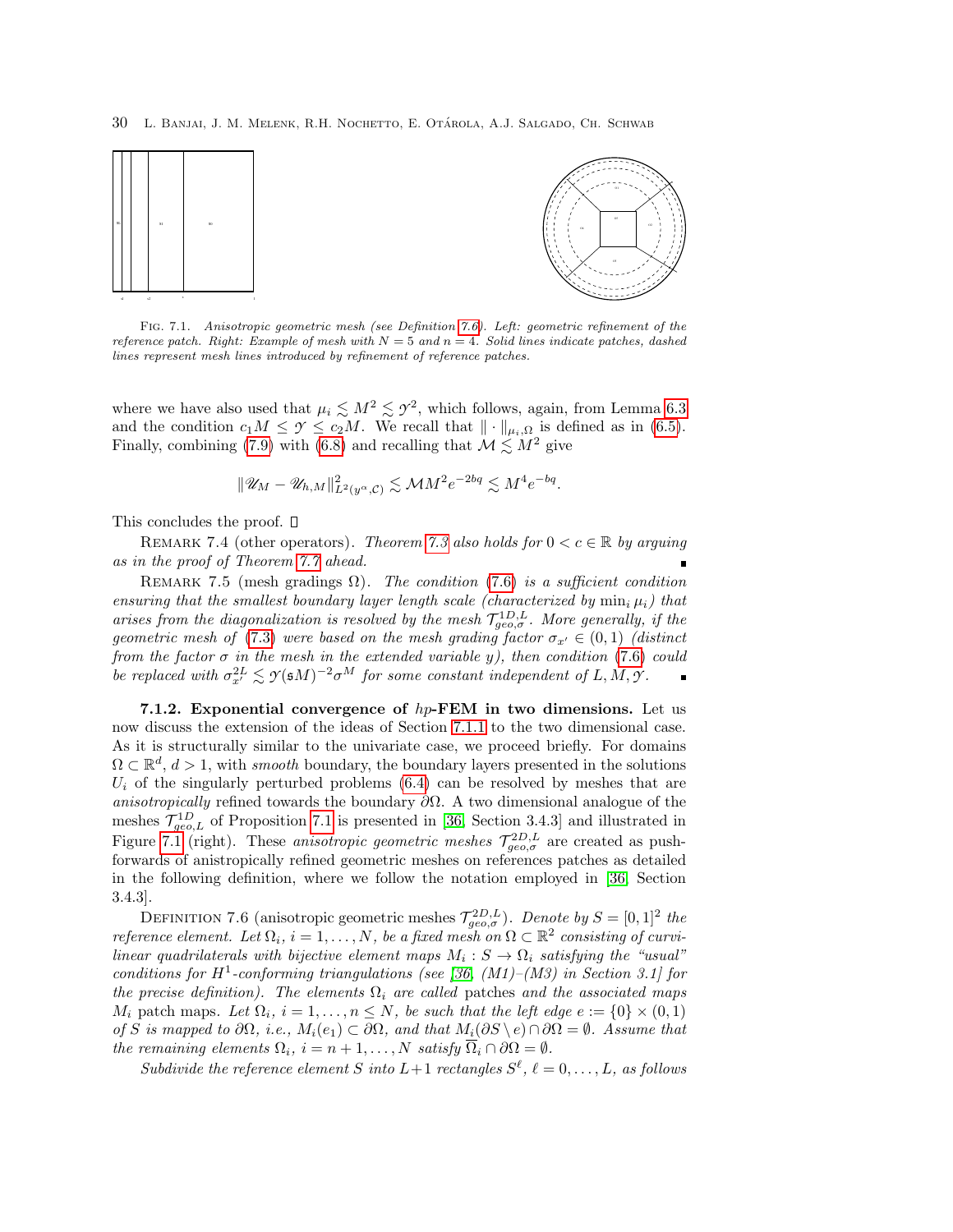for chosen grading factor  $\sigma \in (0,1)$ :

$$
S^{0} = (0, \sigma^{L}) \times (0, 1), \qquad S^{\ell} = (\sigma^{L+1-\ell}, \sigma^{L-\ell}) \times (0, 1), \qquad \ell = 1, ..., L. \tag{7.10}
$$

Define elements  $\Omega_i^{\ell}$ ,  $i = 1, ..., n$ ,  $\ell = 0, ..., L$ , and the corresponding element maps  $M_i^{\ell}: S \to \Omega_i^{\ell}$  by

$$
\Omega_i^0 := M_i(S^0), \qquad M_i^0(\xi, \eta) := M_i(\xi \sigma^L, \eta), \n\Omega_i^{\ell} := M_i(S^{\ell}), \qquad M_i^{\ell}(\xi, \eta) := M_i(\sigma^{L+1-\ell} + \xi \sigma^{L-\ell}, \eta), \qquad \ell = 1, ..., L.
$$

The mesh  $\mathcal{T}_{geo,\sigma}^{2D,L}$  given by the elements  $\{\Omega_i^{\ell}: i=1,\ldots,n, \ell=0,\ldots,L\} \cup \{\Omega_j : j=1,\ldots,m\}$  $n+1, \ldots, N$  with corresponding element maps introduced above is a triangulation of  $\Omega$ that satisfies the "usual" conditions of  $H^1$ -conforming triangulations, i.e., conditions [\[36,](#page-42-22)  $(M1)$ – $(M3)$  in Section 3.1]. For  $\mathcal{T}_{geo,\sigma}^{2D,L}$  the FE-space is given by the standard  $H_0^1(\Omega)$ -conforming space of mapped polynomials of degree q:

$$
S_0^q(\mathcal{T}_{geo,\sigma}^{2D,L}) := \{ u \in H_0^1(\Omega) : u|_K \circ F_K \in \mathbb{Q}_q(S) \quad \forall K \in \mathcal{T}_{geo,\sigma}^{2D,L} \},\tag{7.11}
$$

where  $F_K : S \to K$  is the element map of  $K \in \mathcal{T}_{geo,\sigma}^{2D,L}$  and  $\mathbb{Q}_q(S)$  is the space of polynomials of degree q in each variable on S.

For such anisotropically refined meshes, we have the following exponential convergence result.

<span id="page-30-0"></span>THEOREM 7.7 (exponential convergence). Let  $u \in \mathbb{H}^{s}(\Omega)$  and  $\mathscr{U} \in \mathring{H}^{1}(y^{\alpha}, \mathcal{C})$ solve [\(1.1\)](#page-1-0) and [\(1.2\)](#page-1-1), respectively, with  $\Omega \subset \mathbb{R}^2$  having an analytic boundary,  $A =$ I,  $0 \leq c \in \mathbb{R}$ , and f satisfying the regularity requirement [\(7.1\) \(7.1\)](#page-26-1). Given fixed constants  $c_1, c_2 > 0$ , let  $\mathcal{G}_{geo,\sigma}^M$  be a geometric mesh on  $[0, \mathcal{Y}]$  with grading factor  $\sigma \in (0,1)$  and such that  $c_1M \leq \gamma \leq c_2M$ . Let r, on  $\mathcal{G}^M_{geo,\sigma}$ , be the linear degree vector with slope 5. Assume that L is chosen such that [\(7.6\)](#page-28-2) holds. Let  $\mathcal{T}_{geo,\sigma}^{2D,L}$  be an anisotropic geometric mesh with L layers as described in Definition [7.6](#page-29-1) where, additionally, the patch maps  $M_i$ ,  $i = 1, ..., N$  are assumed to be analytic. Then, there are constants C, b,  $\mathfrak{s}_{min} > 0$  independent of M and *Y* such that for  $\mathfrak{s} \geq \mathfrak{s}_{min}$ the Galerkin approximation  $\mathscr{U}_{q,r} \in S_0^q(\Omega, \mathcal{T}_{geo,\sigma}^{2D,L}) \otimes S_{\{\gamma\}}^r((0,\mathcal{Y}), \mathcal{G}_{geo,\sigma}^M)$  to  $\mathscr U$  satisfies

$$
||u - \operatorname{tr}_{\Omega} \mathscr{U}_{q,r}||_{\mathbb{H}^{s}(\Omega)} \lesssim ||\nabla (\mathscr{U} - \mathscr{U}_{q,r})||_{L^{2}(y^{\alpha}, \mathcal{C})} \leq C \left(M^{2} e^{-bq} + e^{-bM}\right). \tag{7.12}
$$

Furthermore, as  $M \to \infty$ , with L related to M by [\(7.6\)](#page-28-2), we have that, uniformly in  $q \in \mathbb{N}$ , the total number of degrees of freedom behaves like

<span id="page-30-3"></span>
$$
\mathcal{N}_{\Omega,\mathcal{Y}} := \dim S_0^q(\Omega, \mathcal{T}_{geo,\sigma}^{2D,L}) \otimes S_{\{\mathcal{Y}\}}^r((0,\mathcal{Y}), \mathcal{G}_{\sigma}^M) = \mathcal{O}(q^2M^3).
$$

Choosing, in particular,  $q \sim M$  yields a convergence rate bound in terms of the total number of degrees of freedom  $\mathcal{N}_{\Omega,\gamma}$  of the form

$$
||u - \operatorname{tr}_{\Omega} \mathscr{U}_{q,r}||_{\mathbb{H}^{s}(\Omega)} \lesssim ||\nabla (\mathscr{U} - \mathscr{U}_{q,r})||_{L^{2}(y^{\alpha}, \mathcal{C})} \lesssim \exp(-b'\mathcal{N}_{\Omega, \mathcal{Y}}^{1/5})
$$
(7.13)

for some  $b' > 0$  independent of  $\mathcal{N}_{\Omega, \mathcal{Y}}$ .

*Proof.* The proof parallels that of Theorem [7.3.](#page-28-1) We start with the case  $c = 0$ . By the arguments in [\[36,](#page-42-22) Section 3.4.3] the meshes  $\mathcal{T}_{geo,\sigma}^{2D,L}$  allow for estimates of the form

<span id="page-30-2"></span><span id="page-30-1"></span>
$$
\inf_{v \in S_0^q(\Omega, \mathcal{T}_{geo,\sigma}^{2D,L})} \|U_i - v\|_{\mu_i, \Omega} \lesssim e^{-bq}
$$
\n(7.14)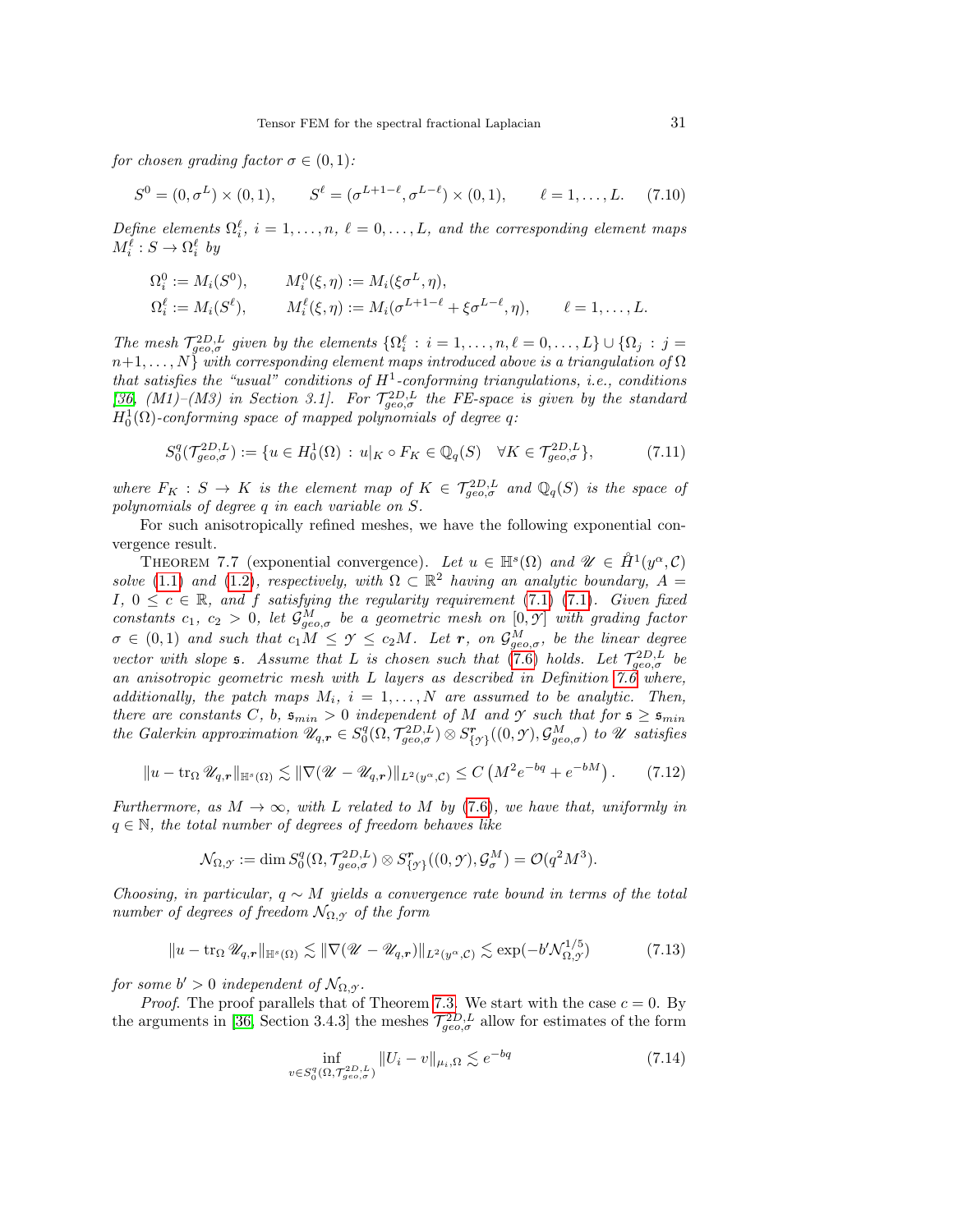for the solutions  $U_i$  of [\(6.4\)](#page-24-2), provided L and  $\mu_i$  satisfy  $\sigma^{2L} \lesssim \mu_i$ , which is ensured by assumption [\(7.6\)](#page-28-2). Here, the implied constant and  $b > 0$  depend on f,  $\partial\Omega$ , and the analyticity of the patch maps  $M_i$ ,  $i = 1, ..., N$ . The estimates [\(7.14\)](#page-30-2) then allow us to conclude the proof for  $c = 0$  as in Theorem [7.3.](#page-28-1)

For  $c \neq 0$ , we observe that the singularly perturbed problems [\(6.4\)](#page-24-2) in  $\Omega$  take the form

$$
-\mu_i \Delta U_i + (1 + c\mu_i)U_i = f \quad \text{on } \Omega, \qquad U_i|_{\partial\Omega} = 0.
$$

This can be transformed to the case  $c = 0$  by rewriting it in terms of  $\tilde{\mu}_i := \mu_i/(1 + c\mu_i)$ as

$$
-\widetilde{\mu}_i \Delta U_i + U_i = \widetilde{f} := \frac{1}{1 + c\mu_i} f \quad \text{on } \Omega, \qquad U_i|_{\partial\Omega} = 0.
$$

The approximation result [\(7.14\)](#page-30-2) holds again (with  $\mu_i$  replaced with  $\tilde{\mu}_i$  there).  $\Box$ 

<span id="page-31-0"></span>REMARK 7.8 (limitations and extensions). The result of Theorem [7.7](#page-30-0) warrants the following remarks:

- (i) Theorem [7.7](#page-30-0) is restricted to  $A = I$  and to the coefficient c being constant, as it relies on [\[36\]](#page-42-22), which in turn builds on the regularity theory developed in [\[37\]](#page-42-24). The results of  $\lceil 36 \rceil$  can be generalized to A and c that satisfy [\(7.1\)](#page-26-1) using the results from [\[35\]](#page-42-23). In turn, Theorem [7.7](#page-30-0) could be generalized to this setting as well.
- (ii) Theorem [7.7](#page-30-0) can be expected to generalize to  $\Omega \subset \mathbb{R}^d$  with  $d > 2$  if  $\partial \Omega$  is analytic. The underlying reason for this is that the boundary layers are structurally a one dimensional phenomenon, which can be resolved with anisotropic refinement towards  $\partial\Omega$ . The approximation result [\(7.12\)](#page-30-3) can therefore be expected to hold, however, the complexity is then  $\mathcal{N}_{\Omega,\mathcal{I}} = \mathcal{O}(qM^{d+2})$ , resulting in an exponential convergence bound of  $\exp(-b' \mathcal{N}_{\Omega, \gamma}^{1/(d+3)})$  $\Omega, \mathcal{Y}^{(a+3)}$ ).
- (iii) Theorem [7.7](#page-30-0) does generalize to so-called "bounded, curvilinear polygonal domains"  $\Omega \subset \mathbb{R}^2$ . The analogue of Proposition [7.1,](#page-27-2) i.e., a rigorous convergence analysis of hp-FEM in  $\Omega$  for the single-scale reaction diffusion problem with the appropriate mesh refinement towards the corners of  $\Omega$  is available in [\[35\]](#page-42-23).

<span id="page-31-1"></span>8. Numerical experiments. We consider  $A = I$  and  $c = 0$ , i.e.,  $\mathcal{L}^s = (-\Delta)^s$ . Most of the numerical experiments will be performed on the so-called L-shaped polygonal domain  $\Omega \subset \mathbb{R}^2$  determined by the vertices

$$
\mathbf{c} \in \{ (0,0), (1,0), (1,1), (-1,1), (-1,-1), (0,-1) \}.
$$

For validation purposes again, we consider the following smooth exact solution with the corresponding right-hand side (recall  $x' = (x_1, x_2) \in \Omega$ )

<span id="page-31-2"></span>
$$
u(x_1, x_2) = \sin \pi x_1 \sin \pi x_2, \quad f(x_1, x_2) = (2\pi^2)^s \sin \pi x_1 \sin \pi x_2.
$$
 (8.1)

To investigate the effect of mesh refinement in  $\Omega$ , we also consider

$$
f(x_1, x_2) \equiv 1. \tag{8.2}
$$

Notice that, in this case,  $f \in \mathcal{A}(\overline{\Omega}, \mathbb{R})$ , but  $f \in \mathbb{H}^{1-s}(\Omega)$  only for  $s > 1/2$  due to boundary incompatibility. The exact solution is not known, so that the error will be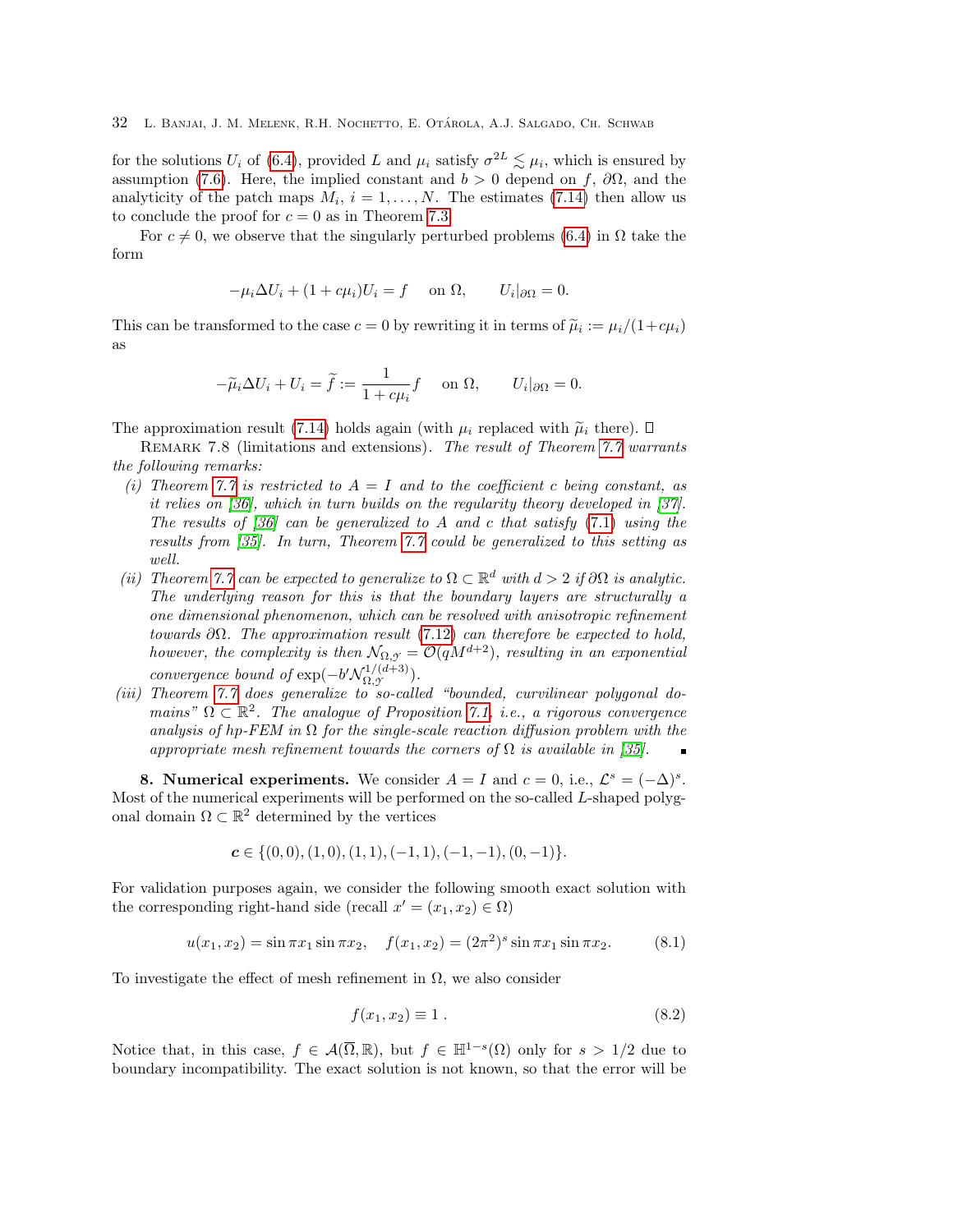estimated numerically, with reference to an accurate numerical solution. The error measure will always be the energy norm

$$
||u - \operatorname{tr}_{\Omega} \mathscr{U}_{h,M}||_{\mathbb{H}^{s}(\Omega)}^{2} \lesssim ||\nabla (\mathscr{U} - \mathscr{U}_{h,M})||_{L^{2}(y^{\alpha},\mathcal{C})}^{2} = d_{s} \int_{\Omega} f(u - \operatorname{tr}_{\Omega} \mathscr{U}_{h,M}),
$$

where  $\mathscr{U}_{h,M}$  denotes the discrete solution in  $\mathcal{C}_{\gamma}$ .

Finally, a one-dimensional example  $\Omega = (0,1)$  will be described to illustrate hp-FEM in  $\Omega \times (0, \gamma)$ .

<span id="page-32-0"></span>REMARK 8.1 (implementation). Let us provide some algorithmic details of the methods used in practical computations. For the chosen discrete spaces the mass and stiffness matrices in  $\Omega$  and  $(0, \gamma)$  are computed. We then numerically solve the generalized eigenvalue problem  $(6.3)$ , thereby arriving at M decoupled linear systems: Find  $U_i \in S_0^q(\Omega, \mathcal{T})$  such that

$$
a_{\mu_i,\Omega}(U_i, V) = d_s v^i(0) \int_{\Omega} fV \, \mathrm{d}x' \qquad \forall V \in S_0^q(\Omega, \mathcal{T}),\tag{8.3}
$$

where  $a_{\mu_i,\Omega}$  is defined in [\(6.4\)](#page-24-2). Following [\(6.7\)](#page-24-4), the solution is then obtained by

$$
\mathscr{U}_{h,M}(x',y) = \sum_{i=1}^{\mathcal{M}} v^i(y) U_i(x').
$$

The implementation was done in Matlab R2017a, with the generalized eigenvalue problem solved with eig and the decoupled linear systems by a direct solver, i.e., Matlab's "backslash" operator.

**8.1.** P<sub>1</sub>-FEM in  $\Omega$  with radical meshes in  $(0, \gamma)$ . In the following examples we make use of the family of graded meshes  $\mathcal{G}^k_{gr,\eta}$  as described in Section [5.4.2](#page-15-0) with particular choices  $\eta = 2/s$ ,  $k = h/2$ , and  $\gamma = |\log h|$ , where h denotes the mesh width of the mesh in  $\Omega$  to be described next.

8.1.1. Smooth solution. For the first experiment we investigate the smooth solution [\(8.1\)](#page-31-2). We use the  $P_1$ -FEM in  $\Omega$  on a hierarchy of uniformly refined meshes  $\mathcal{T}^{\ell}$ . The results are displayed in Figure [8.1.](#page-29-2) As the theory predicts we see linear convergence in the energy norm with respect to the meshwidth  $h$ .

8.1.2. Mesh refinement at  $(0, 0)$ . In the next experiment we consider the case  $f \equiv 1 \in \mathbb{H}^{1-s}(\Omega)$  for  $s \in (1/2, 1)$ . As above we use the graded mesh  $\mathcal{G}^k_{gr, \eta}$  in  $(0, \mathcal{Y})$ , whereas we now use a hierarchy  $\{\mathcal{T}_{\beta}^{\ell}\}_{\ell \geq 0}$  of bisection–tree meshes in  $\Omega$  that are refined towards the re-entrant corner at  $(0,0)$  as constructed in [\[26\]](#page-42-17). In Figure [8.2](#page-33-0) we see linear convergence with respect to the mesh width as predicted by Theorem [5.9](#page-17-0) and in contrast to the results obtained with uniformly refined meshes.

To the best of the authors' knowledge, the nature of the geometric singularity of the solution at the re-entrant corner of the L-shaped domain for general  $0 < s < 1$  is not known.

8.1.3. Sparse grid  $P_1$ -FEM with mesh refinement at  $(0,0)$ . With the above described discrete spaces we are able to obtain optimal order convergence with respect to the number of degrees of freedom  $\mathcal{N}_{\Omega}$ . Nevertheless, the number of degrees of freedom in the extended problem is of size  $\mathcal{O}(\mathcal{N}_0^{1+1/2})$  $\Omega^{\frac{1+1}{2}}$  log log  $\mathcal{N}_{\Omega}$ ), i.e., it grows superlinearly with respect to  $\mathcal{N}_{\Omega}$ . To reduce the complexity to nearly linear, we use sparse grids as explained in Section [5.4.4;](#page-18-1) see in particular the combination formula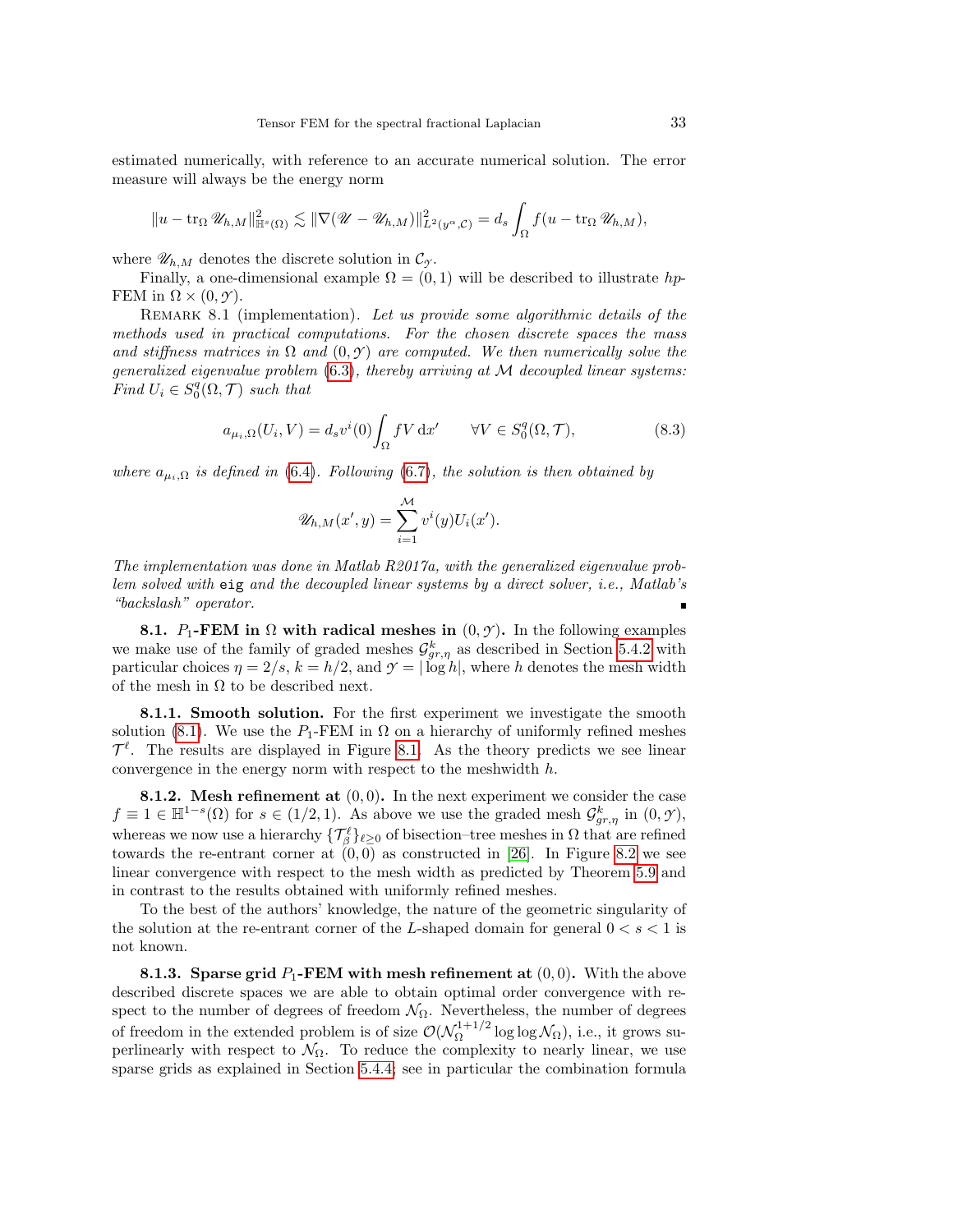

Fig. 8.1. Convergence of the error in the energy norm versus the meshwidth in  $\Omega$  with the (smooth) exact solution given by  $(8.1)$ . A  $P_1$ -FEM on uniformly refined meshes in  $\Omega$  and  $P_1$ -FEM on radical meshes in  $(0, \gamma)$  is used.



<span id="page-33-0"></span>Fig. 8.2. Convergence of the error in the energy norm versus meshwidth in  $\Omega$  with the right-hand side  $f \equiv 1$  and  $s = 3/4$ , leading to a solution with singular behavior near the reentrant corner  $(0, 0)$ . Error graphs are shown for a  $P_1$ -FEM on uniformly refined meshes in  $\Omega$ and on meshes refined towards the corner.



<span id="page-33-1"></span>Fig. 8.3. Convergence of the error in the energy norm versus the number of degrees of freedom of the extended problem with the righthand side  $f \equiv 1$  and  $s = 3/4$ . P<sub>1</sub>-FEM on corner-refined, regular simplicial meshes is used in  $\Omega$ . We compare hp-FEM in  $(0, \gamma)$  with tensor grid and sparse grids, the latter two employing radical meshes in  $(0, \mathcal{Y})$ .



<span id="page-33-2"></span>Fig. 8.4. Convergence of the error in the energy norm versus the meshwidth in  $\Omega$  with the (smooth) exact solution given by [\(8.1\)](#page-31-2) for two different values of s. A  $P_1$ -FEM on uniformly refined meshes in  $\Omega$  and hp-FEM in  $(0, \gamma)$  is used.

described in Remark [5.11.](#page-19-3) The results are shown in Figure [8.3.](#page-33-1) These show that the use of sparse grids dramatically reduces the number of degrees of freedom and is comparable to hp-FEM, which is described next.

**8.2.** P<sub>1</sub>-FEM in  $\Omega$  with h<sub>p</sub>-FEM in  $(0, \gamma)$ . We again start with the smooth solution [\(8.1\)](#page-31-2).  $P_1$ -FEM on uniformly refined meshes is used in  $\Omega$ , whereas in the extended direction y we use hp-discretization on the geometric meshes  $\mathcal{G}^M_{geo,\sigma}$  on  $[0,\mathcal{Y}]$ . We use  $\mathcal{Y} = \frac{1}{3} |\log_2 h|$ ,  $M = |\log_2(h/2)|$ ,  $\sigma = 0.05$ , and linear degree vector r with slope  $\epsilon = 2$ . Linear convergence, as predicted by theory, can be seen in Figure [8.4.](#page-33-2) We also consider the right-hand side  $f \equiv 1$  for  $s = 0.75$ . This time we show convergence versus the number of degrees of freedom  $\mathcal{N}_{\Omega,\mathcal{Y}}$  in the extended problem and compare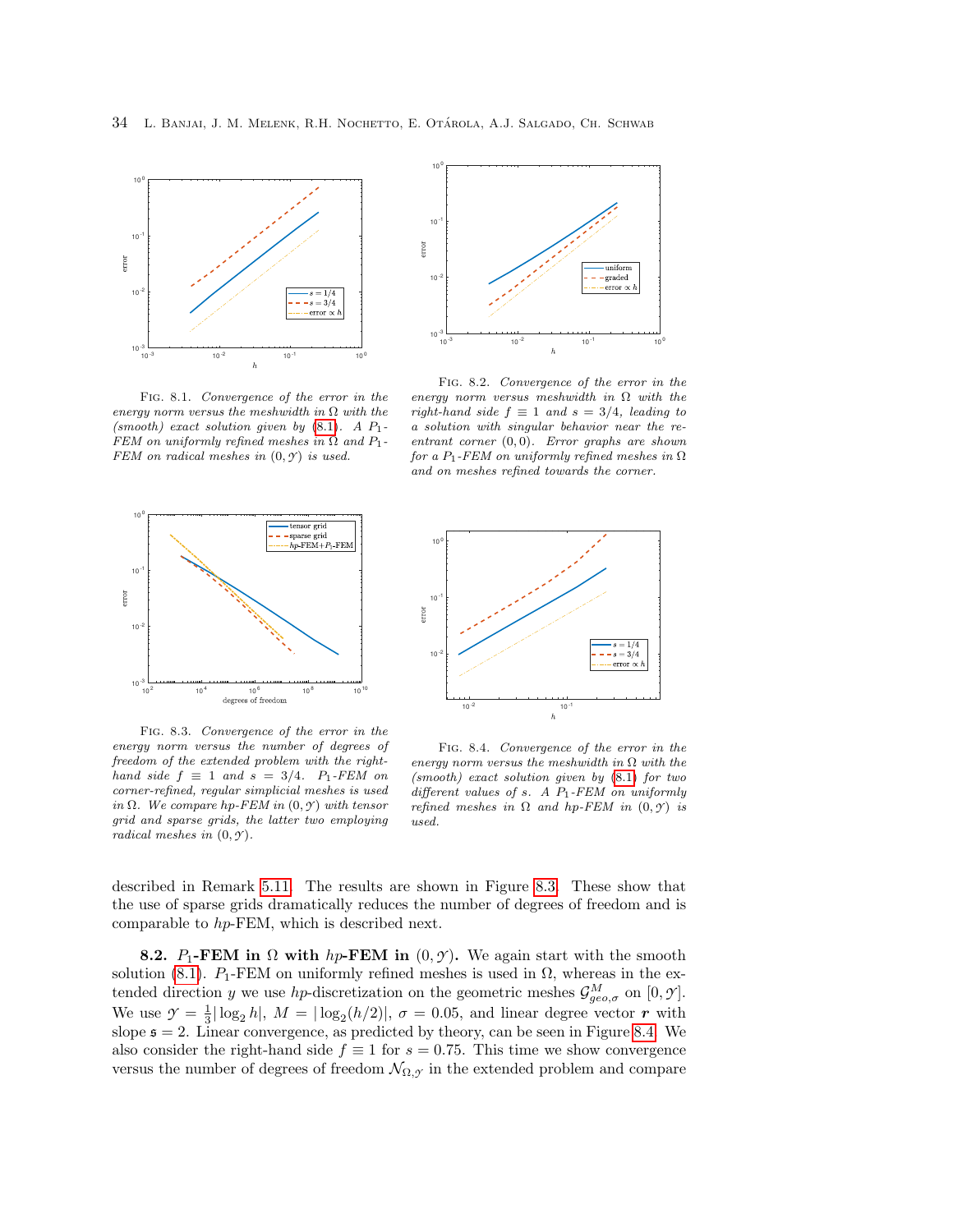



<span id="page-34-0"></span>FIG. 8.5. Solution on  $\Omega = (0,1)$  with algebraic boundary singularity for  $s = 0.25$  and  $f \equiv 1$ .

<span id="page-34-1"></span>Fig. 8.6. Convergence of error in energy norm of the hp-FEM on  $\Omega \times (0, \gamma)$  against polynomial order q for  $s = 0.25$  and  $f \equiv 1$ .

with  $P_1$ -FEM in  $\Omega$  on so-called *radical meshes*. We obtain nearly optimal complexity as predicted by theory, but interestingly in this example slightly worse behavior compared with sparse grids. This is reported in Figure [8.3.](#page-33-1)

**8.3.** hp-FEM in  $(0, 1) \times (0, \gamma)$ . We consider an example in one space dimension where  $\Omega = (0, 1)$ , with smooth, but incompatible right-hand side  $f \equiv 1$ . We comment that, according to the regularity results presented in [\[16\]](#page-42-25), the solution behaves like

<span id="page-34-2"></span>
$$
u(x') \sim \begin{cases} \text{dist}(x', \partial \Omega) + v(x') & \text{for} \quad s > 1/2 \\ \text{dist}(x', \partial \Omega)^{2s} + v(x') & \text{for} \quad 0 < s < 1/2 \end{cases},\tag{8.4}
$$

with v denoting a smoother remainder. Here, the singular support of u is  $\partial\Omega$ , i.e. u exhibits an *algebraic boundary singularity* (distinct from the smooth exponential boundary layers arising in linear, elliptic-elliptic singular perturbations) near the boundary of  $\Omega$ ; see Figure [8.5.](#page-34-0)

Again, as the exact solution is not known, we compare the numerical solution with an accurate solution obtained on a finer grid.

In  $(0, \mathcal{Y})$ , we use the same geometric hp-FEM space  $\mathcal{G}_{geo,\sigma}^M$  as in the previous section. The hp-FEM space  $S_0^q(0,\mathcal{T}_L)$  is as described in Section [7.1,](#page-26-2) where  $q = M$ and  $L = M$ . Exponential convergence with respect to the polynomial degree q as predicted by the theory is shown in Figure [8.6.](#page-34-1)

In Figure [8.7](#page-35-0) we illustrate the behavior of the solution given by [\(8.4\)](#page-34-2). We also investigate numerically the borderline case  $s = 1/2$  in Figure [8.8.](#page-35-1) Even if the domain  $\Omega$  is smooth, u exhibits in general a *boundary singularity* with singular support  $\partial\Omega$ . For  $s = 1/2$  and polygonal  $\Omega$ , this boundary singularity is the trace, at  $y = 0$ , of an *edge singularity* of the solution  $\mathcal U$  of the extended problem [\(1.2\)](#page-1-1) in C whose structure is known; see, for instance,  $|20|$  and the references therein. Here,  $hp$ -FE approximations with geometric boundary layer meshes in  $\Omega$  naturally appear as  $y = 0$ slices of  $d + 1$ -dimensional geometric meshes in  $\mathcal{C}_{\gamma}$  as developed in [\[50\]](#page-43-14).

9. Conclusions and generalizations. In the course of this work, we introduced and analyzed four different types of local FEM discretizations for the numerical approximation of the spectral fractional diffusion problem [\(1.1\)](#page-1-0) in a bounded polygonal domain  $\Omega \subset \mathbb{R}^2$  with straight sides (or a bounded interval  $\Omega \subset \mathbb{R}$ ), subject to homogeneous Dirichlet boundary conditions. Our local FEM schemes are based on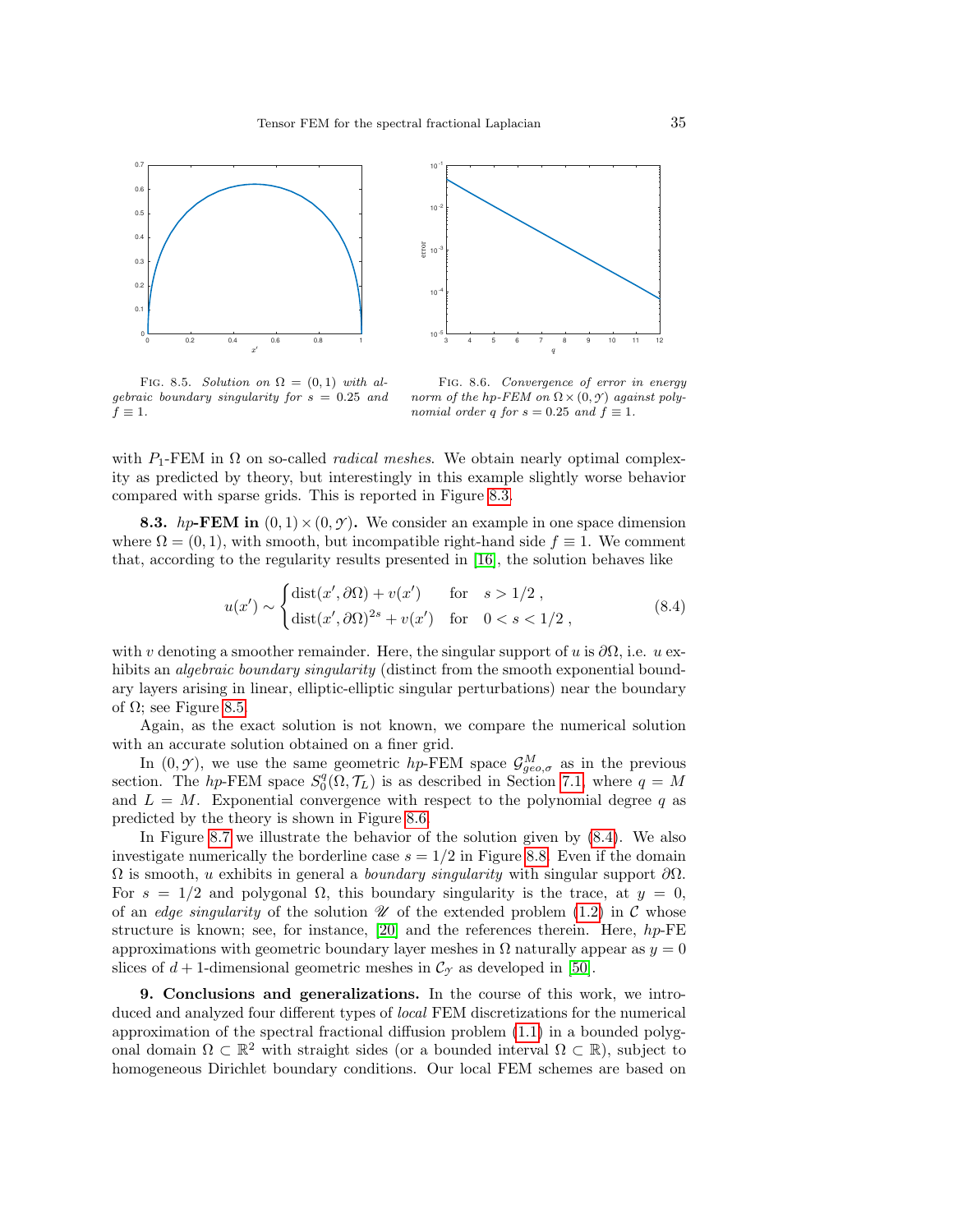



<span id="page-35-0"></span>algebraic boundary singularity [\(8.4\)](#page-34-2) for  $x' \in$  $(0, 1/2)$  and  $s = 1/4$ . Note that the change in the slope (from  $1/2$  to 1) near the boundary is a numerical artifact – as the approximation is improved, the kink moves to the left.



<span id="page-35-1"></span>FIG. 8.8. Boundary behavior for  $s = 1/2$ . Here the numerical solution is compared with  $dist(x',\partial\Omega)|\log dist(x',\partial\Omega)|.$ 

the Caffarelli-Silvestre extension of  $(1.1)$  from  $\Omega$  to  $\mathcal{C}$ . Our main contributions are the following.

• General operators and nonconvex domains. We proposed a tensor product argument for continuous, piecewise linear FEM in both  $(0, \infty)$ , and in  $\Omega$  with proper mesh refinement towards  $y = 0$  and the corners c of  $\Omega$ . Assuming that A and c are as in Proposition [5.3,](#page-13-4) we showed that the approximate solution to problem [\(1.1\)](#page-1-0) exhibits a near optimal asymptotic convergence rate  $\mathcal{O}(h_{\Omega}|\log h_{\Omega}|)$  subject to the optimal regularity  $f \in \mathbb{H}^{1-s}(\Omega)$ . However, if  $\mathcal{N}_{\Omega}$  denotes the number of degrees of freedom in the discretization in  $\Omega$ , then the total number of degrees of freedom grows asymptotically as  $\mathcal{O}(\mathcal{N}_\Omega^{3/2})$  $\Omega^{(3/2)}$  (ignoring logarithmic factors).

This result is analogous to the bounds obtained in [\[41\]](#page-43-1) for convex domains  $\Omega$ , thus generalizing these results to nonconvex, polygonal domains  $\Omega \subset \mathbb{R}^2$ . The error analysis proceeded by a suitable form of quasi-optimality in Lemma [5.1](#page-12-6) and the construction of a tensor product FEM interpolant in the truncated cylinder  $\mathcal{C}_{\gamma}$ . This interpolant was constructed from a nodal, continuous and piecewise linear interpolant  $\pi_{\eta}^{1,\ell}$  with respect to the extended variable  $y \in (0, \mathcal{Y})$  on a radicalgeometric mesh, and from an  $L^2(\Omega)$  projection  $\Pi_{\beta}^{\ell}$  in  $\Omega$  onto the space of continuous, piecewise linears on a suitable sequence  $\{\mathcal{T}_{\beta}^{\ell}\}_{\ell \geq 0}$  of regular nested, bisection-tree, simplicial meshes with refinement towards the corners  $\boldsymbol{c}$  of  $\Omega$ . A novel result from [\[25\]](#page-42-16) implies that  $\Pi_{\beta}^{\ell}$  is also uniformly  $H^{1}(\Omega)$ -stable with respect to the refinement level  $\ell$ . The present construction would likewise work with any other concurrently  $L^2(\Omega)$  and  $H^1(\Omega)$  stable family of quasi-interpolation operators, e.g. those of [\[54\]](#page-43-8).

• Sparse tensor grids. While the regularity requirement  $f \in \mathbb{H}^{1-s}(\Omega)$  is, essentially, minimal for first order convergence in  $\Omega$ , the complexity  $\mathcal{O}(\mathcal{N}_{\Omega}^{3/2})$  $\binom{3}{2}$  due to the extra degrees of freedom in the extended variable results in superlinear work with respect to  $\mathcal{N}_{\Omega}$ . We therefore proposed in Section [5.4.4](#page-18-1) a novel, sparse tensor product FE discretization of the truncated, extended problem. Using novel regularity results for the extended solution in  $C$  in weighted spaces and sparse tensor product constructions of the interpolation operators  $\pi_{\eta}^{1,\ell}$  and  $\Pi_{\beta}^{\ell}$  in  $\Omega$ , we proved that this approach still delivers FEM solutions of [\(1.1\)](#page-1-0) with essentially first order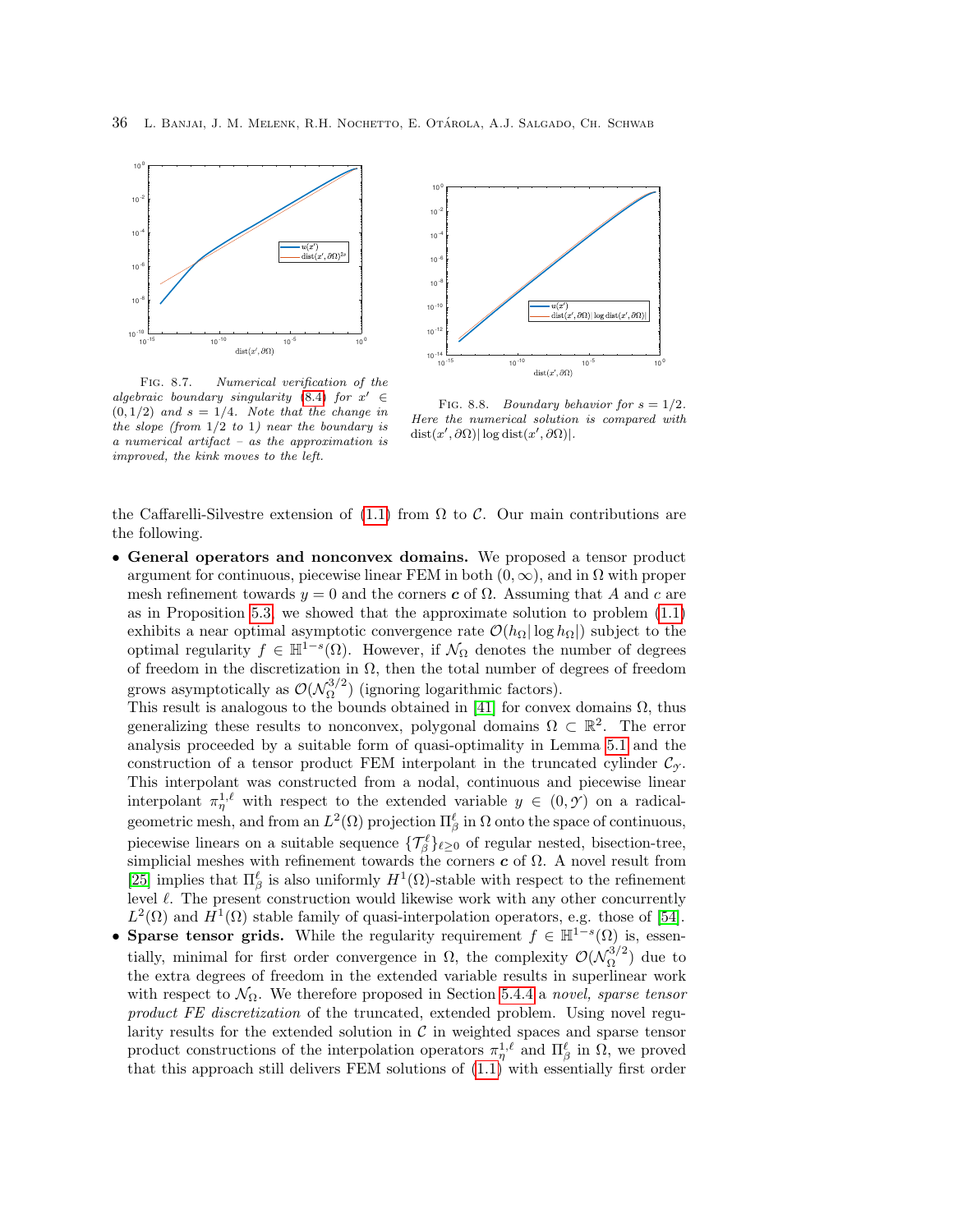convergence rates (i.e., up to logarithmic factors), under the slightly more stringent regularity  $f \in \mathbb{H}^{1-s+\nu}(\Omega)$ ,  $\nu > 0$ , while requiring essentially only  $\mathcal{O}(\mathcal{N}_{\Omega})$  many degrees of freedom.

•  $hp$ -FE approximation in the extended variable. The solution of the extended problem being analytic with respect to the extended variable  $y > 0$  allows for designing  $hp$ -FE approximations with respect to the variable  $y$  on geometric meshes and proving *exponential convergence rates* even under finite regularity of  $A$ ,  $c$  and  $f$ as specified in Proposition [5.3.](#page-13-4) The proof is based on a novel framework of countably normed, weighted Bochner spaces in  $(0, \infty)$  to quantify the analytic regularity with respect to y. We also developed a corresponding family of  $hp$ -interpolation operators that affords exponential convergence rates in the extended variable.

Upon tensorization with the projectors  $\Pi_{\beta}^{\ell}$  onto spaces of continuous, piecewise linear finite elements on simplicial, bisection-tree meshes with corner refinement in  $\Omega$ , we obtained a class of FE schemes that afford essentially optimal, linear convergence rate in  $\Omega$  under the regularity  $f \in \mathbb{H}^{1-s}(\Omega)$ , also for nonconstant coefficients and nonconvex polygonal domains  $\Omega$ , thereby generalizing [\[33\]](#page-42-5). We remark that the convergence rate bounds essentially equal the results of so-called wavelet Galerkin discretizations for the integral fractional Laplacian (see [\[48,](#page-43-15) [47\]](#page-43-16) and the references therein). Wavelet Galerkin methods are based on direct, "nonlocal" Galerkin discretization of integro-differential operators, which entail numerical evaluation of singular integrals and dense stiffness matrices, neither of which occurs in the present local FE approach. However, these methods can also cope with variable exponent  $s(x')$ , which seems to be beyond reach with the present approach; see [\[49,](#page-43-17) [19\]](#page-42-27) and the references therein. We also point out that the boundary compatibility of  $f$ , which is implicit in the assumption  $f \in \mathbb{H}^{1-s}(\Omega)$ , is essential in the arguments in Section [5](#page-11-0) as well as in the results of [\[41,](#page-43-1) [33,](#page-42-5) [11\]](#page-42-6).

- **Diagonalization.** We developed a novel diagonalization approach which allows us to decouple the second order elliptic system in  $\mathcal{C}_{\gamma}$ , resulting from any Galerkin semidiscretization in the extended variable y (either of h-FEM or of hp-FEM type) of the truncated problem, into a finite number of decoupled, singularly perturbed, second order elliptic problems in  $\Omega$ . This approach is instrumental for both the design of  $hp$ -FEMs in  $\Omega$  in Section [7](#page-26-0) as well as the implementation of parallel and inexact solvers in Section [8.](#page-31-1)
- hp-FEMs. Exploiting results on *robust exponential convergence of hp-FEMs* for second order, singularly perturbed problems [\[37,](#page-42-24) [36,](#page-42-22) [34,](#page-42-21) [35\]](#page-42-23), and tensorization with the exponentially convergent  $hp$ -FEM in  $(0, \mathcal{Y})$  resulted in *exponential convergence* for analytic input data A, c, f, and  $\Omega$  for incompatible forcing f (i.e.  $f \in H^{1-s}(\Omega)$ ) but  $f \notin \mathbb{H}^{1-s}(\Omega)$ . The boundary incompatibility of f leads to the formation of a strong boundary singularity for  $0 < s \leq 1/2$  and a weaker one for  $s > 1/2$  with  $\partial\Omega$  analytic, which is a genuine fractional diffusion effect. Our analysis in Section [7.1.2](#page-29-0) revealed that for incompatible data f in space dimension  $d > 1$ , anisotropic, *geometric meshes in*  $\Omega$  capable of resolving boundary layers over a wide range of length scales, are generally indispensable, even if  $\partial\Omega$  is smooth. Section [8](#page-31-1) displays an example.

The following generalizations of the results of the present work suggest themselves.

• Boundary conditions. The present analysis was limited to polygonal domains in two space dimensions and to homogeneous Dirichlet boundary conditions. The extension [\(1.2\)](#page-1-1) is also available for homogeneous Neumann boundary conditions in [\[16,](#page-42-25) Section 7] and for combinations of Dirichlet and Neumann boundary conditions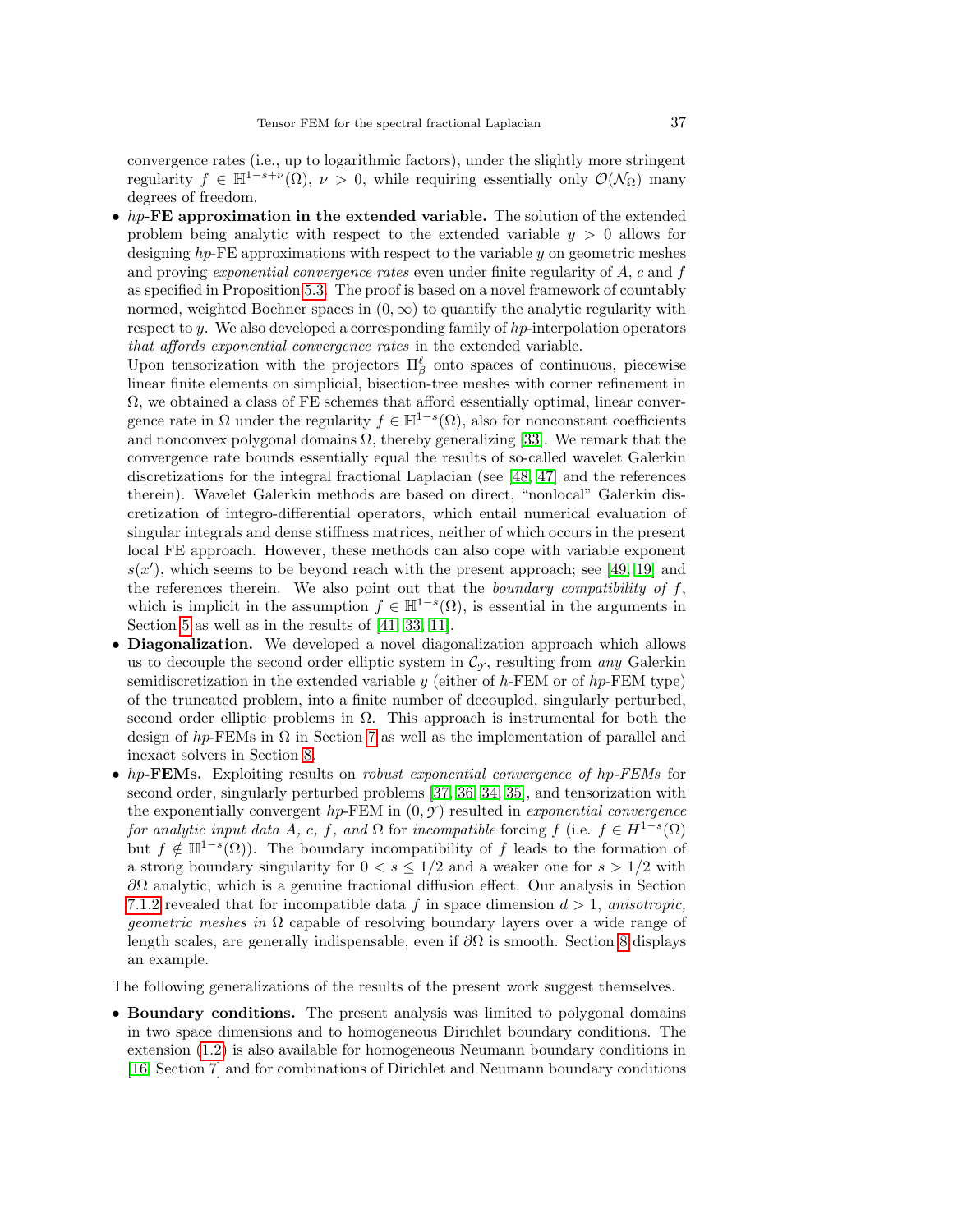on parts of  $\partial\Omega$ . Solutions  $\mathscr U$  of these extensions also admit the representation [\(4.1\)](#page-5-1), so that the analytic regularity results in Section [4](#page-5-3) extend almost verbatim. Likewise, all regularity results in Section [5,](#page-11-0) being based on [\[8\]](#page-41-4), extend verbatim to homogeneous Neumann and Dirichlet-Neumann boundary conditions on polygonal domains.

• Higher dimensions and elements of degree  $q \geq 2$  in  $\Omega$ . Analogous results as in Section [5](#page-11-0) hold for polyhedral domains  $\Omega \subset \mathbb{R}^3$  with plane faces, using corresponding regularity results for the Dirichlet Laplacian in weighted spaces in the polyhedron  $\Omega$ , combined with corresponding FE projections on anisotropically refined FE meshes (with corner and edge-refinements in  $\Omega$ ), as described in [\[4\]](#page-41-8).

Returning to polygons, if we consider piecewise polynomials of degree  $q \geq 2$  on families of simplicial meshes which are sufficiently refined towards the vertices  $c$ of  $\Omega$ , we expect algebraic convergence rates higher than for linear elements pro*vided* the forcing  $f \in \mathbb{H}^{q-s}(\Omega)$ . This implies, in particular, that f should satisfy besides  $f \in H_{loc}^{q-s}(\Omega)$  also certain higher-order boundary compatibility on  $\partial\Omega$ , a consequence of the eigenfunction expansions used in our regularity analysis.

<span id="page-37-1"></span>Appendix A. Proof of Lemma [5.13.](#page-22-2) We will only show  $(5.45)$ ,  $(5.46)$  as the estimates [\(5.47\)](#page-23-5), [\(5.48\)](#page-23-4) are proved using similar arguments; see, for instance, the proof of  $[5,$  Theorem 8. We distinguish between the first element  $I_1$ , the terminal element  $I_M$ , and the remaining ones. We write  $h_i = |I_i|$ . We simplify the exposition by assuming  $X = \mathbb{R}$ . It is convenient to define, for each interval  $I_i$ ,  $i = 2, ..., M$ , the quantity  $C_i$  by

<span id="page-37-3"></span>
$$
C_i^2 := \sum_{\ell=1}^{\infty} (2K_u)^{-\ell} \frac{1}{\ell!^2} \|u^{(\ell)}\|_{L^2(\omega_{\alpha+2\ell-2\beta,\gamma},I_i)}^2.
$$
 (A.1)

We observe that, since  $u \in \mathcal{B}^1_{\beta,\gamma}(C_u, K_u)$ ,

<span id="page-37-2"></span><span id="page-37-0"></span>
$$
\sum_{i=2}^{M} C_i^2 \le 2C_u^2,\tag{A.2}
$$

where, we recall that the space  $\mathcal{B}^1_{\beta,\gamma}(C_u, K_u)$  corresponds to a class of analytic functions and is defined as in [\(5.43\)](#page-22-0). We begin the proof with an auxiliary result about linear interpolation on the reference element.

LEMMA A.1 (linear interpolant). Let X be a Hilbert space,  $\widehat{K} = (0, 1)$ , and let  $\tilde{\pi}_1$  be the linear interpolant in the points 1/2, 1. Let  $\alpha > -1$  and  $\delta \leq 1$ . Then, for  $u \in C((0,1];X)$  and provided the terms on the right-hand side are finite, we have

$$
\int_{\widehat{K}} y^{\alpha} \|u - \widetilde{\pi}_1 u\|_X^2 \, \mathrm{d}y \lesssim \int_{\widehat{K}} y^{\alpha + 2\delta} \|u'\|_X^2 \, \mathrm{d}y,\tag{A.3}
$$

$$
\int_{\widehat{K}} y^{\alpha} \| (u - \widetilde{\pi}_1 u)' \|_X^2 \, \mathrm{d}y \lesssim \int_{\widehat{K}} y^{\alpha + 2\delta} \| u'' \|_X^2 \, \mathrm{d}y,\tag{A.4}
$$

where the hidden constant is independent of u.

*Proof.* For notational simplicity, we will prove the lemma only for the case  $X = \mathbb{R}$ . We begin with the proof of [\(A.3\)](#page-37-0). Since  $(u - \tilde{\pi}_1 u)(1) = 0$  we have, for  $y \in \tilde{K}$ ,

$$
(u - \widetilde{\pi}_1 u)(y) = \int_1^y (u - \widetilde{\pi}_1 u)'(t) dt,
$$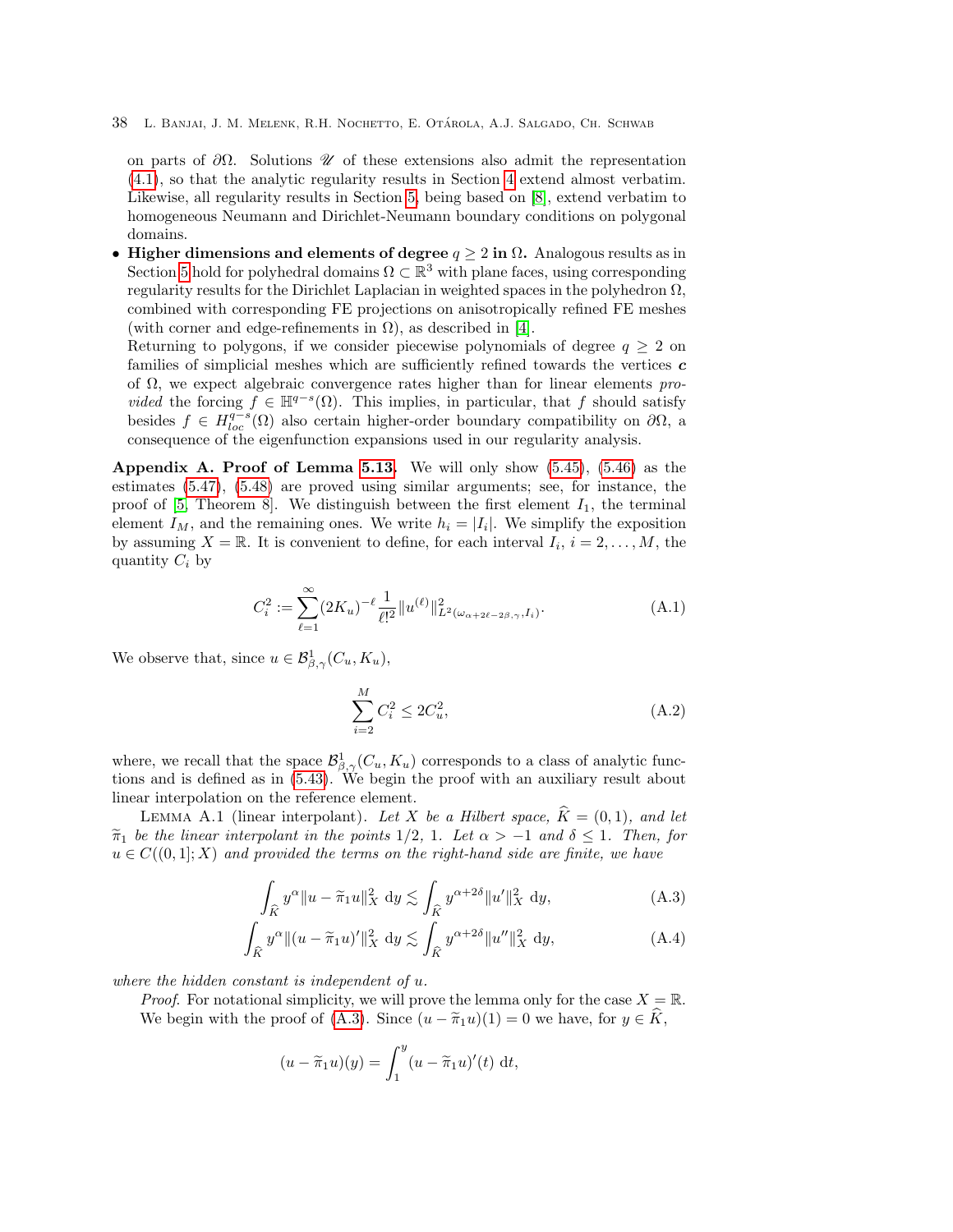so that

$$
\int_0^1 y^{\alpha} |u - \widetilde{\pi}_1 u|^2 \ dy \le 2 \int_0^1 y^{\alpha} \left| \int_y^1 |u'(t)| \ dt \right|^2 \ dy + 2 \int_0^1 y^{\alpha} \left| \int_y^1 |(\widetilde{\pi}_1 u)'(t)| \ dt \right|^2 \ dy.
$$

From Hardy's inequality (e.g., [\[22,](#page-42-28) Chapter 2, Theorem 3.1]) we infer

$$
\int_0^1 y^{\alpha} \left| \int_y^1 |u'(t)| \, \mathrm{d}t \right|^2 \, \mathrm{d}y \le (\alpha + 1)^{-2} \int_0^1 y^{\alpha + 2} |u'(y)|^2 \, \mathrm{d}y.
$$

From  $(\tilde{\pi}_1 u)' = 2 \int_{1/2}^1 u'(t) dt$  we obtain  $|(\tilde{\pi}_1 u)'|^2 \leq C \int_{1/2}^1 t^{\alpha+2\delta} |u'(t)|^2 dt$  and therefore, in view of  $\alpha > -1$ , the estimate

$$
\int_0^1 y^{\alpha} |(\tilde{\pi}_1 u)'|^2 \, \mathrm{d}y \lesssim \int_0^1 y^{\alpha+2} |u'(y)|^2 \, \mathrm{d}y.
$$

This concludes the proof of [\(A.3\)](#page-37-0) for the case  $\delta = 1$ . Since the integration range is  $y \in \widehat{K} = (0, 1)$ , we may replace  $y^{\alpha+2}$  by  $y^{\alpha+2\delta}$ .

Let us now prove [\(A.4\)](#page-37-2). Again, it suffices to consider the limiting case  $\delta = 1$  and use Hardy's inequality. We write

$$
(u - \tilde{\pi}_1 u)'(y) = u'(y) - 2 \int_{1/2}^1 u'(t) dt = 2 \int_{1/2}^1 (u'(y) - u'(t)) dt
$$

$$
= 2 \int_{1/2}^1 \int_t^y u''(\tau) d\tau dt.
$$

Therefore,

$$
\int_0^1 y^{\alpha} |(u - \tilde{\pi}_1 u)'(y)|^2 dy = 4 \int_0^1 y^{\alpha} \left| \int_{1/2}^1 \int_t^y u''(\tau) d\tau dt \right|^2 dy
$$
  
\n
$$
\leq 2 \int_{1/2}^1 \int_0^1 y^{\alpha} \left| \int_t^y |u''(\tau)|^2 d\tau \right|^2 dy dt
$$
  
\n
$$
\lesssim \int_{1/2}^1 \int_0^1 y^{\alpha} \left[ \left| \int_y^1 |u''(\tau)|^2 d\tau \right|^2 + \left| \int_t^1 |u''(\tau)|^2 d\tau \right|^2 \right] dy dt
$$
  
\n
$$
\lesssim \int_0^1 y^{\alpha+2} |u''(y)|^2 dy + \int_{1/2}^1 y^{\alpha+2} |u''(y)|^2 dy,
$$

where, in the last step we applied Hardy's inequality.

The Lemma is thus proved.  $\square$ 

With this auxiliary result at hand we can estimate  $I_1$  as follows: scaling the estimate [\(A.3\)](#page-37-0) gives

<span id="page-38-0"></span>
$$
||u - \pi_y^r u||_{L^2(\omega_{\alpha,0},I_1)} \le Ch_1^{\beta} ||u'||_{L^2(\omega_{\alpha+2-2\beta,0},I_1)}.
$$
 (A.5)

The assumption  $|I_1| = \sigma^M \mathcal{Y} \leq 1$  implies that we may insert the weight  $e^{\gamma y}$  on both sides of [\(A.5\)](#page-38-0).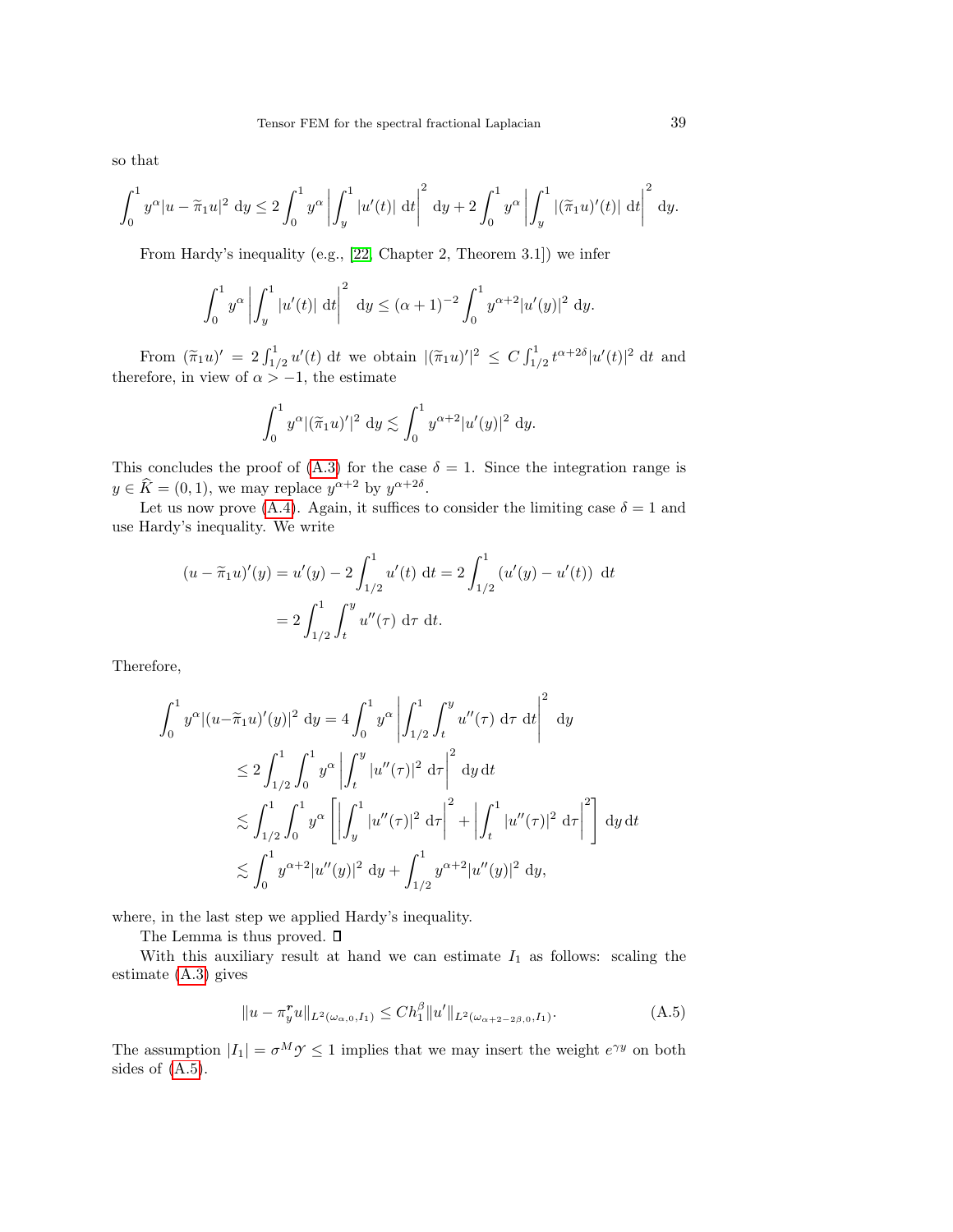We now proceed the estimation over the elements away from the origin, i.e., on  $I_i$ ,  $i = 2, \ldots, M$ . These elements satisfy  $h_i \sigma/(1 - \sigma) = \text{dist}(I_i, 0)$ . For  $I_i = (y_{i-1}, y_i)$ the pull-back  $\widehat{u}_i := u|_{I_i} \circ F_{I_i}$  satisfies

$$
\|\hat{u}_{i}^{(\ell+1)}\|_{L^{2}(-1,1)}^{2} = (h_{i}/2)^{-1+2(\ell+1)}\|u^{(\ell+1)}\|_{L^{2}(I_{i})}^{2}
$$
  
\n
$$
\leq (h_{i}/2)^{-1+2(\ell+1)}e^{-\gamma y_{i-1}}\max_{y\in I_{i}} y^{-\alpha-2(\ell+1)+2\beta}\|u^{(\ell+1)}\|_{L^{2}(\omega_{\alpha+2(\ell+1)-2\beta,\gamma},I_{i})}^{2}
$$
  
\n
$$
\lesssim e^{-\gamma y_{i-1}}h_{i}^{-1+2(\ell+1)}h_{i}^{-\alpha-2(\ell+1)+2\beta}(2(1-\sigma))^{-2(\ell+1)}C_{i}^{2}(2K_{u})^{2(\ell+1)}(\ell+1)!^{2},
$$

where in the last step we have used [\(A.1\)](#page-37-3). The assumption on the operator  $\widehat{\Pi}_r$ , defined on the reference element, then yields the existence of a  $b > 0$  that depends solely on  $K_u$  and  $\sigma$ , for which

$$
\|\widehat{u} - \widehat{\Pi}_{r_i}\widehat{u}\|_{L^2(-1,1)} \lesssim C_i e^{-\gamma y_{i-1}} e^{-br_i} h_i^{-(1+\alpha)/2+\beta}
$$

.

.

Scaling back to  $I_i$  and using again  $h_i \sim \text{dist}(I_i, 0)$  yields

$$
||u - \pi_y^r u||_{L^2(\omega_{\alpha,\gamma}, I_i)}^2 \leq C h_i^{2\beta} C_i^2 e^{-2br_i}
$$

Summation over  $i$  and taking the slope of the linear degree vector sufficiently large (see, for instance, the proof of [\[5,](#page-41-7) Theorem 8] for details) gives

$$
\sum_{i=2}^{M} \|u - \pi_y^r u\|_{L^2(\omega_{\alpha,\gamma},I_i)}^2 \lesssim \gamma^{2\beta} e^{-2b'M}
$$

for suitable  $b' > 0$ . Combining this with  $(A.5)$  gives the desired  $(5.45)$ .

It remains to prove [\(5.46\)](#page-22-3). We begin with a preparatory result.

<span id="page-39-0"></span>LEMMA A.2 (exponential decay). Let X be a Hilbert space and let  $\delta \in \mathbb{R}, \gamma > 0$ ,  $\mathcal{Y}_0 > 0$ . Then the following holds for  $u \in C^1((\mathcal{Y}_0,\infty);X)$  in items [\(i\)](#page-39-1), [\(ii\)](#page-39-2) and for  $u \in C^2((\mathfrak{H}, \infty); X)$  in items [\(iii\)](#page-39-3), [\(iv\)](#page-39-4) with implied constants depending solely on  $\delta$ , γ, and *Y*0:

<span id="page-39-1"></span>(i) If  $\lim_{y\to\infty} u(y) = 0$  and  $||u'||_{L^2(\omega_{\delta,\gamma},(\gamma_0,\infty);X)} < \infty$ , then

<span id="page-39-5"></span>
$$
||u(\mathcal{Y})||_X \lesssim \mathcal{Y}^{-\delta/2} \exp(-\mathcal{Y}\gamma/2)||u'||_{L^2(\omega_{\delta,\gamma},(\mathcal{Y},\infty);X)} \qquad \forall \mathcal{Y} \ge \mathcal{Y}_0.
$$
 (A.6)

- <span id="page-39-2"></span>(*ii*) If  $\sum_{j=0}^{1} ||u^{(j)}||_{L^{2}(\omega_{\delta,\gamma},(\gamma_0,\infty);X)} < \infty$ , then  $\lim_{y\to\infty} u(y) = 0$ .
- <span id="page-39-3"></span>(iii) If  $\lim_{y\to\infty} u^{(j)}(y) = 0$  for  $j = 0, 1$  and  $||u''||_{L^2(\omega_{\delta,\gamma},(\gamma_0,\infty);X)} < \infty$ , then

$$
||u(\mathcal{Y})||_X \lesssim \mathcal{Y}^{-\delta/2} \exp(-\mathcal{Y}\gamma/2)||u''||_{L^2(\omega_{\delta,\gamma},(\mathcal{Y},\infty);X)} \qquad \forall \mathcal{Y} \ge \mathcal{Y}_0.
$$
 (A.7)

<span id="page-39-4"></span>(iv) If  $\sum_{j=0}^{2} ||u^{(j)}||_{L^{2}(\omega_{\delta,\gamma},(\gamma_0,\infty);X)} < \infty$ , then  $\lim_{y\to\infty} u(y) = \lim_{y\to\infty} u'(y) = 0$ .

Proof. We will only prove items [\(i\)](#page-39-1) and [\(ii\)](#page-39-2) as the remaining two are proved by similar arguments.

We begin the proof with the following observation: There is a constant that depends only on  $\delta$ ,  $\mathfrak{I}_0$ , and  $\gamma$  such that

<span id="page-39-6"></span>
$$
\int_{\gamma}^{\infty} y^{-\delta} \exp(-\gamma y) dy \lesssim \gamma^{-\delta} \exp(-\gamma \gamma).
$$
 (A.8)

For  $\delta \geq 0$ , this is immediate. For  $\delta < 0$ , one integrates by parts once to discover that the leading order asymptotics (as  $\gamma \to \infty$ ) of the integral is  $\gamma^{-1} \exp(-\gamma \gamma) \gamma^{-\delta}$ .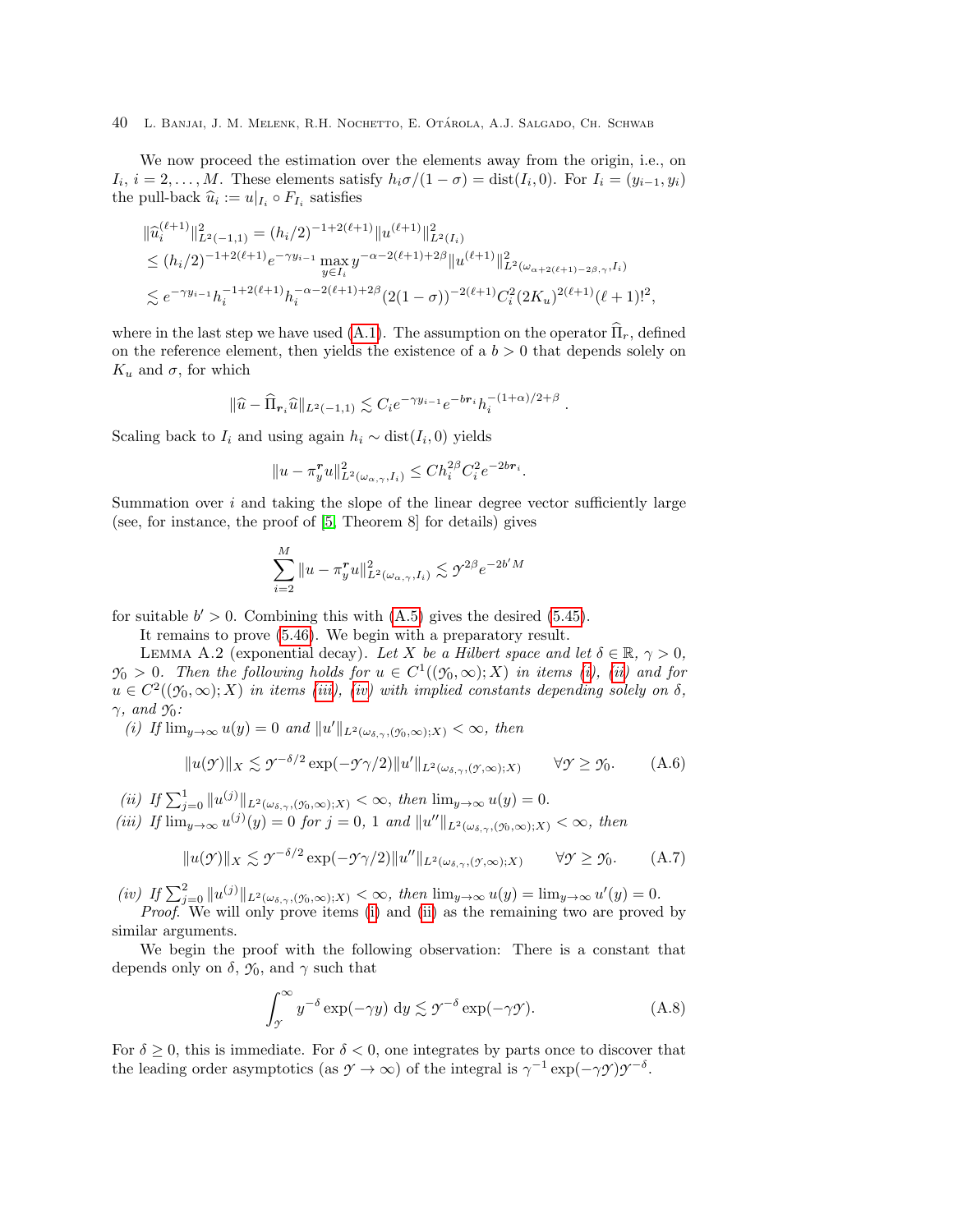We now proceed with the proof of  $(A.6)$ : Since  $\gamma > 0$ , we can write

$$
\| -u(\mathcal{Y})\|_X = \left\| \int_{\mathcal{Y}}^{\infty} u'(y) \, dy \right\|_X \le \sqrt{\int_{\mathcal{Y}}^{\infty} y^{-\delta} \exp(-\gamma y) \, dy} \|u'\|_{L^2(\omega_{\delta,\gamma},(\mathcal{Y},\infty))},
$$

and [\(A.6\)](#page-39-5) follows from [\(A.8\)](#page-39-6). The assertion of item [\(ii\)](#page-39-2) follows by a similar argument, starting from  $u(y) = u(\eta) + \int_{\eta}^{y} u'(t) dt$ , squaring, multiplying by  $\exp(\gamma' \eta)$  for arbitrary  $0 < \gamma' < \gamma$ , and integrating in  $\eta$ .

To prove  $(5.46)$  we have to estimate  $u(y)$ . Lemma [A.2](#page-39-0) shows

<span id="page-40-0"></span>
$$
||u(\mathcal{Y})||_X \lesssim \mathcal{Y}^{-\alpha/2 - (1-\beta)} \exp(-\mathcal{Y}\gamma/2)C_u.
$$

With this estimate in hand, we can show [\(5.46\)](#page-22-3), recalling that  $|I_M| \sim \gamma$ .

# Appendix B. Analysis of the decoupling eigenvalue problem.

LEMMA B.1 (weighted Poincaré). Let  $\gamma > 0$  and  $\alpha \in (-1, 1)$ . Then, for  $v \in$  $C^1((0, \mathcal{Y}])$  with  $v(\mathcal{Y}) = 0$  there holds

$$
||v||_{L^{\infty}(0,\mathcal{Y})} \leq \mathcal{Y}^{(1-\alpha)/2}(1-\alpha)^{-1/2}||v'||_{L^{2}(y^{\alpha},(0,\mathcal{Y}))}.
$$
 (B.1)

*Proof.* From  $v(\mathcal{Y}) = 0$  we get  $v(y) = -\int_y^{\mathcal{Y}} v'(t) dt$ . Hence, for  $y \in (0, \mathcal{Y})$ ,

$$
|v(y)| = \left| \int_y^y v'(t) dt \right| = \left| \int_y^y t^{-\alpha/2} t^{\alpha/2} v'(t) dt \right| \le \left( \int_y^y t^{-\alpha} dt \right)^{1/2} \|v'\|_{L^2(y^{\alpha},(0,y))}
$$
  
\$\le y^{(1-\alpha)/2} (1-\alpha)^{-1/2} ||v'||\_{L^2(y^{\alpha},(0,y))}\$,

which finishes the proof.  $\square$ 

<span id="page-40-1"></span>LEMMA B.2 (eigenvalue upper bound). Let  $\gamma > 0$  and  $\alpha \in (-1, 1)$ . Assume that  $(v, \mu)$  satisfy

$$
||v'||_{L^{2}(y^{\alpha},(0,\mathcal{Y}))}^{2} = 1, \t ||v||_{L^{2}(y^{\alpha},(0,\mathcal{Y}))}^{2} = \mu, \t v(\mathcal{Y}) = 0.
$$
 (B.2)

Then,  $0 < \mu \leq \gamma^2 (1 - \alpha^2)^{-1}$ .

Proof. We compute, using Lemma [B.1](#page-40-0)

$$
\mu = \|v\|_{L^2(y^{\alpha},(0,\mathcal{Y}))}^2 = \int_0^{\mathcal{Y}} t^{\alpha} |v(t)|^2 dt \le \|v\|_{L^{\infty}(0,\mathcal{Y})}^2 \mathcal{Y}^{1+\alpha} (1+\alpha)^{-1}
$$
  

$$
\le \mathcal{Y}^{1+\alpha} \mathcal{Y}^{1-\alpha} (1+\alpha)^{-1} (1-\alpha)^{-1} \|v'\|_{L^2(y^{\alpha},(0,\mathcal{Y}))}^2 = \mathcal{Y}^2 (1-\alpha^2)^{-1},
$$

which finishes the proof.  $\square$ 

We also need lower bounds for eigenvalues.

<span id="page-40-2"></span>LEMMA B.3 (eigenvalue lower bound). Let  $\alpha > -1$ . Let  $\mathcal{G}^M$  be an arbitrary mesh on  $(0, \mathcal{Y})$  with the property that for all elements  $I_i$ ,  $i = 2, ..., M$ , not abutting  $y = 0$ there holds  $|I_i| \leq C_{geo}$  dist $(I_i, 0)$ . Let  $V_h \subset H^1(y^\alpha, (0, \mathcal{Y}))$  be a subspace of the space of piecewise polynomials of degree q on  $\mathcal{G}^M$ . Then, with  $h_{min}$  denoting the smallest element size,

$$
||v'||_{L^{2}(y^{\alpha},(0,\mathcal{Y}))} \lesssim h_{min}^{-1} q^{2} ||v||_{L^{2}(y^{\alpha},(0,\mathcal{Y}))}, \qquad \forall v \in V_{h},
$$
\n(B.3)

where the hidden constant depends solely on  $C_{geo}$  and  $\alpha$ .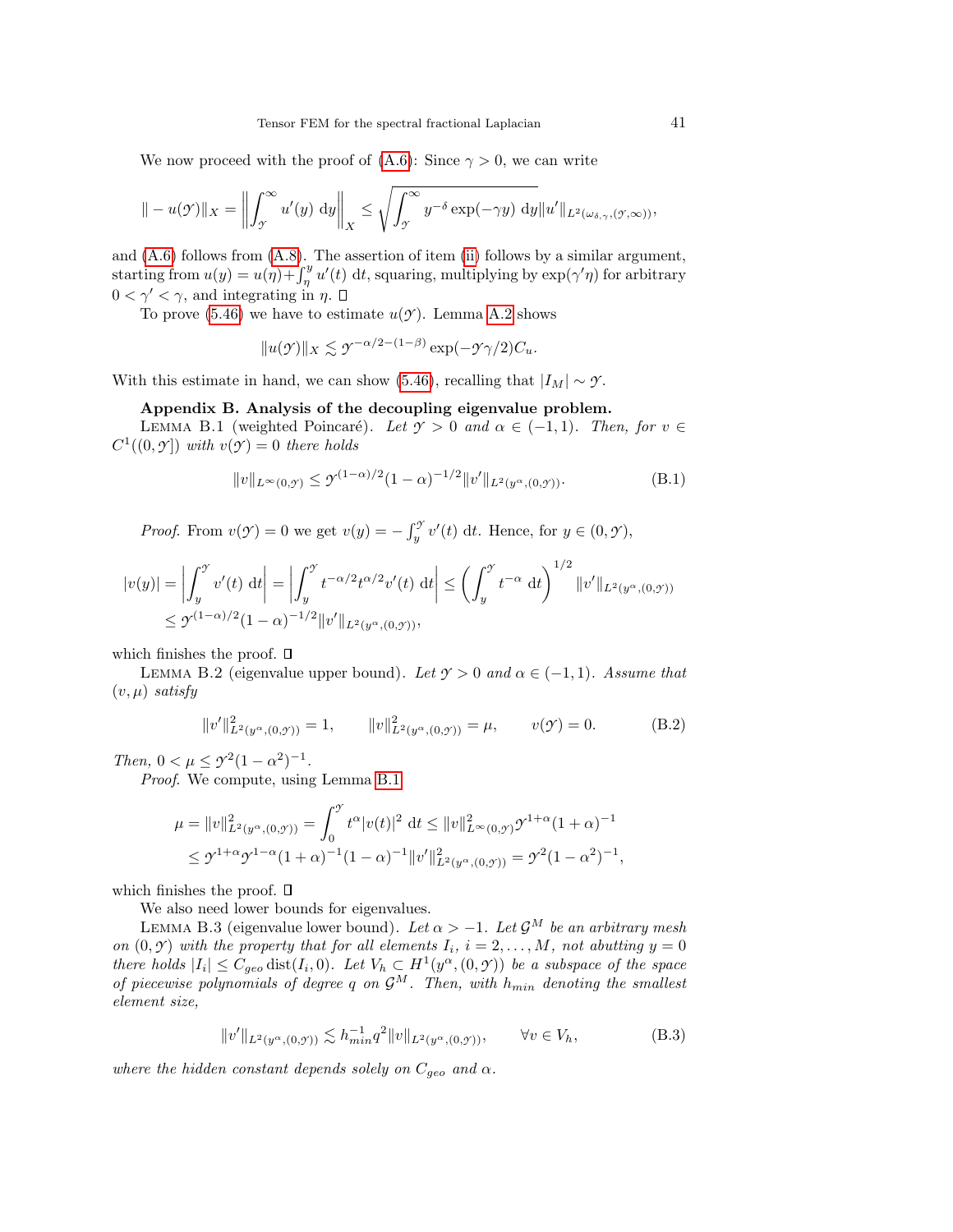*Proof.* We emphasize that the condition  $h_i \leq C_{geo}$  dist $(I_i, 0)$  is satisfied for all meshes where neighboring elements have comparable size. We also remark that (slightly) sharper estimates (in the dependence on the polynomial degree  $q$ ) are possible on geometric meshes with linear degree vector. We write  $h_i = |I_i|$ . We note the polynomial inverse estimate

<span id="page-41-9"></span>
$$
\int_{-1}^{1} (1+y)^{\alpha} w'(y)^2 dx \lesssim q^4 \int_{-1}^{1} (1+y)^{\alpha} w^2(y) dy \quad \forall w \in \mathbb{P}_q(\widehat{K}).
$$
 (B.4)

For the first element  $I_1 = (0, y_1)$  we calculate for  $v \in V_h$  and its pull-back  $\hat{v} := v|_{I_1} \circ F_{I_1}$ 

$$
||v'||_{L^{2}(y^{\alpha}, \widehat{K})}^{2} = (h_{1}/2)^{\alpha+1-2} \int_{-1}^{1} (1+y)^{\alpha} |\widehat{v}'(y)|^{2} dy
$$
  

$$
\lesssim h_{1}^{\alpha+1-2} q^{4} \int_{-1}^{1} (1+y)^{\alpha} |\widehat{v}(y)|^{2} dy \sim h_{1}^{-2} q^{4} ||v||_{L^{2}(y^{\alpha}, I_{1})}^{2}, \qquad (B.5)
$$

where, in the last step, we used the inverse estimate  $(B.4)$ . For the remaining elements  $I_i$ , we exploit that the assumption  $h_i \geq C_{geo}$  dist $(I_i, 0)$  to obtain that the weight is slowly varying over them, i.e.,

$$
\max_{y \in I_i} y^{\alpha} \le (1 + C_{geo})^{|\alpha|} \min_{y \in I_i} y^{\alpha}, \qquad i = 2, \dots, M.
$$

Hence, the polynomial inverse estimate [\(B.4\)](#page-41-9) (with  $\alpha = 0$  there) yields by scaling arguments

<span id="page-41-11"></span>
$$
||v'||_{L^{2}(y^{\alpha},I_{i})} \leq Ch_{i}^{-1}q^{2}||v||_{L^{2}(y^{\alpha},I_{i})}.
$$
\n(B.6)

Combining  $(B.5)$ ,  $(B.6)$  yields the result.  $\square$ 

# <span id="page-41-10"></span>REFERENCES

- <span id="page-41-2"></span>[1] M. Abramowitz and I.A. Stegun. Handbook of mathematical functions with formulas, graphs, and mathematical tables, volume 55 of National Bureau of Standards Applied Mathematics Series. For sale by the Superintendent of Documents, U.S. Government Printing Office, Washington, D.C., 1964.
- <span id="page-41-0"></span>[2] G. Acosta and J. P. Borthagaray. A fractional Laplace equation: regularity of solutions and finite element approximations. SIAM J. Numer. Anal., 55(2):472–495, 2017.
- <span id="page-41-3"></span>[3] L.V. Ahlfors. Complex analysis. McGraw-Hill Book Co., New York, third edition, 1978. An introduction to the theory of analytic functions of one complex variable, International Series in Pure and Applied Mathematics.
- <span id="page-41-8"></span>[4] T. Apel. Interpolation of non-smooth functions on anisotropic finite element meshes. M2AN Math. Model. Numer. Anal., 33(6):1149–1185, 1999.
- <span id="page-41-7"></span>[5] T. Apel and J.M. Melenk. interpolation and quasi-interpolation in h and hp-finite element spaces. Technical report. to appear in: encyclopedia of computational mechanics, extended version available at: http://www.asc.tuwien.ac.at/preprint/2015/asc39x2015.pdf.
- <span id="page-41-5"></span>[6] M. Aurada, M. Feischl, T. Führer, M. Karkulik, and D. Praetorius. Energy norm based error estimators for adaptive BEM for hypersingular integral equations. Appl. Numer. Math., 95:15–35, 2015.
- <span id="page-41-6"></span>[7] I. Babuška and B.Q. Guo. The  $h-p$  version of the finite element method for domains with curved boundaries. SIAM J. Numer. Anal., 25(4):837–861, 1988.
- <span id="page-41-4"></span>[8] C. Bacuta, H. Li, and V. Nistor. Differential operators on domains with conical points: precise uniform regularity estimates. HAL Preprint, to appear in Revue Romaine de Mathématiques Pures et Appliqués, 2016.
- <span id="page-41-1"></span>[9] M.S. Birman and M.Z. Solomjak. Spektralnaya teoriya samosopryazhennykh operatorov v gilbertovom prostranstve. Leningrad. Univ., Leningrad, 1980.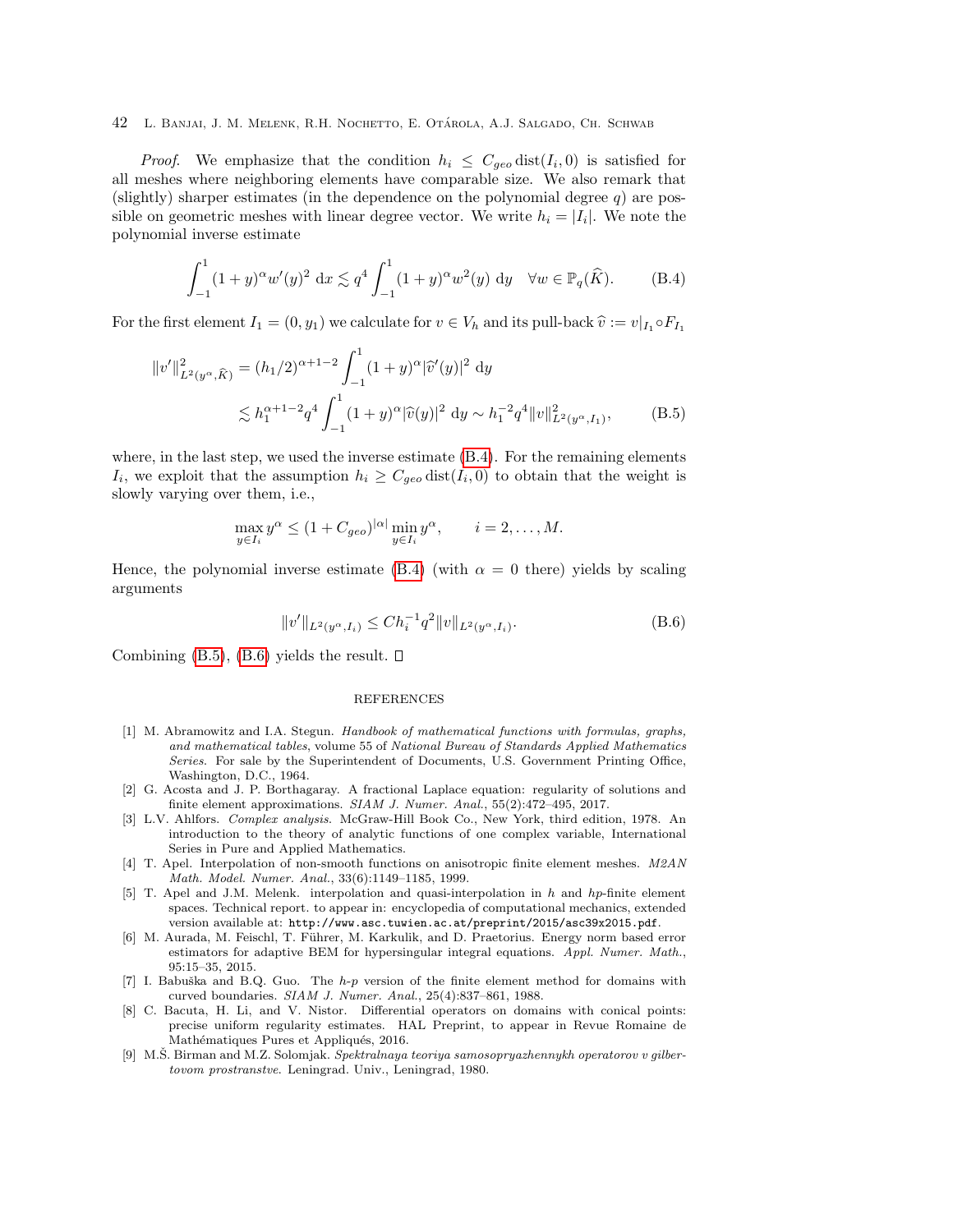- <span id="page-42-8"></span>[10] A. Bonito, J.P. Borthagaray, R.H. Nochetto, E. Otárola, and A.J. Salgado. Numerical methods for fractional diffusion. Technical report, 2017. arXiv:1707.01566.
- <span id="page-42-6"></span>[11] A. Bonito and J.E. Pasciak. Numerical approximation of fractional powers of elliptic operators. Math. Comp., 84(295):2083–2110, 2015.
- <span id="page-42-9"></span>[12] C. Brändle, E. Colorado, A. de Pablo, and U. Sánchez. A concave-convex elliptic problem involving the fractional Laplacian. Proc. Roy. Soc. Edinburgh Sect. A, 143(1):39–71, 2013.
- <span id="page-42-0"></span>[13] X. Cabré and Y. Sire. Nonlinear equations for fractional Laplacians II: Existence, uniqueness, and qualitative properties of solutions. Trans. Amer. Math. Soc., 367(2):911–941, 2015.
- <span id="page-42-1"></span>[14] X. Cabré and J. Tan. Positive solutions of nonlinear problems involving the square root of the Laplacian. Adv. Math., 224(5):2052–2093, 2010.
- <span id="page-42-2"></span>[15] L. Caffarelli and L. Silvestre. An extension problem related to the fractional Laplacian. Comm. Part. Diff. Eqs., 32(7-9):1245–1260, 2007.
- <span id="page-42-25"></span>[16] L.A. Caffarelli and P.R. Stinga. Fractional elliptic equations, Caccioppoli estimates and regularity. Ann. Inst. H. Poincaré Anal. Non Linéaire, 33(3):767–807, 2016.
- <span id="page-42-3"></span>[17] A. Capella, J. Dávila, L. Dupaigne, and Y. Sire. Regularity of radial extremal solutions for some non-local semilinear equations. Comm. Partial Differential Equations, 36(8):1353– 1384, 2011.
- <span id="page-42-15"></span>[18] H. Cartan. Théorie élémentaire des fonctions analytiques d'une ou plusieurs variables complexes. Avec le concours de Reiji Takahashi. Enseignement des Sciences. Hermann, Paris, 1961.
- <span id="page-42-27"></span>[19] X. Chen, F. Zeng, and G.E. Karniadakis. A tunable finite difference method for fractional differential equations with non-smooth solutions. Comput. Methods Appl. Mech. Engrg., 318:193–214, 2017.
- <span id="page-42-26"></span>[20] M. Costabel, M. Dauge, and S. Nicaise. Analytic regularity for linear elliptic systems in polygons and polyhedra. Math. Meths. Appl. Sci., 22(8), 2012.
- <span id="page-42-7"></span>[21] M. D'Elia and M. Gunzburger. The fractional Laplacian operator on bounded domains as a special case of the nonlocal diffusion operator. Comput. Math. Appl.,  $66(7):1245 - 1260$ , 2013.
- <span id="page-42-28"></span>[22] R.A. DeVore and G.G. Lorentz. Constructive Approximation. Springer Verlag, 1993.
- <span id="page-42-10"></span>[23] J. Duoandikoetxea. Fourier analysis, volume 29 of Graduate Studies in Mathematics. American Mathematical Society, Providence, RI, 2001. Translated and revised from the 1995 Spanish original by David Cruz-Uribe.
- <span id="page-42-11"></span>[24] E.B. Fabes, C.E. Kenig, and R.P. Serapioni. The local regularity of solutions of degenerate elliptic equations. Comm. Part. Diff. Eqs., 7(1):77–116, 1982.
- <span id="page-42-16"></span>[25] F.D. Gaspoz, C.-J. Heine, and K.G. Siebert. Optimal grading of the newest vertex bisection and  $H^1$ -stability of the  $L_2$ -projection. IMA J. Numer. Anal., 36(3):1217-1241, 2016.
- <span id="page-42-17"></span>[26] F.D. Gaspoz and P. Morin. Convergence rates for adaptive finite elements. IMA J. Numer. Anal., 29(4):917–936, 2009.
- <span id="page-42-12"></span>[27] V. Gol'dshtein and A. Ukhlov. Weighted Sobolev spaces and embedding theorems. Trans. Amer. Math. Soc., 361(7):3829–3850, 2009.
- <span id="page-42-20"></span>[28] W. Gui and I. Babuška. The  $h$ ,  $p$  and  $h$ - $p$  versions of the finite element method in 1 dimension. II. The error analysis of the h- and h-p versions. Numer. Math., 49(6):613–657, 1986.
- <span id="page-42-18"></span>[29] H. Harbrecht, M. Peters, and M. Siebenmorgen. Combination technique based k-th moment analysis of elliptic problems with random diffusion. J. Comput. Phys., 252:128–141, 2013.
- <span id="page-42-19"></span>[30] B.N. Khoromskij and J.M. Melenk. Boundary concentrated finite element methods. SIAM J. Numer. Anal., 41(1):1–36, 2003.
- <span id="page-42-13"></span>[31] A. Kufner and B. Opic. How to define reasonably weighted Sobolev spaces. Comment. Math. Univ. Carolin., 25(3):537–554, 1984.
- <span id="page-42-4"></span>[32] N. S. Landkof. Foundations of modern potential theory. Springer-Verlag, New York-Heidelberg, 1972. Translated from the Russian by A. P. Doohovskoy, Die Grundlehren der mathematischen Wissenschaften, Band 180.
- <span id="page-42-5"></span>[33] D. Meidner, J. Pfefferer, K. Schürholz, and B. Vexler. hp-finite elements for fractional diffusion. Technical report, 2017. arxiv:1706.04066v1.
- <span id="page-42-21"></span>[34] J.M. Melenk. On the robust exponential convergence of hp finite element method for problems with boundary layers. IMA J. Numer. Anal., 17(4):577–601, 1997.
- <span id="page-42-23"></span>[35] J.M. Melenk. hp-finite element methods for singular perturbations, volume 1796 of Lecture Notes in Mathematics. Springer-Verlag, Berlin, 2002.
- <span id="page-42-22"></span>[36] J.M. Melenk and C. Schwab. HP FEM for reaction-diffusion equations. I. Robust exponential convergence. SIAM J. Numer. Anal., 35(4):1520–1557, 1998.
- <span id="page-42-24"></span>[37] J.M. Melenk and C. Schwab. Analytic regularity for a singularly perturbed problem. SIAM J. Math. Anal., 30(2):379–400, 1999.
- <span id="page-42-14"></span>[38] K.S. Miller and S.G. Samko. Completely monotonic functions. Integral Transform. Spec. Funct.,